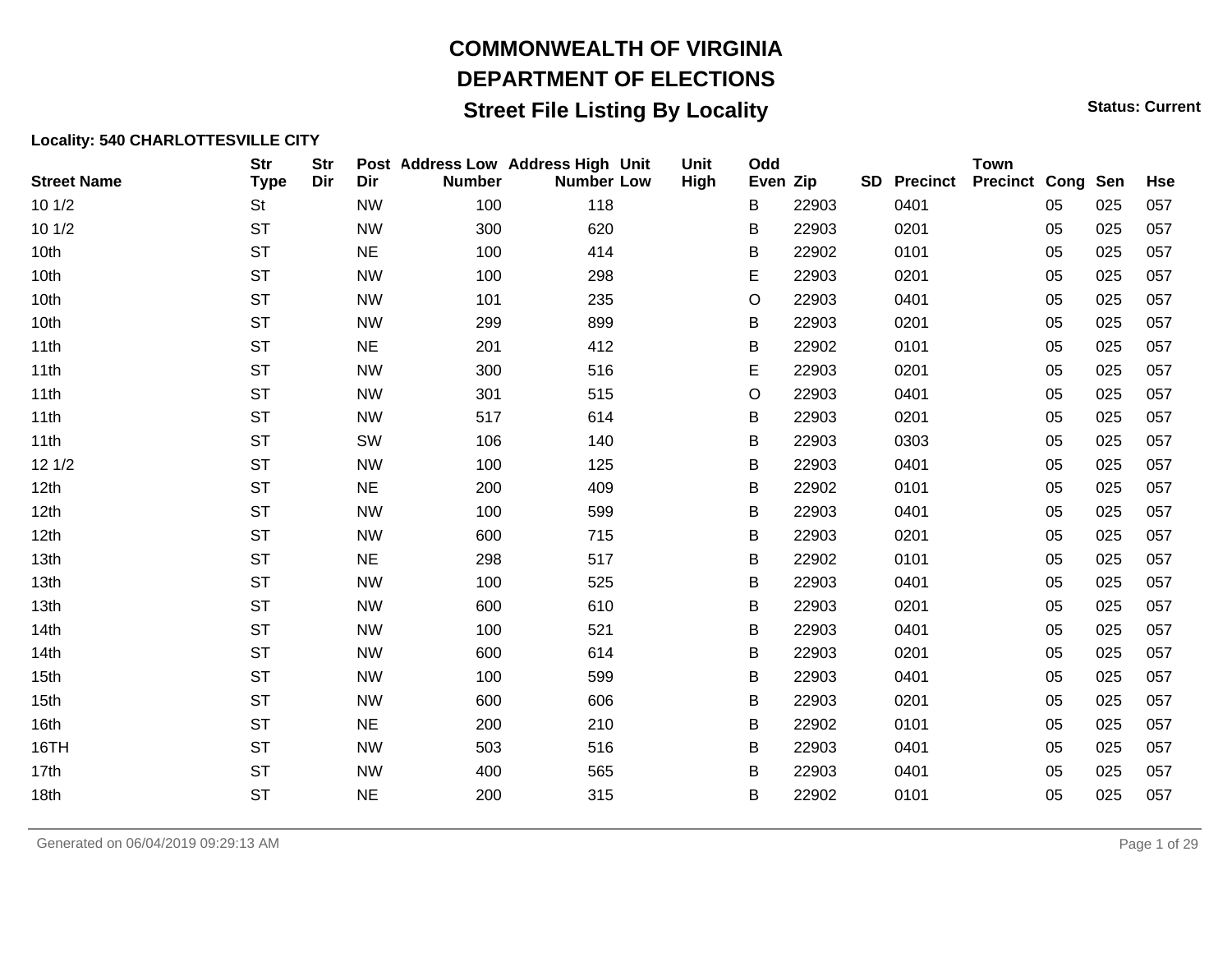### **Street File Listing By Locality Status: Current** Status: Current

#### **Locality: 540 CHARLOTTESVILLE CITY**

| <b>Street Name</b> | <b>Str</b><br><b>Type</b> | <b>Str</b><br>Dir | Dir       | Post Address Low Address High Unit<br><b>Number</b> | <b>Number Low</b> | Unit<br>High | Odd<br>Even Zip |       | <b>SD</b> Precinct | <b>Town</b><br><b>Precinct Cong Sen</b> |    |     | <b>Hse</b> |
|--------------------|---------------------------|-------------------|-----------|-----------------------------------------------------|-------------------|--------------|-----------------|-------|--------------------|-----------------------------------------|----|-----|------------|
| 1st                | <b>ST</b>                 | N                 |           | 100                                                 | 536               |              | B               | 22902 | 0201               |                                         | 05 | 025 | 057        |
| 1st                | <b>ST</b>                 | S                 |           | 500                                                 | 500               |              | Е               | 22902 | 0301               |                                         | 05 | 025 | 057        |
| 1st                | <b>ST</b>                 | S                 |           | 600                                                 | 1100              |              | E               | 22902 | 0102               |                                         | 05 | 025 | 057        |
| 1st                | <b>ST</b>                 | S                 |           | 99                                                  | 300               |              | B               | 22902 | 0301               |                                         | 05 | 025 | 057        |
| 250                | <b>BYP</b>                |                   |           | 100                                                 | 358               |              | B               | 22901 | 0402               |                                         | 05 | 025 | 057        |
| 250                | <b>BYP</b>                |                   |           | 360                                                 | 376               |              | В               | 22901 | 0202               |                                         | 05 | 025 | 057        |
| 250                | <b>BYP</b>                |                   |           | 400                                                 | 498               |              | E               | 22901 | 0201               |                                         | 05 | 025 | 057        |
| 250                | <b>BYP</b>                |                   |           | 401                                                 | 799               |              | O               | 22901 | 0202               |                                         | 05 | 025 | 057        |
| 250                | <b>BYP</b>                |                   |           | 500                                                 | 1212              |              | E               | 22902 | 0101               |                                         | 05 | 025 | 057        |
| 2nd                | <b>ST</b>                 |                   | <b>NE</b> | 100                                                 | 542               |              | E               | 22902 | 0101               |                                         | 05 | 025 | 057        |
| 2nd                | <b>ST</b>                 |                   | <b>NE</b> | 101                                                 | 541               |              | O               | 22902 | 0201               |                                         | 05 | 025 | 057        |
| 2nd                | <b>ST</b>                 |                   | NE        | 800                                                 | 906               |              | В               | 22902 | 0101               |                                         | 05 | 025 | 057        |
| 2nd                | <b>ST</b>                 |                   | <b>NW</b> | 100                                                 | 315               |              | B               | 22902 | 0201               |                                         | 05 | 025 | 057        |
| 2nd                | <b>ST</b>                 |                   | <b>SE</b> | 100                                                 | 200               |              | Е               | 22902 | 0101               |                                         | 05 | 025 | 057        |
| 2nd                | <b>ST</b>                 |                   | <b>SE</b> | 101                                                 | 501               |              | O               | 22902 | 0301               |                                         | 05 | 025 | 057        |
| 2nd                | <b>ST</b>                 |                   | <b>SE</b> | 300                                                 | 530               |              | E               | 22902 | 0102               |                                         | 05 | 025 | 057        |
| 2nd                | <b>ST</b>                 |                   | <b>SE</b> | 531                                                 | 1099              |              | В               | 22902 | 0102               |                                         | 05 | 025 | 057        |
| 2nd                | <b>ST</b>                 |                   | SW        | 100                                                 | 213               |              | B               | 22902 | 0301               |                                         | 05 | 025 | 057        |
| 3rd                | <b>ST</b>                 |                   | <b>NE</b> | 100                                                 | 442               |              | В               | 22902 | 0101               |                                         | 05 | 025 | 057        |
| 3rd                | <b>ST</b>                 |                   | <b>SE</b> | 100                                                 | 125               |              | B               | 22902 | 0101               |                                         | 05 | 025 | 057        |
| 4th                | <b>ST</b>                 |                   | NE        | 100                                                 | 436               |              | B               | 22902 | 0101               |                                         | 05 | 025 | 057        |
| 4th                | <b>ST</b>                 |                   | <b>NW</b> | 101                                                 | 499               |              | B               | 22903 | 0201               |                                         | 05 | 025 | 057        |
| 4th                | <b>ST</b>                 |                   | <b>SE</b> | 100                                                 | 125               |              | B               | 22902 | 0101               |                                         | 05 | 025 | 057        |
| 4th                | <b>ST</b>                 |                   | <b>SE</b> | 300                                                 | 322               |              | В               | 22902 | 0102               |                                         | 05 | 025 | 057        |
| 4th                | <b>ST</b>                 |                   | SW        | 200                                                 | 425               |              | B               | 22903 | 0301               |                                         | 05 | 025 | 057        |
| 5th                | <b>ST</b>                 |                   | <b>NE</b> | 100                                                 | 221               |              | В               | 22902 | 0101               |                                         | 05 | 025 | 057        |

Generated on 06/04/2019 09:29:13 AM Page 2 of 29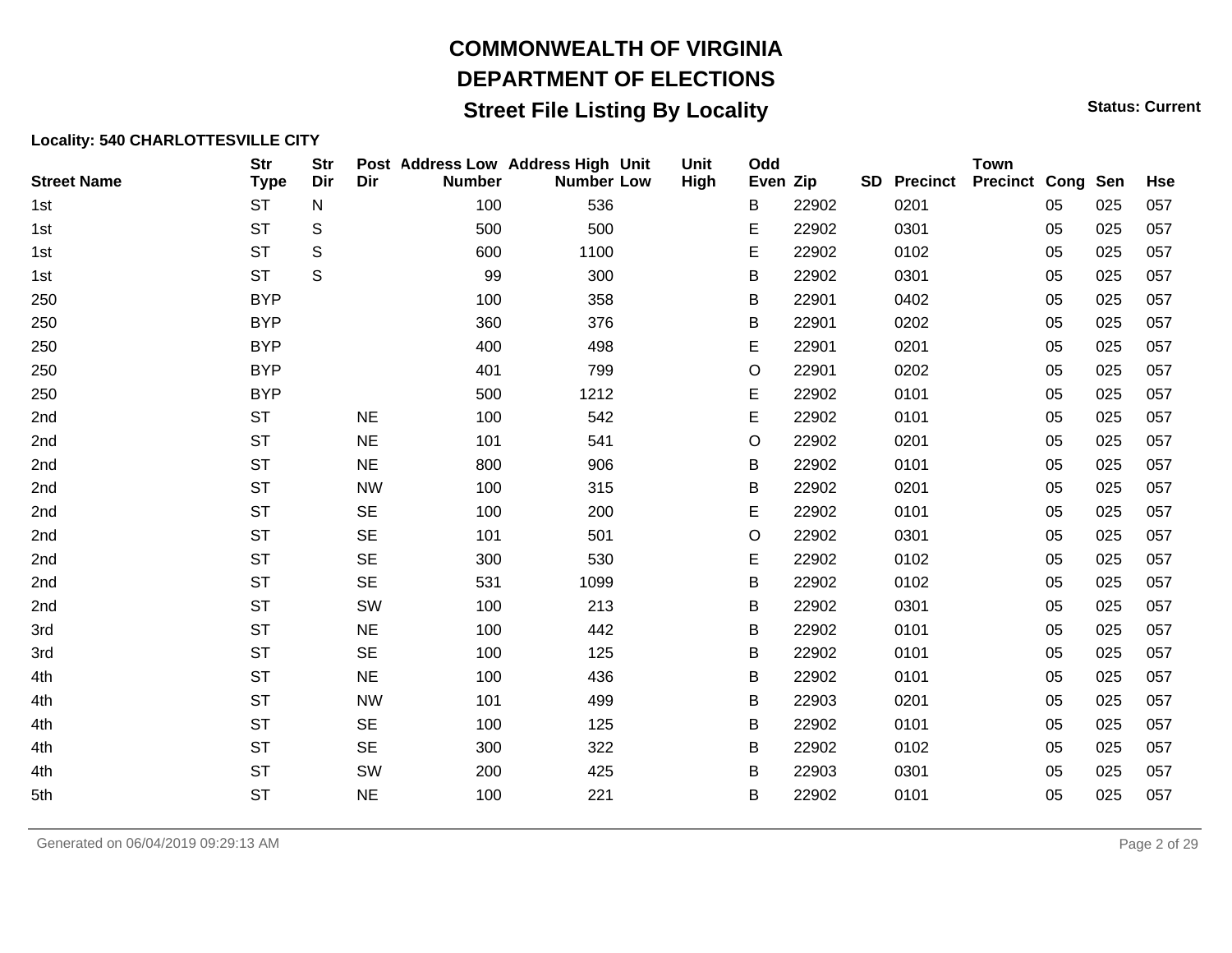### **Street File Listing By Locality Status: Current** Status: Current

| <b>Street Name</b> | <b>Str</b><br><b>Type</b> | <b>Str</b><br>Dir | Dir       | Post Address Low Address High Unit<br><b>Number</b> | <b>Number Low</b> | Unit<br><b>High</b> | Odd<br>Even Zip |       | <b>SD</b> Precinct | <b>Town</b><br><b>Precinct Cong Sen</b> |    |     | <b>Hse</b> |
|--------------------|---------------------------|-------------------|-----------|-----------------------------------------------------|-------------------|---------------------|-----------------|-------|--------------------|-----------------------------------------|----|-----|------------|
| 5th                | <b>ST</b>                 |                   | <b>NW</b> | 200                                                 | 299               |                     | В               | 22903 | 0201               |                                         | 05 | 025 | 057        |
| 5th                | <b>ST</b>                 |                   | <b>SE</b> | 100                                                 | 125               |                     | В               | 22902 | 0101               |                                         | 05 | 025 | 057        |
| 5th                | <b>ST</b>                 |                   | SW        | 100                                                 | 699               |                     | В               | 22903 | 0301               |                                         | 05 | 025 | 057        |
| 5th                | <b>ST</b>                 |                   | SW        | 700                                                 | 1162              |                     | E               | 22902 | 0301               |                                         | 05 | 025 | 057        |
| 5th                | <b>ST</b>                 |                   | SW        | 701                                                 | 1197              |                     | O               | 22903 | 0302               |                                         | 05 | 025 | 057        |
| 61/2               | <b>ST</b>                 |                   | SW        | 300                                                 | 352               |                     | В               | 22903 | 0301               |                                         | 05 | 025 | 057        |
| 6th                | <b>ST</b>                 |                   | <b>NE</b> | 200                                                 | 269               |                     | В               | 22902 | 0101               |                                         | 05 | 025 | 057        |
| 6th                | <b>ST</b>                 |                   | <b>NW</b> | 100                                                 | 225               |                     | Β               | 22903 | 0201               |                                         | 05 | 025 | 057        |
| 6th                | <b>ST</b>                 |                   | <b>SE</b> | 1600                                                | 1608              |                     | В               | 22902 | 0102               |                                         | 05 | 025 | 057        |
| 6th                | <b>ST</b>                 |                   | <b>SE</b> | 1601                                                | 1609              |                     | O               | 22903 | 0301               |                                         | 05 | 025 | 057        |
| 6th                | <b>ST</b>                 |                   | <b>SE</b> | 400                                                 | 1599              |                     | В               | 22902 | 0102               |                                         | 05 | 025 | 057        |
| 6th                | <b>ST</b>                 |                   | SW        | 300                                                 | 350               |                     | В               | 22903 | 0301               |                                         | 05 | 025 | 057        |
| 71/2               | <b>ST</b>                 |                   | SW        | 298                                                 | 720               |                     | В               | 22903 | 0301               |                                         | 05 | 025 | 057        |
| 7th                | <b>ST</b>                 |                   | <b>NE</b> | 100                                                 | 522               |                     | В               | 22902 | 0101               |                                         | 05 | 025 | 057        |
| 7th                | <b>ST</b>                 |                   | <b>NW</b> | 100                                                 | 310               |                     | B               | 22903 | 0201               |                                         | 05 | 025 | 057        |
| 7th                | <b>ST</b>                 |                   | SW        | 200                                                 | 320               |                     | В               | 22903 | 0301               |                                         | 05 | 025 | 057        |
| 8th                | <b>ST</b>                 |                   | <b>NE</b> | 200                                                 | 532               |                     | В               | 22902 | 0101               |                                         | 05 | 025 | 057        |
| 8th                | <b>ST</b>                 |                   | <b>NW</b> | 100                                                 | 330               |                     | Β               | 22903 | 0201               |                                         | 05 | 025 | 057        |
| 91/2               | <b>ST</b>                 |                   | <b>NE</b> | 900                                                 | 999               |                     | В               | 22902 | 0101               |                                         | 05 | 025 | 057        |
| 9TH                | <b>ST</b>                 |                   | <b>NE</b> | 100                                                 | 320               |                     | В               | 22902 | 0101               |                                         | 05 | 025 | 057        |
| 9th                | <b>ST</b>                 |                   | <b>NW</b> | 200                                                 | 522               |                     | В               | 22903 | 0201               |                                         | 05 | 025 | 057        |
| 9th                | <b>ST</b>                 |                   | <b>SE</b> | 100                                                 | 499               |                     | В               | 22902 | 0102               |                                         | 05 | 025 | 057        |
| 9th                | <b>ST</b>                 |                   | SW        | 100                                                 | 320               |                     | В               | 22903 | 0301               |                                         | 05 | 025 | 057        |
| 9th                | <b>ST</b>                 |                   | SW        | 500                                                 | 620               |                     | E               | 22903 | 0301               |                                         | 05 | 025 | 057        |
| 9th                | <b>ST</b>                 |                   | SW        | 501                                                 | 619               |                     | O               | 22903 | 0303               |                                         | 05 | 025 | 057        |
| Abbott             |                           |                   |           | 835                                                 | 836               |                     | В               | 22904 | 0402               |                                         | 05 | 025 | 057        |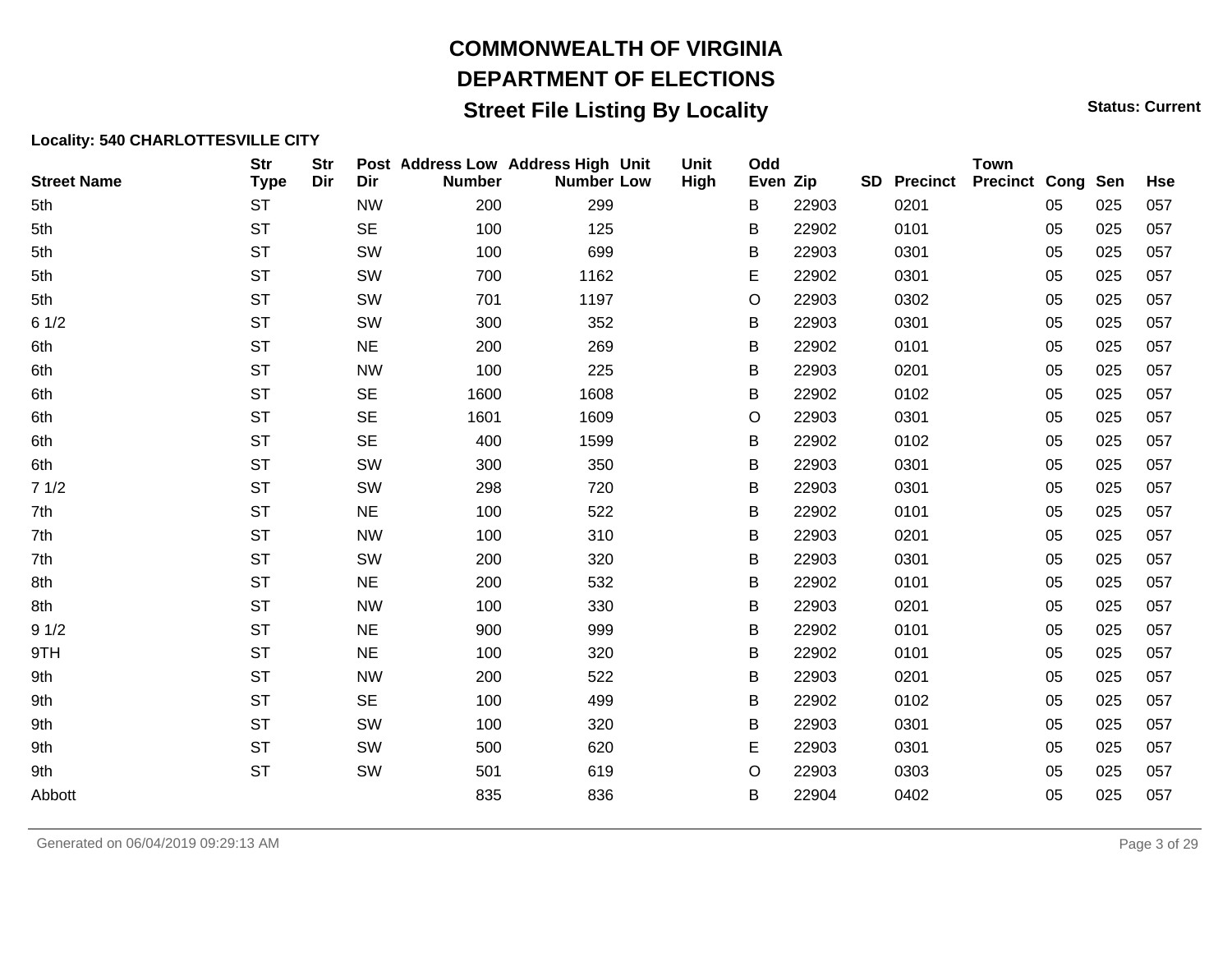### **Street File Listing By Locality Status: Current** Status: Current

| <b>Street Name</b> | <b>Str</b><br><b>Type</b> | <b>Str</b><br>Dir | Dir | Post Address Low Address High Unit<br><b>Number</b> | <b>Number Low</b> | Unit<br>High | Odd<br>Even Zip |       | <b>SD</b> Precinct | <b>Town</b><br><b>Precinct Cong Sen</b> |    |     | <b>Hse</b> |
|--------------------|---------------------------|-------------------|-----|-----------------------------------------------------|-------------------|--------------|-----------------|-------|--------------------|-----------------------------------------|----|-----|------------|
| Ackley             | LN                        |                   |     | 599                                                 | 599               |              | B               | 22903 | 0401               |                                         | 05 | 025 | 057        |
| Agnese             | <b>ST</b>                 |                   |     | 1200                                                | 1242              |              | В               | 22901 | 0202               |                                         | 05 | 025 | 057        |
| Albemarle          | <b>ST</b>                 |                   |     | 201                                                 | 1017              |              | В               | 22903 | 0201               |                                         | 05 | 025 | 057        |
| Alderman           | <b>RD</b>                 |                   |     | 100                                                 | 411               |              | B               | 22903 | 0402               |                                         | 05 | 025 | 057        |
| Allen              | <b>DR</b>                 |                   |     | 398                                                 | 418               |              | B               | 22903 | 0302               |                                         | 05 | 025 | 057        |
| Allied             | LN                        |                   |     | 1700                                                | 1740              |              | В               | 22903 | 0201               |                                         | 05 | 025 | 057        |
| Allied             | LN                        |                   |     | 1741                                                | 1799              |              | В               | 22903 | 0201               |                                         | 05 | 025 | 057        |
| Allied             | <b>ST</b>                 |                   |     | 1700                                                | 1751              |              | B               | 22903 | 0201               |                                         | 05 | 025 | 057        |
| Almere             | Ave                       |                   |     | 101                                                 | 137               |              | O               | 22902 | 0301               |                                         | 05 | 025 | 057        |
| Altamont           | <b>CIR</b>                |                   |     | 10                                                  | 412               |              | В               | 22902 | 0201               |                                         | 05 | 025 | 057        |
| Altamont           | <b>ST</b>                 |                   |     | 400                                                 | 424               |              | В               | 22902 | 0201               |                                         | 05 | 025 | 057        |
| Altavista          | AVE                       |                   |     | 600                                                 | 1202              |              | В               | 22902 | 0102               |                                         | 05 | 025 | 057        |
| Amherst            | <b>CMN</b>                |                   |     | 101                                                 | 198               |              | В               | 22903 | 0201               |                                         | 05 | 025 | 057        |
| Amherst            | <b>ST</b>                 |                   |     | 1500                                                | 1628              |              | B               | 22903 | 0201               |                                         | 05 | 025 | 057        |
| Anderson           | <b>ST</b>                 |                   |     | 700                                                 | 931               |              | В               | 22903 | 0201               |                                         | 05 | 025 | 057        |
| Angus              | <b>RD</b>                 |                   |     | 2096                                                | 2404              |              | В               | 22901 | 0402               |                                         | 05 | 025 | 057        |
| Antoinette         | AVE                       |                   |     | 1505                                                | 1606              |              | В               | 22903 | 0302               |                                         | 05 | 025 | 057        |
| Antoinette         | <b>CT</b>                 |                   |     | 98                                                  | 106               |              | В               | 22903 | 0302               |                                         | 05 | 025 | 057        |
| Apple Tree         | <b>RD</b>                 |                   |     | 98                                                  | 132               |              | B               | 22903 | 0302               |                                         | 05 | 025 | 057        |
| Arbor              | <b>CIR</b>                |                   |     | 407                                                 | 420               |              | В               | 22902 | 0101               |                                         | 05 | 025 | 057        |
| Arlington          | <b>BLVD</b>               |                   |     | 1900                                                | 2499              |              | В               | 22903 | 0402               |                                         | 05 | 025 | 057        |
| Ashby              | PL                        |                   |     | 999                                                 | 1018              |              | В               | 22901 | 0202               |                                         | 05 | 025 | 057        |
| Augusta            | <b>St</b>                 |                   |     | 1200                                                | 1219              |              | В               | 22903 | 0201               |                                         | 05 | 025 | 057        |
| Avon               | <b>ST</b>                 |                   |     | 100                                                 | 1481              |              | В               | 22902 | 0102               |                                         | 05 | 025 | 057        |
| Azalea             | <b>DR</b>                 |                   |     | 98                                                  | 312               |              | B               | 22903 | 0302               |                                         | 05 | 025 | 057        |
| <b>Bailey</b>      | <b>RD</b>                 |                   |     | 586                                                 | 598               |              | В               | 22903 | 0301               |                                         | 05 | 025 | 057        |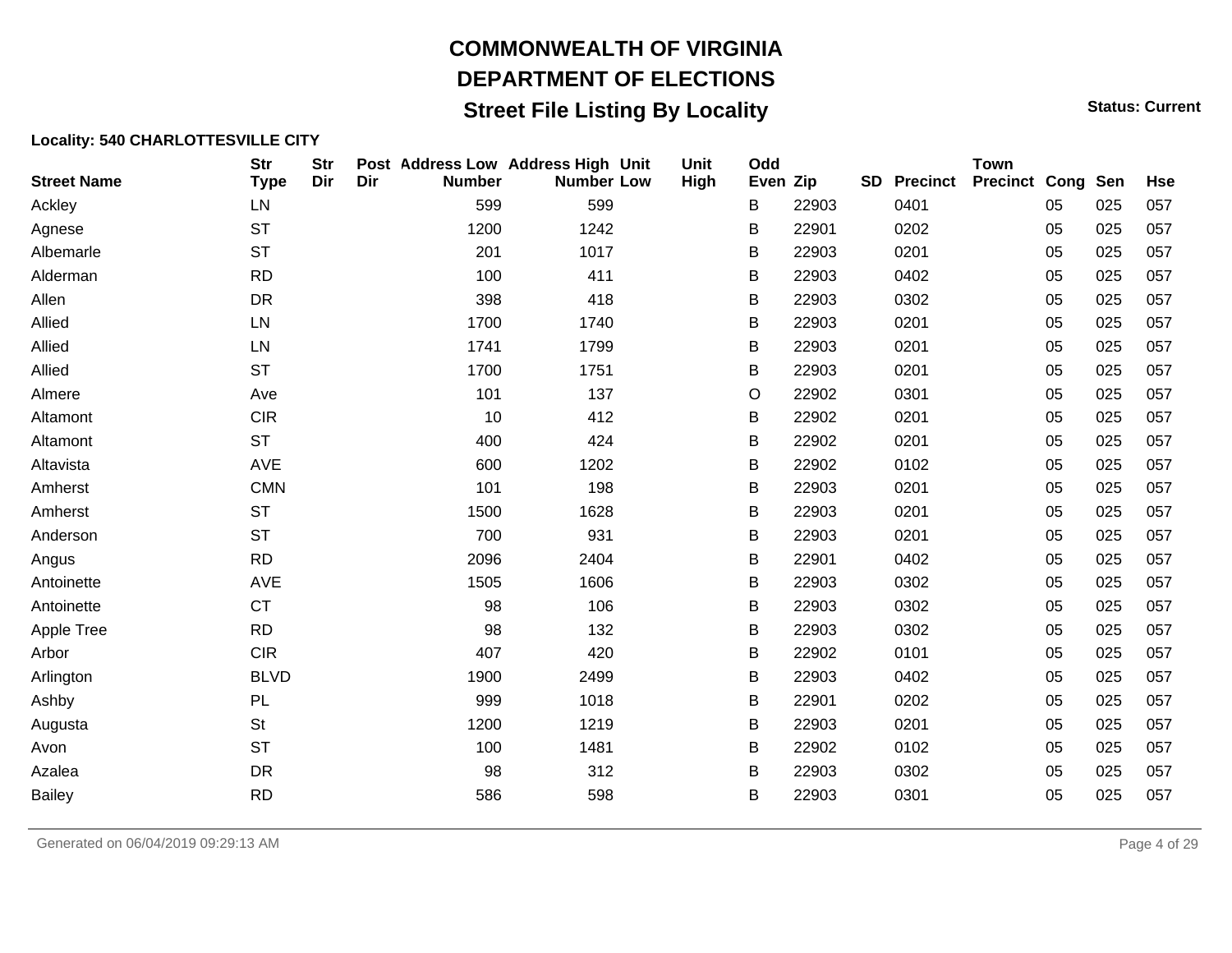### **Street File Listing By Locality Status: Current** Status: Current

| <b>Street Name</b>     | <b>Str</b><br><b>Type</b> | <b>Str</b><br>Dir | Dir | Post Address Low Address High Unit<br><b>Number</b> | <b>Number Low</b> | Unit<br>High | Odd<br>Even Zip |       | <b>SD</b> | <b>Precinct</b> | <b>Town</b><br><b>Precinct Cong Sen</b> |    |     | <b>Hse</b> |
|------------------------|---------------------------|-------------------|-----|-----------------------------------------------------|-------------------|--------------|-----------------|-------|-----------|-----------------|-----------------------------------------|----|-----|------------|
| <b>Bailey</b>          | <b>RD</b>                 |                   |     | 599                                                 | 630               |              | В               | 22903 |           | 0301            |                                         | 05 | 025 | 057        |
| Bainbridge             | <b>ST</b>                 |                   |     | 501                                                 | 920               |              | В               | 22902 |           | 0102            |                                         | 05 | 025 | 057        |
| <b>Baker</b>           | <b>ST</b>                 |                   |     | 1393                                                | 1413              |              | B               | 22903 |           | 0303            |                                         | 05 | 025 | 057        |
| <b>Baker</b>           | <b>ST</b>                 | $\mathsf{N}$      |     | 91                                                  | 127               |              | B               | 22903 |           | 0303            |                                         | 05 | 025 | 057        |
| Banbury                | <b>ST</b>                 |                   |     | 2200                                                | 2316              |              | B               | 22901 |           | 0202            |                                         | 05 | 025 | 057        |
| Barbour                | <b>DR</b>                 |                   |     | 100                                                 | 107               |              | B               | 22903 |           | 0201            |                                         | 05 | 025 | 057        |
| <b>Barracks</b>        | <b>RD</b>                 |                   |     | 1800                                                | 2299              |              | B               | 22903 |           | 0402            |                                         | 05 | 025 | 057        |
| <b>Baylor</b>          | LN                        |                   |     | 100                                                 | 178               |              | B               | 22902 |           | 0301            |                                         | 05 | 025 | 057        |
| Baylor                 | LN                        |                   |     | 98                                                  | 99                |              | B               | 22902 |           | 0301            |                                         | 05 | 025 | 057        |
| Baylor                 | PL                        |                   |     | 100                                                 | 107               |              | B               | 22902 |           | 0301            |                                         | 05 | 025 | 057        |
| <b>Baylor</b>          | PL                        |                   |     | 98                                                  | 99                |              | B               | 22902 |           | 0301            |                                         | 05 | 025 | 057        |
| Beechwood              | <b>DR</b>                 |                   |     | 598                                                 | 621               |              | B               | 22901 |           | 0202            |                                         | 05 | 025 | 057        |
| <b>Belleview</b>       | AVE                       |                   |     | 1198                                                | 1321              |              | B               | 22901 |           | 0101            |                                         | 05 | 025 | 057        |
| <b>Belmont</b>         | AVE                       |                   |     | 599                                                 | 1014              |              | B               | 22902 |           | 0102            |                                         | 05 | 025 | 057        |
| Belmont                | <b>PARK</b>               |                   |     | 1300                                                | 1311              |              | B               | 22902 |           | 0102            |                                         | 05 | 025 | 057        |
| <b>Belmont Cottage</b> | Ln                        |                   |     | 700                                                 | 710               |              | E               | 22902 |           | 0102            |                                         | 05 | 025 | 057        |
| Bennett                | <b>ST</b>                 |                   |     | 500                                                 | 528               |              | B               | 22901 |           | 0202            |                                         | 05 | 025 | 057        |
| Berring                | <b>ST</b>                 |                   |     | 302                                                 | 313               |              | B               | 22902 |           | 0301            |                                         | 05 | 025 | 057        |
| Berring                | <b>ST</b>                 |                   |     | 314                                                 | 324               |              | В               | 22902 |           | 0301            |                                         | 05 | 025 | 057        |
| Berring                | <b>ST</b>                 |                   |     | 325                                                 | 326               |              | B               | 22902 |           | 0301            |                                         | 05 | 025 | 057        |
| <b>Bing</b>            | LN                        |                   |     | 898                                                 | 937               |              | B               | 22903 |           | 0302            |                                         | 05 | 025 | 057        |
| bingler                | <b>ST</b>                 |                   |     | 1200                                                | 1299              |              | В               | 22903 |           | 0303            |                                         | 05 | 025 | 057        |
| Birdwood               | <b>CT</b>                 |                   |     | 99                                                  | 150               |              | B               | 22903 |           | 0201            |                                         | 05 | 025 | 057        |
| Birdwood               | <b>RD</b>                 |                   |     | 990                                                 | 1023              |              | B               | 22903 |           | 0201            |                                         | 05 | 025 | 057        |
| <b>Bland</b>           | <b>CIR</b>                |                   |     | 1200                                                | 1208              |              | В               | 22901 |           | 0101            |                                         | 05 | 025 | 057        |
| Blenheim               | AVE                       |                   |     | 600                                                 | 1115              |              | В               | 22902 |           | 0102            |                                         | 05 | 025 | 057        |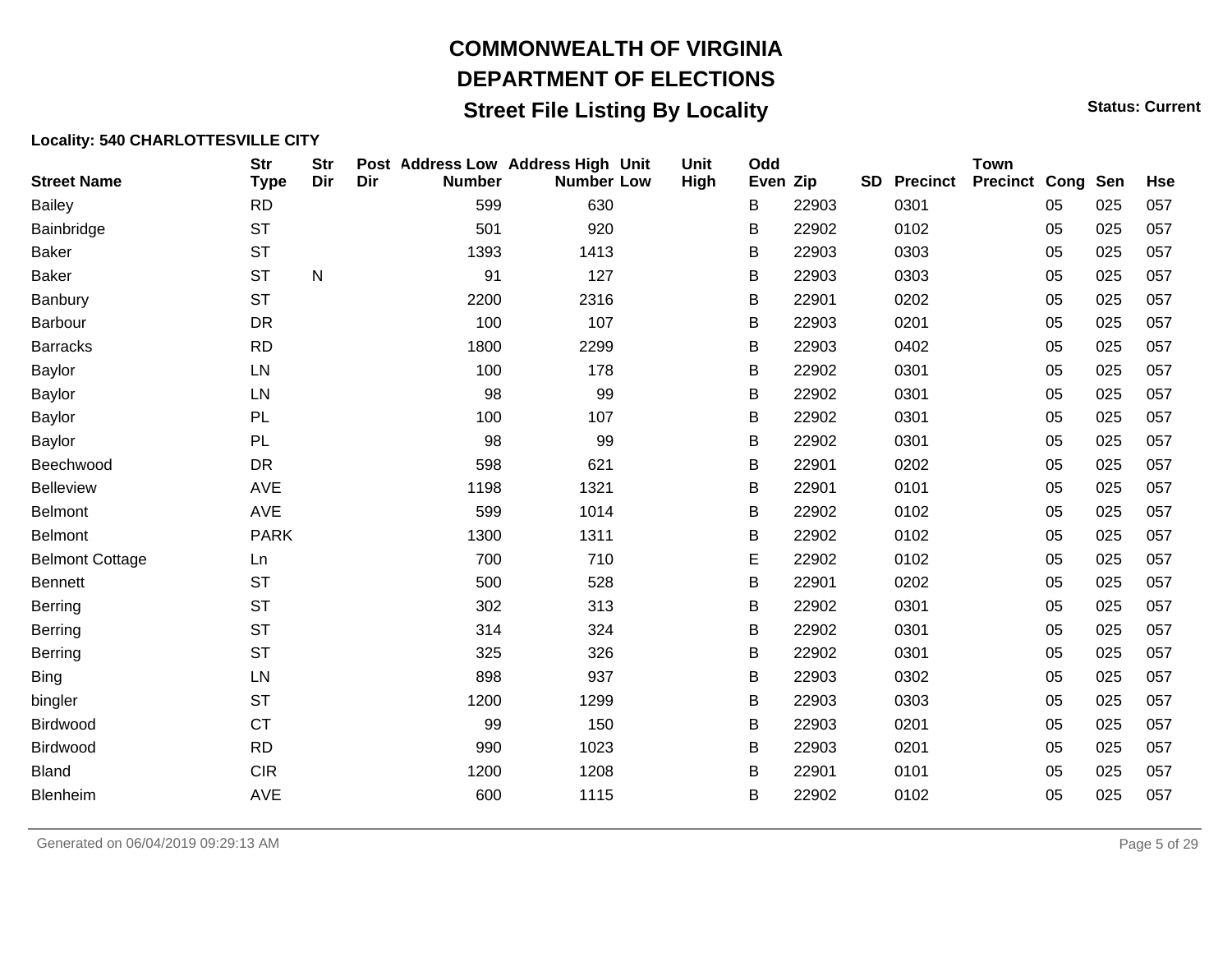### **Street File Listing By Locality Status: Current** Status: Current

| <b>Street Name</b> | <b>Str</b><br><b>Type</b> | <b>Str</b><br>Dir | Dir | Post Address Low Address High Unit<br><b>Number</b> | <b>Number Low</b> | Unit<br><b>High</b> | Odd<br>Even Zip |       | <b>SD</b> | <b>Precinct</b> | <b>Town</b><br><b>Precinct Cong Sen</b> |    |     | <b>Hse</b> |
|--------------------|---------------------------|-------------------|-----|-----------------------------------------------------|-------------------|---------------------|-----------------|-------|-----------|-----------------|-----------------------------------------|----|-----|------------|
| <b>Blincoe</b>     | LN                        |                   |     | 100                                                 | 121               |                     | В               | 22902 |           | 0102            |                                         | 05 | 025 | 057        |
| <b>Blue Ridge</b>  | <b>RD</b>                 |                   |     | 1010                                                | 1946              |                     | B               | 22903 |           | 0402            |                                         | 05 | 025 | 057        |
| <b>Bolling</b>     | AVE                       |                   |     | 600                                                 | 1017              |                     | В               | 22902 |           | 0102            |                                         | 05 | 025 | 057        |
| Bollingwood        | <b>RD</b>                 |                   |     | 100                                                 | 149               |                     | B               | 22903 |           | 0402            |                                         | 05 | 025 | 057        |
| <b>Booker</b>      | <b>ST</b>                 |                   |     | 604                                                 | 641               |                     | В               | 22903 |           | 0201            |                                         | 05 | 025 | 057        |
| <b>Brandon</b>     | AVE                       |                   |     | 400                                                 | 600               |                     | B               | 22903 |           | 0303            |                                         | 05 | 025 | 057        |
| <b>Brandywine</b>  | <b>CT</b>                 |                   |     | 98                                                  | 164               |                     | B               | 22901 |           | 0202            |                                         | 05 | 025 | 057        |
| <b>Brandywine</b>  | <b>DR</b>                 |                   |     | 1595                                                | 2252              |                     | В               | 22901 |           | 0202            |                                         | 05 | 025 | 057        |
| <b>Briarcliff</b>  | Ave                       |                   |     | 1400                                                | 1440              |                     | B               | 22903 |           | 0301            |                                         | 05 | 025 | 057        |
| <b>Broad</b>       | AVE                       |                   |     | 1498                                                | 1544              |                     | Β               | 22903 |           | 0303            |                                         | 05 | 025 | 057        |
| <b>Brook</b>       | <b>RD</b>                 |                   |     | 2400                                                | 2417              |                     | В               | 22901 |           | 0202            |                                         | 05 | 025 | 057        |
| Brookwood          | <b>DR</b>                 |                   |     | 131                                                 | 235               |                     | В               | 22902 |           | 0301            |                                         | 05 | 025 | 057        |
| <b>Brown</b>       | <b>ST</b>                 |                   |     | 501                                                 | 713               |                     | Β               | 22903 |           | 0201            |                                         | 05 | 025 | 057        |
| <b>Bruce</b>       | AVE                       |                   |     | 1599                                                | 1720              |                     | В               | 22903 |           | 0202            |                                         | 05 | 025 | 057        |
| <b>Brunswick</b>   | <b>RD</b>                 |                   |     | 2500                                                | 2525              |                     | В               | 22903 |           | 0302            |                                         | 05 | 025 | 057        |
| <b>Buckingham</b>  | <b>RD</b>                 |                   |     | 102                                                 | 130               |                     | B               | 22903 |           | 0402            |                                         | 05 | 025 | 057        |
| <b>Bunker Hill</b> | DR                        |                   |     | 1500                                                | 1512              |                     | B               | 22901 |           | 0202            |                                         | 05 | 025 | 057        |
| <b>Burgess</b>     | LN                        |                   |     | 120                                                 | 1450              |                     | В               | 22902 |           | 0101            |                                         | 05 | 025 | 057        |
| <b>Burnet</b>      | <b>ST</b>                 |                   |     | 100                                                 | 243               |                     | B               | 22902 |           | 0301            |                                         | 05 | 025 | 057        |
| <b>Burnet</b>      | Way                       |                   |     | 100                                                 | 130               |                     | B               | 22902 |           | 0301            |                                         | 05 | 025 | 057        |
| <b>Burnley</b>     | AVE                       |                   |     | 1600                                                | 1707              |                     | В               | 22903 |           | 0201            |                                         | 05 | 025 | 057        |
| Cabell             | AVE                       |                   |     | 1                                                   | 1761              |                     | B               | 22903 |           | 0201            |                                         | 05 | 025 | 057        |
| Calhoun            | <b>ST</b>                 |                   |     | 1000                                                | 1109              |                     | B               | 22901 |           | 0101            |                                         | 05 | 025 | 057        |
| Calhoun            | <b>ST</b>                 |                   |     | 800                                                 | 999               |                     | B               | 22901 |           | 0202            |                                         | 05 | 025 | 057        |
| Cambridge          | <b>CIR</b>                |                   |     | 1598                                                | 1634              |                     | B               | 22903 |           | 0202            |                                         | 05 | 025 | 057        |
| Camellia           | DR                        |                   |     | 98                                                  | 342               |                     | В               | 22903 |           | 0302            |                                         | 05 | 025 | 057        |
|                    |                           |                   |     |                                                     |                   |                     |                 |       |           |                 |                                         |    |     |            |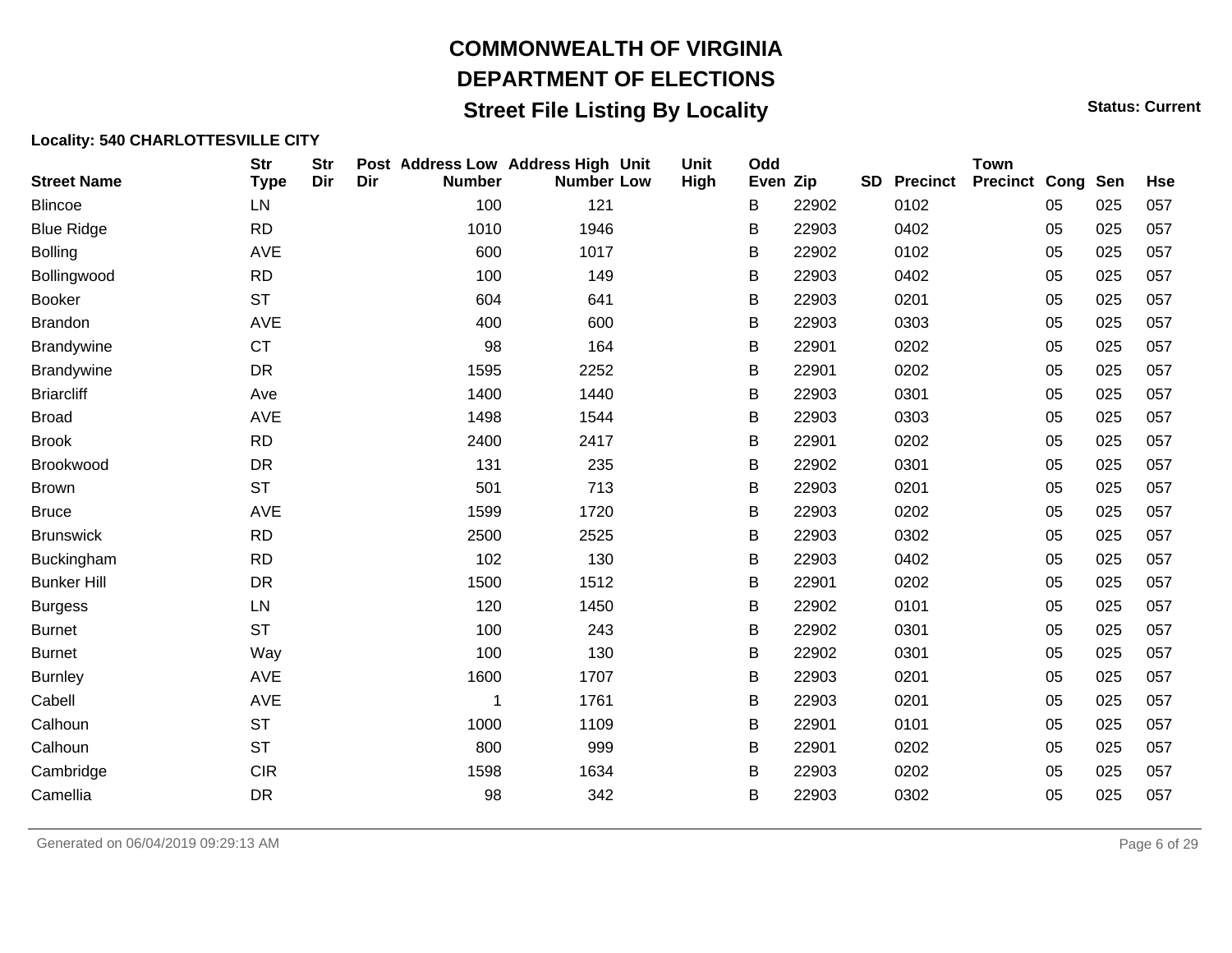### **Street File Listing By Locality Status: Current** Status: Current

| <b>Street Name</b> | <b>Str</b><br><b>Type</b> | <b>Str</b><br>Dir | Dir | <b>Number</b> | Post Address Low Address High Unit<br><b>Number Low</b> | Unit<br>High | Odd<br>Even Zip |       | <b>SD</b> | <b>Precinct</b> | <b>Town</b><br><b>Precinct Cong Sen</b> |    |     | <b>Hse</b> |
|--------------------|---------------------------|-------------------|-----|---------------|---------------------------------------------------------|--------------|-----------------|-------|-----------|-----------------|-----------------------------------------|----|-----|------------|
| Cameron            | LN                        |                   |     | 102           | 214                                                     |              | B               | 22903 |           | 0402            |                                         | 05 | 025 | 057        |
| Cargil             | LN                        |                   |     | 706           | 736                                                     |              | B               | 22902 |           | 0101            |                                         | 05 | 025 | 057        |
| Carlton            | AVE                       |                   |     | 900           | 1550                                                    |              | B               | 22902 |           | 0102            |                                         | 05 | 025 | 057        |
| Carlton            | <b>RD</b>                 |                   |     | 100           | 199                                                     |              | B               | 22902 |           | 0101            |                                         | 05 | 025 | 057        |
| Carlton            | <b>RD</b>                 |                   |     | 200           | 1200                                                    |              | B               | 22902 |           | 0102            |                                         | 05 | 025 | 057        |
| Caroline           | AVE                       |                   |     | 300           | 539                                                     |              | B               | 22902 |           | 0101            |                                         | 05 | 025 | 057        |
| Carrollton         | Ter                       |                   |     | 10            | 121                                                     |              | B               | 22903 |           | 0303            |                                         | 05 | 025 | 057        |
| Carter             | LN                        |                   |     | 1298          | 1316                                                    |              | B               | 22901 |           | 0202            |                                         | 05 | 025 | 057        |
| Castalia           | <b>ST</b>                 |                   |     | 700           | 800                                                     |              | B               | 22902 |           | 0102            |                                         | 05 | 025 | 057        |
| Cedar Hill         | <b>RD</b>                 |                   |     | 1600          | 1916                                                    |              | B               | 22901 |           | 0402            |                                         | 05 | 025 | 057        |
| Cedars             | <b>CT</b>                 |                   |     | 1200          | 1245                                                    |              | B               | 22903 |           | 0402            |                                         | 05 | 025 | 057        |
| Center             | AVE                       |                   |     | 1600          | 2316                                                    |              | B               | 22903 |           | 0302            |                                         | 05 | 025 | 057        |
| Chancellor         | <b>ST</b>                 |                   |     | 100           | 119                                                     |              | B               | 22903 |           | 0401            |                                         | 05 | 025 | 057        |
| Chancellor         | <b>ST</b>                 |                   |     | 120           | 211                                                     |              | B               | 22903 |           | 0401            |                                         | 05 | 025 | 057        |
| Chancellor         | <b>ST</b>                 |                   |     | 212           | 219                                                     |              | B               | 22903 |           | 0401            |                                         | 05 | 025 | 057        |
| Charlton           | AVE                       |                   |     | 697           | 947                                                     |              | B               | 22903 |           | 0201            |                                         | 05 | 025 | 057        |
| Chelsea            | <b>CT</b>                 |                   |     | 100           | 140                                                     |              | B               | 22903 |           | 0302            |                                         | 05 | 025 | 057        |
| Chelsea            | DR                        |                   |     | 100           | 1810                                                    |              | B               | 22903 |           | 0303            |                                         | 05 | 025 | 057        |
| Cherry             | AVE                       |                   |     | 1400          | 1422                                                    |              | Е               | 22903 |           | 0301            |                                         | 05 | 025 | 057        |
| Cherry             | AVE                       |                   |     | 1401          | 1535                                                    |              | $\circ$         | 22903 |           | 0303            |                                         | 05 | 025 | 057        |
| Cherry             | AVE                       |                   |     | 1500          | 1536                                                    |              | Е               | 22903 |           | 0302            |                                         | 05 | 025 | 057        |
| Cherry             | AVE                       |                   |     | 1600          | 1726                                                    |              | В               | 22903 |           | 0302            |                                         | 05 | 025 | 057        |
| Cherry             | AVE                       |                   |     | 400           | 899                                                     |              | B               | 22903 |           | 0301            |                                         | 05 | 025 | 057        |
| Cherry             | AVE                       |                   |     | 900           | 1310                                                    |              | B               | 22903 |           | 0303            |                                         | 05 | 025 | 057        |
| Cherry             | <b>ST</b>                 |                   |     | 1100          | 1115                                                    |              | B               | 22902 |           | 0102            |                                         | 05 | 025 | 057        |
| Chesapeake         | <b>St</b>                 |                   |     | 1300          | 1905                                                    |              | В               | 22902 |           | 0101            |                                         | 05 | 025 | 057        |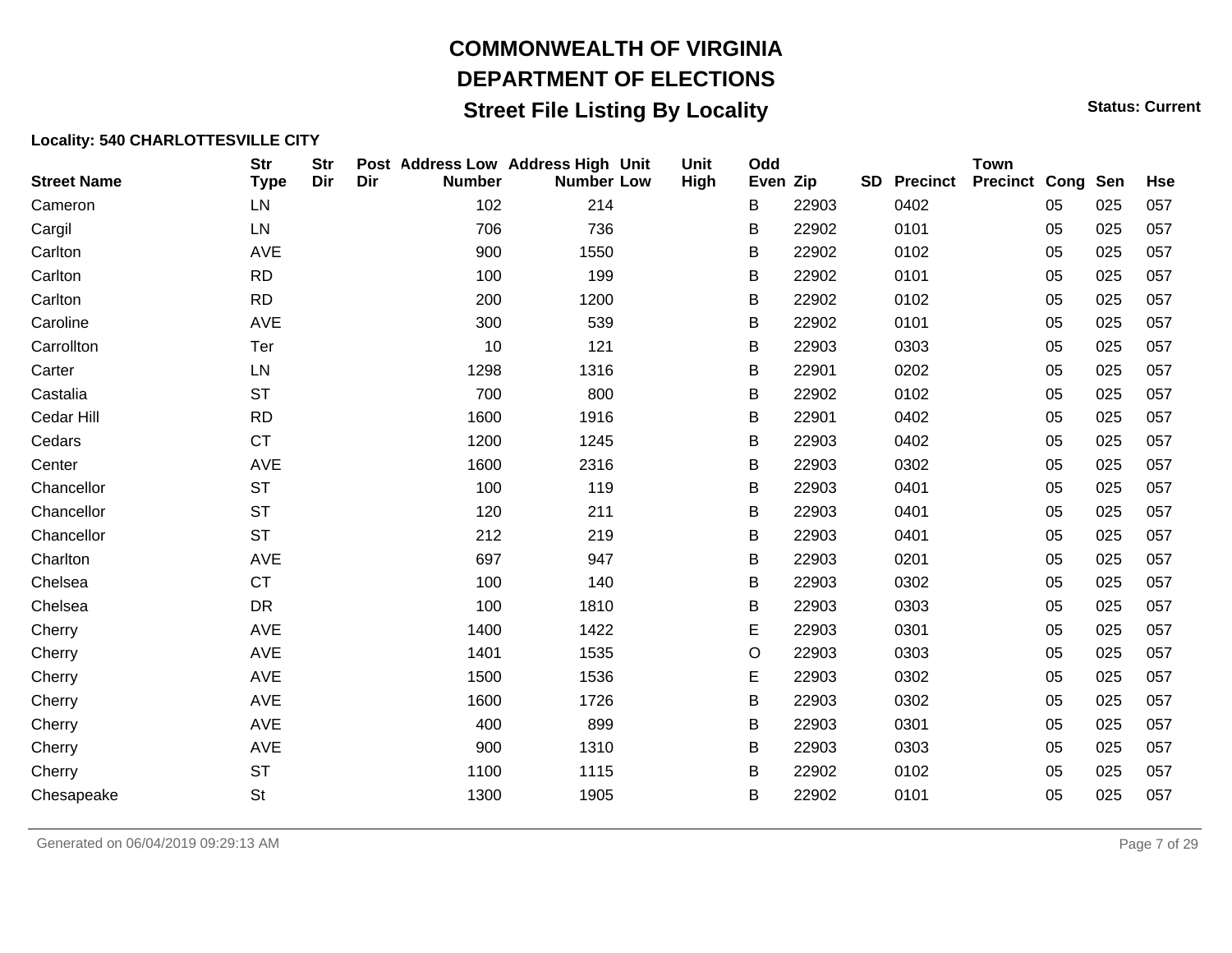### **Street File Listing By Locality Status: Current** Status: Current

| <b>Street Name</b> | <b>Str</b><br><b>Type</b> | <b>Str</b><br>Dir | Dir | Post Address Low Address High Unit<br><b>Number</b> | <b>Number Low</b> | Unit<br>High | Odd<br>Even Zip |       | <b>SD</b> | <b>Precinct</b> | <b>Town</b><br><b>Precinct Cong Sen</b> |    |     | <b>Hse</b> |
|--------------------|---------------------------|-------------------|-----|-----------------------------------------------------|-------------------|--------------|-----------------|-------|-----------|-----------------|-----------------------------------------|----|-----|------------|
| Chestnut           | <b>ST</b>                 |                   |     | 216                                                 | 312               |              | B               | 22902 |           | 0102            |                                         | 05 | 025 | 057        |
| Chisholm           | <b>PL</b>                 |                   |     | 90                                                  | 121               |              | В               | 22902 |           | 0101            |                                         | 05 | 025 | 057        |
| Christa            | <b>CT</b>                 |                   |     | 100                                                 | 110               |              | В               | 22903 |           | 0302            |                                         | 05 | 025 | 057        |
| Church             | <b>ST</b>                 |                   |     | 501                                                 | 509               |              | O               | 22902 |           | 0102            |                                         | 05 | 025 | 057        |
| <b>City Walk</b>   | Way                       |                   |     | 1000                                                | 4000              |              | B               | 22902 |           | 0101            |                                         | 05 | 025 | 057        |
| Clarke             | <b>CT</b>                 |                   |     | 100                                                 | 112               |              | В               | 22903 |           | 0303            |                                         | 05 | 025 | 057        |
| Cleveland          | AVE                       |                   |     | 100                                                 | 560               |              | В               | 22903 |           | 0302            |                                         | 05 | 025 | 057        |
| Coleman            | <b>CT</b>                 |                   |     | 1220                                                | 1231              |              | В               | 22901 |           | 0101            |                                         | 05 | 025 | 057        |
| Coleman            | <b>ST</b>                 |                   |     | 900                                                 | 1030              |              | В               | 22901 |           | 0101            |                                         | 05 | 025 | 057        |
| Commerce           | <b>ST</b>                 |                   |     | 400                                                 | 507               |              | В               | 22903 |           | 0201            |                                         | 05 | 025 | 057        |
| Concord            | AVE                       |                   |     | 600                                                 | 813               |              | B               | 22903 |           | 0201            |                                         | 05 | 025 | 057        |
| Concord            | DR                        |                   |     | 1598                                                | 1743              |              | B               | 22901 |           | 0202            |                                         | 05 | 025 | 057        |
| Cottage            | LN                        |                   |     | 900                                                 | 917               |              | B               | 22903 |           | 0402            |                                         | 05 | 025 | 057        |
| Cottonwood         | <b>RD</b>                 |                   |     | 998                                                 | 1038              |              | B               | 22901 |           | 0202            |                                         | 05 | 025 | 057        |
| Court              | SQ                        |                   |     | 100                                                 | 502               |              | В               | 22902 |           | 0101            |                                         | 05 | 025 | 057        |
| Cream              | <b>ST</b>                 |                   |     | 198                                                 | 299               |              | В               | 22903 |           | 0201            |                                         | 05 | 025 | 057        |
| Cresap             | <b>RD</b>                 |                   |     | 100                                                 | 119               |              | B               | 22903 |           | 0402            |                                         | 05 | 025 | 057        |
| Crestmont          | AVE                       |                   |     | 2300                                                | 2327              |              | В               | 22903 |           | 0302            |                                         | 05 | 025 | 057        |
| crispell           | <b>DR</b>                 |                   |     | 100                                                 | 451               |              | B               | 22903 |           | 0303            |                                         | 05 | 025 | 057        |
| Cutler             | LN                        |                   |     | 629                                                 | 1215              |              | B               | 22901 |           | 0202            |                                         | 05 | 025 | 057        |
| Cynthianna         | AVE                       |                   |     | 599                                                 | 812               |              | В               | 22903 |           | 0201            |                                         | 05 | 025 | 057        |
| Dairy              | <b>RD</b>                 |                   |     | 1406                                                | 1822              |              | B               | 22903 |           | 0202            |                                         | 05 | 025 | 057        |
| Dale               | AVE                       |                   |     | 508                                                 | 827               |              | В               | 22903 |           | 0201            |                                         | 05 | 025 | 057        |
| Dalton             | LN                        |                   |     | 102                                                 | 118               |              | E               | 22903 |           | 0302            |                                         | 05 | 025 | 057        |
| Danbury            | <b>CT</b>                 |                   |     | 100                                                 | 123               |              | В               | 22902 |           | 0102            |                                         | 05 | 025 | 057        |
| Darien             | <b>TER</b>                |                   |     | 101                                                 | 113               |              | O               | 22902 |           | 0102            |                                         | 05 | 025 | 057        |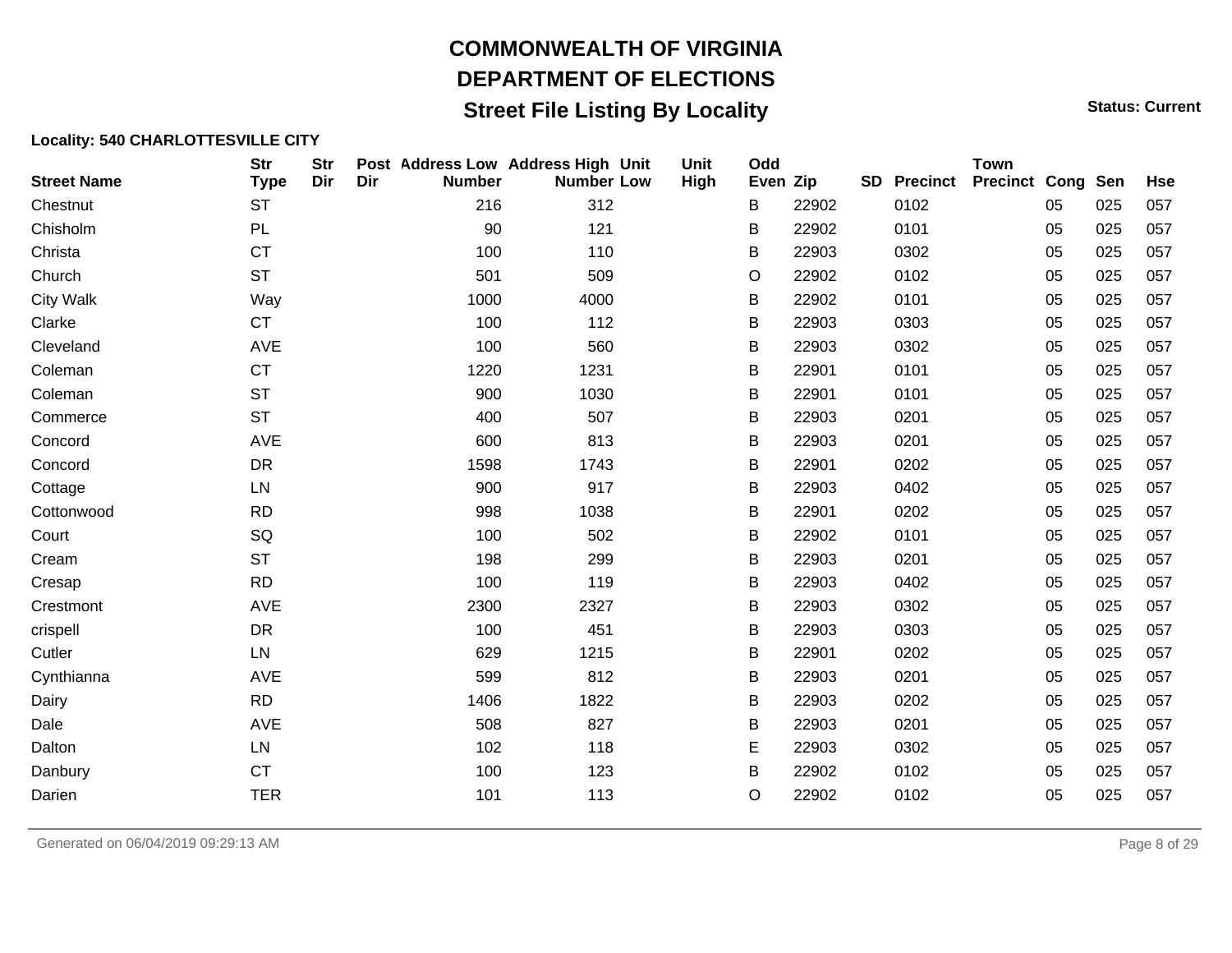### **Street File Listing By Locality Status: Current** Status: Current

| <b>Street Name</b> | <b>Str</b><br><b>Type</b> | <b>Str</b><br>Dir | Dir | Post Address Low Address High Unit<br><b>Number</b> | <b>Number Low</b> | Unit<br>High | Odd<br>Even Zip |       | SD | <b>Precinct</b> | <b>Town</b><br><b>Precinct Cong Sen</b> |    |     | <b>Hse</b> |
|--------------------|---------------------------|-------------------|-----|-----------------------------------------------------|-------------------|--------------|-----------------|-------|----|-----------------|-----------------------------------------|----|-----|------------|
| David              | <b>TER</b>                |                   |     | 100                                                 | 117               |              | B               | 22903 |    | 0303            |                                         | 05 | 025 | 057        |
| Davis              | AVE                       |                   |     | 600                                                 | 640               |              | B               | 22901 |    | 0202            |                                         | 05 | 025 | 057        |
| Del Mar            | DR                        |                   |     | 1598                                                | 1624              |              | B               | 22903 |    | 0202            |                                         | 05 | 025 | 057        |
| Delevan            | <b>ST</b>                 |                   |     | 600                                                 | 710               |              | B               | 22903 |    | 0301            |                                         | 05 | 025 | 057        |
| Dell               | LN                        |                   |     | 700                                                 | 707               |              | B               | 22901 |    | 0202            |                                         | 05 | 025 | 057        |
| Dellmead           | LN                        |                   |     | 2300                                                | 2312              |              | B               | 22901 |    | 0402            |                                         | 05 | 025 | 057        |
| Denice             | LN                        |                   |     | 99                                                  | 116               |              | B               | 22901 |    | 0202            |                                         | 05 | 025 | 057        |
| Dice               | <b>ST</b>                 |                   |     | 201                                                 | 299               |              | B               | 22902 |    | 0301            |                                         | 05 | 025 | 057        |
| Dice               | <b>ST</b>                 |                   |     | 300                                                 | 631               |              | B               | 22903 |    | 0301            |                                         | 05 | 025 | 057        |
| Douglas            | AVE                       |                   |     | 200                                                 | 300               |              | B               | 22902 |    | 0102            |                                         | 05 | 025 | 057        |
| Druid              | AVE                       |                   |     | 498                                                 | 602               |              | B               | 22902 |    | 0102            |                                         | 05 | 025 | 057        |
| Druid              | AVE                       |                   |     | 603                                                 | 1221              |              | B               | 22902 |    | 0102            |                                         | 05 | 025 | 057        |
| <b>Dublin</b>      | RD                        |                   |     | 1598                                                | 1615              |              | Β               | 22903 |    | 0302            |                                         | 05 | 025 | 057        |
| Dunova             | <b>CT</b>                 |                   |     | 98                                                  | 120               |              | B               | 22903 |    | 0303            |                                         | 05 | 025 | 057        |
| earheart           | <b>ST</b>                 |                   |     | 1400                                                | 1451              |              | B               | 22903 |    | 0402            |                                         | 05 | 025 | 057        |
| Early              | <b>ST</b>                 |                   |     | 1300                                                | 1512              |              | B               | 22902 |    | 0102            |                                         | 05 | 025 | 057        |
| Eastview           | <b>ST</b>                 |                   |     | 1800                                                | 1812              |              | E               | 22902 |    | 0102            |                                         | 05 | 025 | 057        |
| Edge Hill          | <b>RD</b>                 |                   |     | 1200                                                | 1218              |              | B               | 22903 |    | 0201            |                                         | 05 | 025 | 057        |
| Edgewood           | LN                        |                   |     | 1800                                                | 1920              |              | B               | 22903 |    | 0402            |                                         | 05 | 025 | 057        |
| Elizabeth          | AVE                       |                   |     | 600                                                 | 710               |              | B               | 22901 |    | 0202            |                                         | 05 | 025 | 057        |
| Elkhorn            | <b>RD</b>                 |                   |     | 97                                                  | 114               |              | B               | 22903 |    | 0302            |                                         | 05 | 025 | 057        |
| Elliewood          | AVE                       |                   |     | 1                                                   | 115               |              | В               | 22903 |    | 0401            |                                         | 05 | 025 | 057        |
| Elliott            | Ave                       |                   |     | 100                                                 | 198               |              | B               | 22902 |    | 0301            |                                         | 05 | 025 | 057        |
| Elliott            | AVE                       |                   |     | 200                                                 | 599               |              | B               | 22902 |    | 0102            |                                         | 05 | 025 | 057        |
| Elliott            | AVE                       |                   |     | 600                                                 | 1128              |              | B               | 22902 |    | 0102            |                                         | 05 | 025 | 057        |
| Elm                | <b>ST</b>                 |                   |     | 701                                                 | 800               |              | В               | 22903 |    | 0301            |                                         | 05 | 025 | 057        |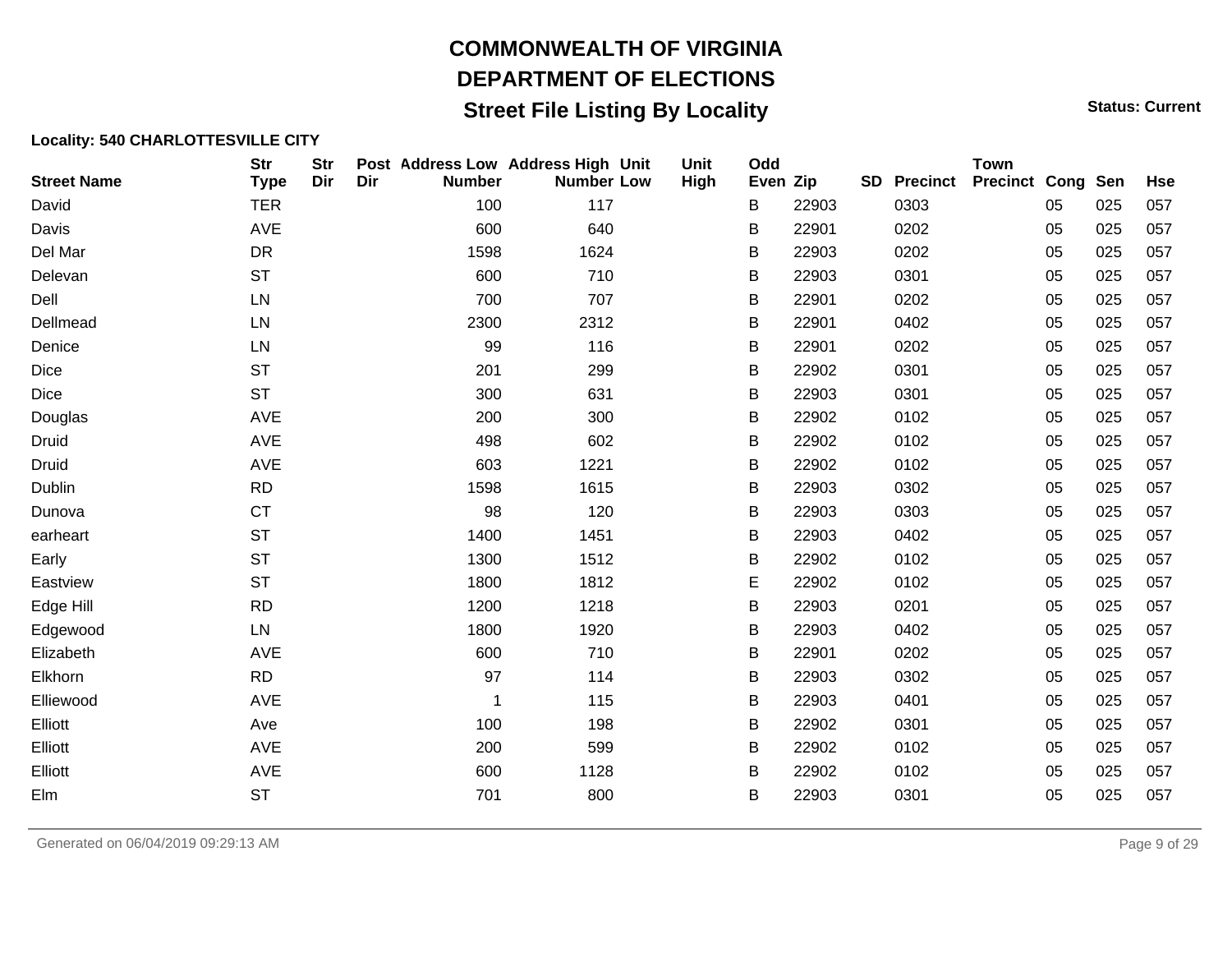## **Street File Listing By Locality Status: Current** Status: Current

#### **Locality: 540 CHARLOTTESVILLE CITY**

| <b>Street Name</b>  | <b>Str</b><br><b>Type</b> | <b>Str</b><br>Dir | Dir | Post Address Low Address High Unit<br><b>Number</b> | <b>Number Low</b> | Unit<br>High | Odd<br>Even Zip |       | <b>SD</b> | <b>Precinct</b> | <b>Town</b><br><b>Precinct Cong Sen</b> |    |     | <b>Hse</b> |
|---------------------|---------------------------|-------------------|-----|-----------------------------------------------------|-------------------|--------------|-----------------|-------|-----------|-----------------|-----------------------------------------|----|-----|------------|
| Elsom               | <b>ST</b>                 |                   |     | 601                                                 | 716               |              | B               | 22903 |           | 0201            |                                         | 05 | 025 | 057        |
| Emmet               | <b>ST</b>                 |                   | N   | 900                                                 | 1998              |              | B               | 22903 |           | 0402            |                                         | 05 | 025 | 057        |
| Emmet               | <b>ST</b>                 |                   | S   | 101                                                 | 403               |              | O               | 22903 |           | 0402            |                                         | 05 | 025 | 057        |
| Eric                | <b>PL</b>                 |                   |     | 100                                                 | 107               |              | В               | 22903 |           | 0302            |                                         | 05 | 025 | 057        |
| Essex               | <b>RD</b>                 |                   |     | 1698                                                | 1722              |              | B               | 22901 |           | 0202            |                                         | 05 | 025 | 057        |
| Estes               | <b>ST</b>                 |                   |     | 800                                                 | 874               |              | В               | 22903 |           | 0301            |                                         | 05 | 025 | 057        |
| Eton                | <b>RD</b>                 |                   |     | 2701                                                | 2714              |              | B               | 22903 |           | 0302            |                                         | 05 | 025 | 057        |
| Evergreen           | <b>AVE</b>                |                   |     | 606                                                 | 715               |              | B               | 22902 |           | 0101            |                                         | 05 | 025 | 057        |
| Fairway             | AVE                       |                   |     | 200                                                 | 445               |              | В               | 22902 |           | 0101            |                                         | 05 | 025 | 057        |
| Farish              | <b>ST</b>                 |                   |     | 599                                                 | 713               |              | B               | 22902 |           | 0101            |                                         | 05 | 025 | 057        |
| Farm                | ${\sf LN}$                |                   |     | 301                                                 | 310               |              | B               | 22902 |           | 0101            |                                         | 05 | 025 | 057        |
| Fendall             | <b>AVE</b>                |                   |     | 1800                                                | 1914              |              | В               | 22903 |           | 0402            |                                         | 05 | 025 | 057        |
| Fendall             | <b>TER</b>                |                   |     | 801                                                 | 906               |              | B               | 22903 |           | 0402            |                                         | 05 | 025 | 057        |
| Fern                | <b>CT</b>                 |                   |     | 1000                                                | 1005              |              | В               | 22901 |           | 0202            |                                         | 05 | 025 | 057        |
| Field               | <b>RD</b>                 |                   |     | 1844                                                | 1884              |              | B               | 22903 |           | 0402            |                                         | 05 | 025 | 057        |
| Flint               | DR                        |                   |     | 300                                                 | 310               |              | B               | 22903 |           | 0302            |                                         | 05 | 025 | 057        |
| Florence            | <b>RD</b>                 |                   |     | 200                                                 | 1414              |              | В               | 22902 |           | 0102            |                                         | 05 | 025 | 057        |
| Fontaine            | <b>AVE</b>                |                   |     | 2199                                                | 2521              |              | B               | 22903 |           | 0302            |                                         | 05 | 025 | 057        |
| Forest              | <b>ST</b>                 |                   |     | 608                                                 | 1200              |              | B               | 22903 |           | 0201            |                                         | 05 | 025 | 057        |
| <b>Forest Hills</b> | <b>AVE</b>                |                   |     | 1000                                                | 1130              |              | E               | 22903 |           | 0301            |                                         | 05 | 025 | 057        |
| <b>Forest Hills</b> | <b>AVE</b>                |                   |     | 1001                                                | 1127              |              | O               | 22903 |           | 0303            |                                         | 05 | 025 | 057        |
| <b>Forest Ridge</b> | <b>RD</b>                 |                   |     | 1396                                                | 1436              |              | В               | 22903 |           | 0301            |                                         | 05 | 025 | 057        |
| Foxbrook            | ${\sf LN}$                |                   |     | 1399                                                | 1432              |              | B               | 22901 |           | 0202            |                                         | 05 | 025 | 057        |
| <b>Francis Fife</b> | <b>WAY</b>                |                   |     | 1300                                                | 1351              |              | В               | 22903 |           | 0303            |                                         | 05 | 025 | 057        |
| Franklin            | <b>ST</b>                 |                   |     | 100                                                 | 150               |              | В               | 22902 |           | 0101            |                                         | 05 | 025 | 057        |
| Franklin            | <b>ST</b>                 |                   |     | 200                                                 | 810               |              | E               | 22902 |           | 0102            |                                         | 05 | 025 | 057        |

Generated on 06/04/2019 09:29:13 AM Page 10 of 29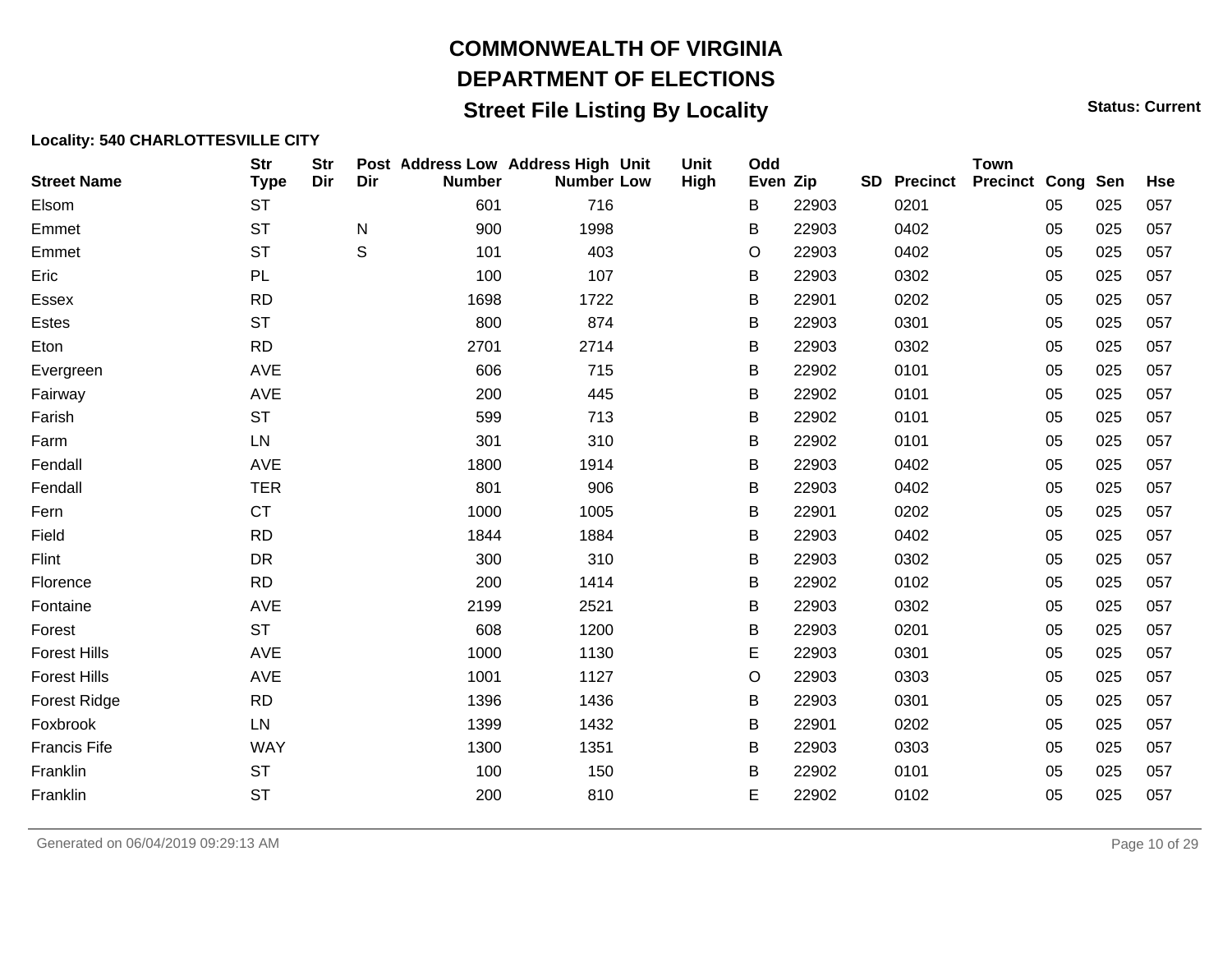## **Street File Listing By Locality Status: Current** Status: Current

| <b>Street Name</b> | <b>Str</b><br><b>Type</b> | <b>Str</b><br>Dir | Dir | Post Address Low Address High Unit<br><b>Number</b> | <b>Number Low</b> | Unit<br>High | Odd<br>Even Zip |       | <b>SD</b> | <b>Precinct</b> | <b>Town</b><br><b>Precinct Cong Sen</b> |    |     | <b>Hse</b> |
|--------------------|---------------------------|-------------------|-----|-----------------------------------------------------|-------------------|--------------|-----------------|-------|-----------|-----------------|-----------------------------------------|----|-----|------------|
| Galloway           | <b>DR</b>                 |                   |     | 1696                                                | 1723              |              | B               | 22901 |           | 0202            |                                         | 05 | 025 | 057        |
| Garden             | DR                        |                   |     | 101                                                 | 111               |              | В               | 22903 |           | 0302            |                                         | 05 | 025 | 057        |
| Garrett            | <b>ST</b>                 |                   |     | 100                                                 | 200               |              | В               | 22902 |           | 0301            |                                         | 05 | 025 | 057        |
| Garrett            | <b>ST</b>                 |                   |     | 300                                                 | 511               |              | В               | 22902 |           | 0102            |                                         | 05 | 025 | 057        |
| Gentry             | LN                        |                   |     | 1394                                                | 1569              |              | B               | 22903 |           | 0202            |                                         | 05 | 025 | 057        |
| Gildersleeve Wood  |                           |                   |     | 1                                                   | 15                |              | В               | 22903 |           | 0303            |                                         | 05 | 025 | 057        |
| Gillespie          | AVE                       |                   |     | 600                                                 | 906               |              | В               | 22902 |           | 0101            |                                         | 05 | 025 | 057        |
| Glendale           | <b>RD</b>                 |                   |     | 998                                                 | 1021              |              | В               | 22901 |           | 0202            |                                         | 05 | 025 | 057        |
| Glenn              | <b>CT</b>                 |                   |     | 2305                                                | 2334              |              | В               | 22901 |           | 0202            |                                         | 05 | 025 | 057        |
| Goodman            | <b>ST</b>                 |                   |     | 104                                                 | 152               |              | В               | 22902 |           | 0102            |                                         | 05 | 025 | 057        |
| Gordon             | AVE                       |                   |     | 1098                                                | 1099              |              | В               | 22903 |           | 0401            |                                         | 05 | 025 | 057        |
| Gordon             | AVE                       |                   |     | 1100                                                | 1705              |              | B               | 22903 |           | 0401            |                                         | 05 | 025 | 057        |
| Gordon             | AVE                       |                   |     | 1706                                                | 1710              |              | В               | 22903 |           | 0401            |                                         | 05 | 025 | 057        |
| Grace              | <b>ST</b>                 |                   |     | 1400                                                | 1598              |              | В               | 22902 |           | 0101            |                                         | 05 | 025 | 057        |
| Grady              | AVE                       |                   |     | 1100                                                | 1100              |              | Е               | 22903 |           | 0201            |                                         | 05 | 025 | 057        |
| Grady              | Ave                       |                   |     | 1101                                                | 1101              |              | O               | 22903 |           | 0201            |                                         | 05 | 025 | 057        |
| Grady              | AVE                       |                   |     | 1104                                                | 1104              |              | E               | 22903 |           | 0401            |                                         | 05 | 025 | 057        |
| Grady              | AVE                       |                   |     | 1106                                                | 1106              |              | E               | 22903 |           | 0201            |                                         | 05 | 025 | 057        |
| Grady              | AVE                       |                   |     | 1108                                                | 1108              |              | E               | 22903 |           | 0401            |                                         | 05 | 025 | 057        |
| Grady              | AVE                       |                   |     | 1109                                                | 1109              |              | O               | 22903 |           | 0201            |                                         | 05 | 025 | 057        |
| Grady              | AVE                       |                   |     | 1200                                                | 1216              |              | Е               | 22903 |           | 0401            |                                         | 05 | 025 | 057        |
| Grady              | AVE                       |                   |     | 1201                                                | 1599              |              | O               | 22903 |           | 0201            |                                         | 05 | 025 | 057        |
| Grady              | AVE                       |                   |     | 1300                                                | 1314              |              | E               | 22903 |           | 0401            |                                         | 05 | 025 | 057        |
| Grady              | AVE                       |                   |     | 1400                                                | 1412              |              | E               | 22903 |           | 0401            |                                         | 05 | 025 | 057        |
| Grady              | AVE                       |                   |     | 1500                                                | 1506              |              | E               | 22903 |           | 0401            |                                         | 05 | 025 | 057        |
| Grady              | AVE                       |                   |     | 1508                                                | 1510              |              | E               | 22903 |           | 0401            |                                         | 05 | 025 | 057        |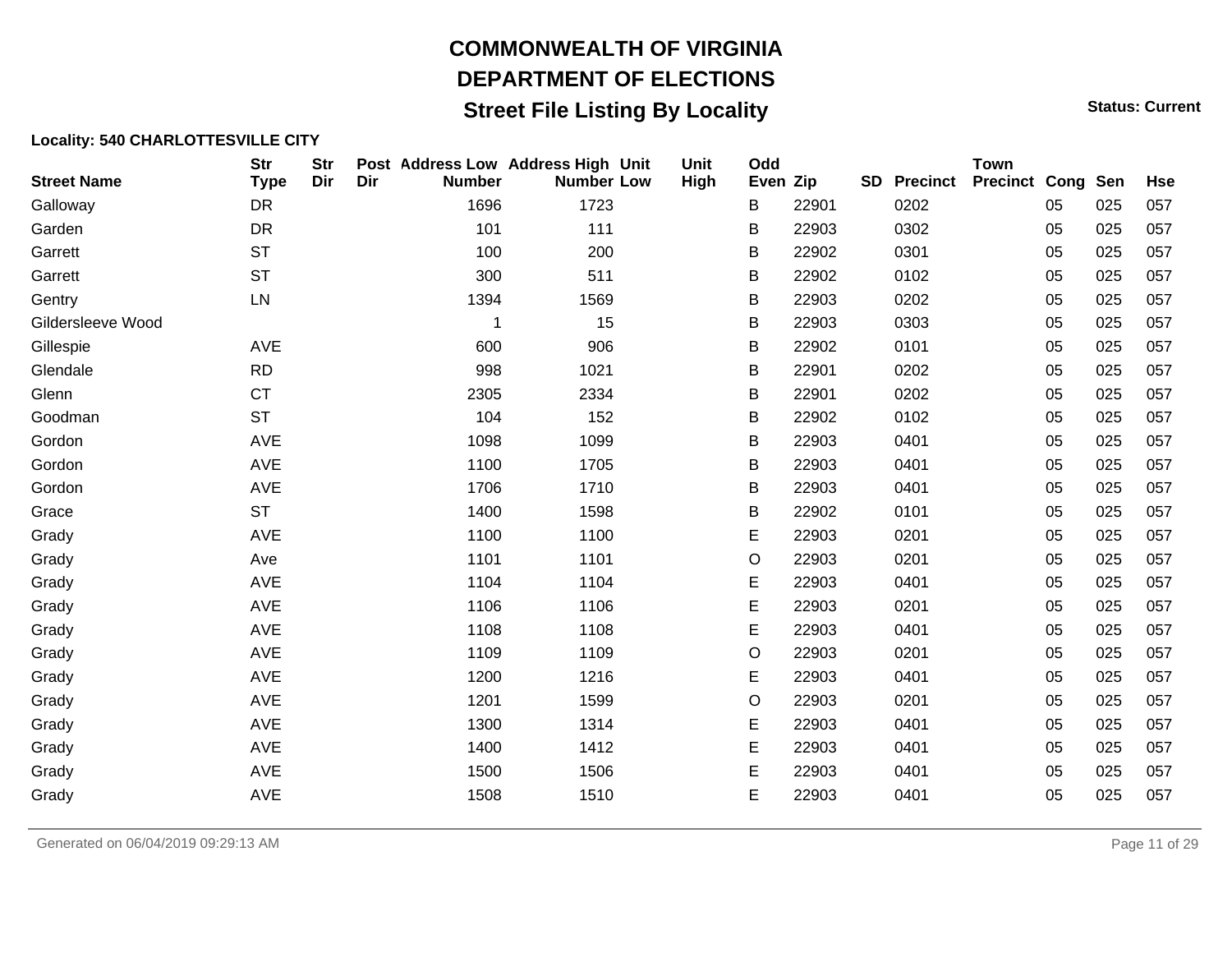## **Street File Listing By Locality Status: Current** Status: Current

| <b>Street Name</b>  | <b>Str</b><br><b>Type</b> | <b>Str</b><br>Dir | Dir | Post Address Low Address High Unit<br><b>Number</b> | <b>Number Low</b> | Unit<br>High | Odd<br>Even Zip |       | <b>SD</b> | <b>Precinct</b> | <b>Town</b><br><b>Precinct Cong Sen</b> |    |     | <b>Hse</b> |
|---------------------|---------------------------|-------------------|-----|-----------------------------------------------------|-------------------|--------------|-----------------|-------|-----------|-----------------|-----------------------------------------|----|-----|------------|
| Grady               | <b>AVE</b>                |                   |     | 1600                                                | 1600              |              | В               | 22903 |           | 0201            |                                         | 05 | 025 | 057        |
| Grady               | <b>AVE</b>                |                   |     | 1601                                                | 1604              |              | В               | 22903 |           | 0401            |                                         | 05 | 025 | 057        |
| Grady               | AVE                       |                   |     | 1700                                                | 1706              |              | E               | 22903 |           | 0401            |                                         | 05 | 025 | 057        |
| Grady               | AVE                       |                   |     | 1703                                                | 1703              |              | O               | 22903 |           | 0201            |                                         | 05 | 025 | 057        |
| Grady               | <b>AVE</b>                |                   |     | 1707                                                | 1707              |              | O               | 22903 |           | 0401            |                                         | 05 | 025 | 057        |
| Grady               | AVE                       |                   |     | 900                                                 | 1062              |              | B               | 22903 |           | 0201            |                                         | 05 | 025 | 057        |
| Graves              | <b>ST</b>                 |                   |     | 698                                                 | 745               |              | B               | 22902 |           | 0102            |                                         | 05 | 025 | 057        |
| Green               | <b>ST</b>                 |                   |     | 1500                                                | 1610              |              | B               | 22902 |           | 0102            |                                         | 05 | 025 | 057        |
| Greenbrier          | DR                        |                   |     | 1900                                                | 2320              |              | В               | 22901 |           | 0202            |                                         | 05 | 025 | 057        |
| Greenbrier          | <b>TER</b>                |                   |     | 96                                                  | 114               |              | B               | 22901 |           | 0202            |                                         | 05 | 025 | 057        |
| Greenleaf           | LN                        |                   |     | 1498                                                | 1627              |              | B               | 22903 |           | 0202            |                                         | 05 | 025 | 057        |
| Greenway            | <b>RD</b>                 |                   |     | 1201                                                | 1320              |              | B               | 22903 |           | 0201            |                                         | 05 | 025 | 057        |
| Greenwich           | <b>CT</b>                 |                   |     | 100                                                 | 129               |              | В               | 22902 |           | 0102            |                                         | 05 | 025 | 057        |
| Grimes              | PL                        |                   |     | 97                                                  | 106               |              | B               | 22902 |           | 0301            |                                         | 05 | 025 | 057        |
| Grove               | AVE                       |                   |     | 497                                                 | 732               |              | B               | 22902 |           | 0101            |                                         | 05 | 025 | 057        |
| Grove               | <b>RD</b>                 |                   |     | 1309                                                | 1627              |              | B               | 22901 |           | 0202            |                                         | 05 | 025 | 057        |
| Grove               | <b>ST</b>                 |                   |     | 900                                                 | 906               |              | B               | 22903 |           | 0301            |                                         | 05 | 025 | 057        |
| Grove               | <b>ST</b>                 |                   |     | 908                                                 | 1306              |              | B               | 22903 |           | 0303            |                                         | 05 | 025 | 057        |
| <b>Grove Street</b> | <b>EXT</b>                |                   |     | 1609                                                | 1627              |              | В               | 22903 |           | 0303            |                                         | 05 | 025 | 057        |
| Grover              | <b>CT</b>                 |                   |     | 96                                                  | 105               |              | B               | 22901 |           | 0202            |                                         | 05 | 025 | 057        |
| Gwathmey            |                           |                   |     | 1                                                   | 999               |              | B               | 22904 |           | 0402            |                                         | 05 | 025 | 057        |
| Hammond             | <b>ST</b>                 |                   |     | 101                                                 | 119               |              | В               | 22903 |           | 0302            |                                         | 05 | 025 | 057        |
| Hampton             | <b>ST</b>                 |                   |     | 1300                                                | 1420              |              | B               | 22902 |           | 0102            |                                         | 05 | 025 | 057        |
| Hanover             | <b>ST</b>                 |                   |     | 400                                                 | 539               |              | B               | 22903 |           | 0303            |                                         | 05 | 025 | 057        |
| Hardwood            | AVE                       |                   |     | 1599                                                | 1632              |              | В               | 22903 |           | 0201            |                                         | 05 | 025 | 057        |
| Hardy               | DR                        |                   |     | 800                                                 | 836               |              | В               | 22903 |           | 0201            |                                         | 05 | 025 | 057        |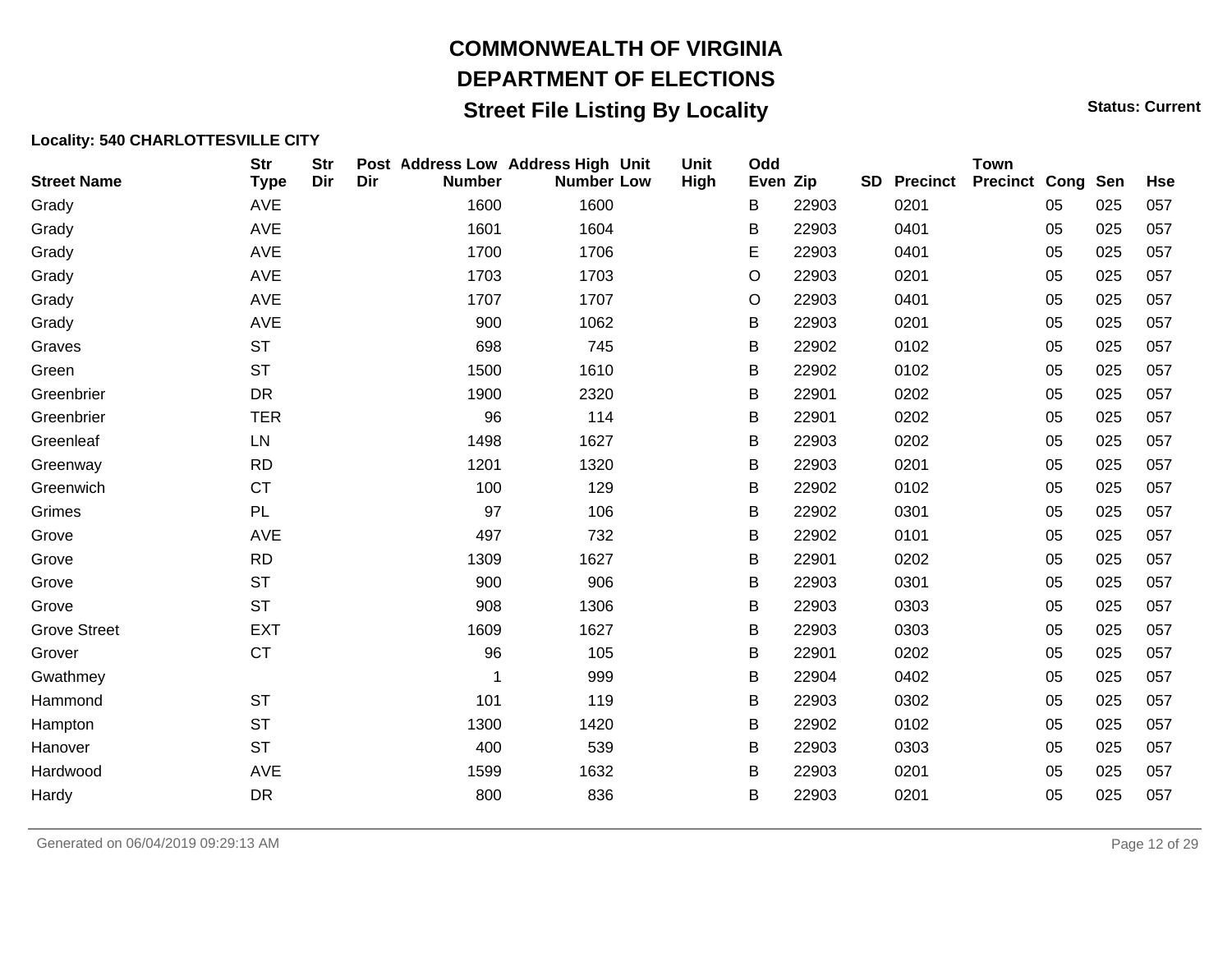## **Street File Listing By Locality Status: Current** Status: Current

| <b>Str</b><br><b>Type</b> | <b>Str</b><br>Dir | Dir | <b>Number</b> |      |     | Unit<br>High                                                                                                                                                                                                                            | Odd |       | <b>SD</b> |      | <b>Town</b>     |    |     | <b>Hse</b>               |
|---------------------------|-------------------|-----|---------------|------|-----|-----------------------------------------------------------------------------------------------------------------------------------------------------------------------------------------------------------------------------------------|-----|-------|-----------|------|-----------------|----|-----|--------------------------|
| <b>ST</b>                 |                   |     | 100           |      |     |                                                                                                                                                                                                                                         | B   | 22903 |           | 0303 |                 | 05 | 025 | 057                      |
| <b>RD</b>                 |                   |     | 32            |      |     |                                                                                                                                                                                                                                         | В   | 22903 |           | 0302 |                 | 05 | 025 | 057                      |
| <b>RD</b>                 |                   |     | 600           |      |     |                                                                                                                                                                                                                                         | B   | 22902 |           | 0301 |                 | 05 | 025 | 057                      |
| <b>ST</b>                 |                   |     | 599           |      |     |                                                                                                                                                                                                                                         | B   | 22903 |           | 0201 |                 | 05 | 025 | 057                      |
| <b>RD</b>                 |                   |     | 1301          |      |     |                                                                                                                                                                                                                                         | В   | 22903 |           | 0202 |                 | 05 | 025 | 057                      |
| <b>CT</b>                 |                   |     | 100           |      |     |                                                                                                                                                                                                                                         | B   | 22902 |           | 0102 |                 | 05 | 025 | 057                      |
| <b>RD</b>                 |                   |     | 100           |      |     |                                                                                                                                                                                                                                         | Е   | 22902 |           | 0301 |                 | 05 | 025 | 057                      |
| <b>RD</b>                 |                   |     | 101           |      |     |                                                                                                                                                                                                                                         | O   | 22902 |           | 0102 |                 | 05 | 025 | 057                      |
| <b>RD</b>                 |                   |     | 200           |      |     |                                                                                                                                                                                                                                         | B   | 22902 |           | 0301 |                 | 05 | 025 | 057                      |
| <b>ST</b>                 |                   |     | 1000          |      |     |                                                                                                                                                                                                                                         | B   | 22902 |           | 0101 |                 | 05 | 025 | 057                      |
| <b>ST</b>                 |                   |     | 310           |      |     |                                                                                                                                                                                                                                         | B   | 22902 |           | 0101 |                 | 05 | 025 | 057                      |
| <b>ST</b>                 |                   |     | 400           |      |     |                                                                                                                                                                                                                                         | B   | 22902 |           | 0101 |                 | 05 | 025 | 057                      |
| LN                        |                   |     | 900           |      |     |                                                                                                                                                                                                                                         | B   | 22903 |           | 0201 |                 | 05 | 025 | 057                      |
| <b>AVE</b>                |                   |     | 500           |      |     |                                                                                                                                                                                                                                         | B   | 22903 |           | 0201 |                 | 05 | 025 | 057                      |
| <b>DR</b>                 |                   |     | 235           |      |     |                                                                                                                                                                                                                                         | O   | 22903 |           | 0302 |                 | 05 | 025 | 057                      |
| <b>RD</b>                 |                   |     | 1098          |      |     |                                                                                                                                                                                                                                         | B   | 22903 |           | 0202 |                 | 05 | 025 | 057                      |
| <b>RD</b>                 |                   |     | 1998          | 2041 |     |                                                                                                                                                                                                                                         | B   | 22903 |           | 0402 |                 | 05 | 025 | 057                      |
| <b>ST</b>                 | Е                 |     | 100           |      |     |                                                                                                                                                                                                                                         | Β   | 22902 |           | 0201 |                 | 05 | 025 | 057                      |
| <b>ST</b>                 | E                 |     | 200           |      |     |                                                                                                                                                                                                                                         | В   | 22902 |           | 0101 |                 | 05 | 025 | 057                      |
| <b>ST</b>                 | W                 |     | 100           |      |     |                                                                                                                                                                                                                                         | В   | 22902 |           | 0201 |                 | 05 | 025 | 057                      |
| AVE                       |                   |     | 617           |      |     |                                                                                                                                                                                                                                         | В   | 22903 |           | 0302 |                 | 05 | 025 | 057                      |
| <b>ST</b>                 |                   |     | 2101          |      |     |                                                                                                                                                                                                                                         | B   | 22903 |           | 0302 |                 | 05 | 025 | 057                      |
| <b>ST</b>                 |                   |     | 32            |      |     |                                                                                                                                                                                                                                         | E   | 22903 |           | 0302 |                 | 05 | 025 | 057                      |
| <b>RD</b>                 |                   |     | 198           |      |     |                                                                                                                                                                                                                                         | B   | 22903 |           | 0201 |                 | 05 | 025 | 057                      |
| <b>RD</b>                 |                   |     | 1099          |      |     |                                                                                                                                                                                                                                         | B   | 22903 |           | 0402 |                 | 05 | 025 | 057                      |
| PL                        |                   |     | 2406          |      |     |                                                                                                                                                                                                                                         | В   | 22901 |           | 0202 |                 | 05 | 025 | 057                      |
|                           |                   |     |               |      | 421 | Post Address Low Address High Unit<br><b>Number Low</b><br>132<br>535<br>643<br>1303<br>1311<br>124<br>120<br>113<br>250<br>1431<br>399<br>940<br>944<br>265<br>1112<br>117<br>1560<br>420<br>2345<br>2225<br>32<br>998<br>1427<br>2519 |     |       | Even Zip  |      | <b>Precinct</b> |    |     | <b>Precinct Cong Sen</b> |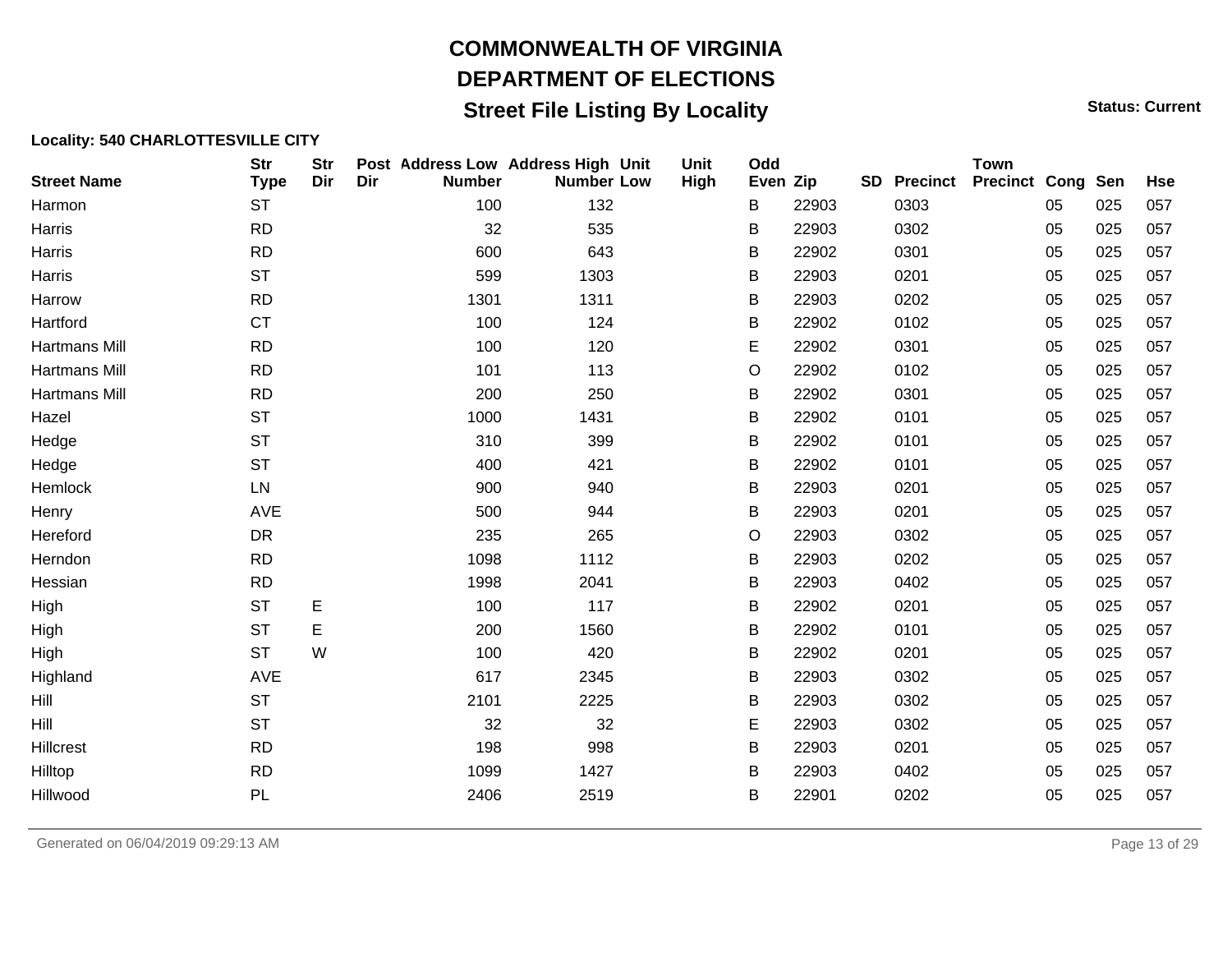## **Street File Listing By Locality Status: Current** Status: Current

| <b>Str</b><br><b>Type</b> | <b>Str</b><br>Dir | Dir | <b>Number</b> |      | <b>Unit</b><br>High                                                                                                                                                                                                                                | Odd |       | SD       | <b>Precinct</b> | <b>Town</b> |    |     | <b>Hse</b>               |
|---------------------------|-------------------|-----|---------------|------|----------------------------------------------------------------------------------------------------------------------------------------------------------------------------------------------------------------------------------------------------|-----|-------|----------|-----------------|-------------|----|-----|--------------------------|
| <b>DR</b>                 |                   |     | 98            |      |                                                                                                                                                                                                                                                    | B   | 22903 |          | 0302            |             | 05 | 025 | 057                      |
| <b>AVE</b>                |                   |     | 598           |      |                                                                                                                                                                                                                                                    | В   | 22902 |          | 0102            |             | 05 | 025 | 057                      |
| Dr                        |                   |     | 2000          |      |                                                                                                                                                                                                                                                    | B   | 22901 |          | 0402            |             | 05 | 025 | 057                      |
| <b>CT</b>                 |                   |     | 100           |      |                                                                                                                                                                                                                                                    | B   | 22901 |          | 0202            |             | 05 | 025 | 057                      |
| <b>DR</b>                 |                   |     | 201           |      |                                                                                                                                                                                                                                                    | B   | 22903 |          | 0201            |             | 05 | 025 | 057                      |
| <b>RD</b>                 |                   |     | 1396          |      |                                                                                                                                                                                                                                                    | B   | 22901 |          | 0202            |             | 05 | 025 | 057                      |
| AVE                       |                   |     | 1000          |      |                                                                                                                                                                                                                                                    | B   | 22901 |          | 0202            |             | 05 | 025 | 057                      |
| <b>DR</b>                 |                   |     | 100           |      |                                                                                                                                                                                                                                                    | B   | 22903 |          | 0402            |             | 05 | 025 | 057                      |
|                           |                   |     | -1            |      |                                                                                                                                                                                                                                                    | В   | 22904 |          | 0402            |             | 05 | 025 | 057                      |
| AVE                       |                   |     | 197           |      |                                                                                                                                                                                                                                                    | B   | 22903 |          | 0302            |             | 05 | 025 | 057                      |
| Ave                       |                   |     | 301           |      |                                                                                                                                                                                                                                                    | B   | 22903 |          | 0302            |             | 05 | 025 | 057                      |
| LN                        |                   |     | 100           |      |                                                                                                                                                                                                                                                    | Е   | 22903 |          | 0302            |             | 05 | 025 | 057                      |
| <b>RD</b>                 |                   |     | 1501          |      |                                                                                                                                                                                                                                                    | O   | 22901 |          | 0402            |             | 05 | 025 | 057                      |
| <b>RD</b>                 |                   |     | 2032          |      |                                                                                                                                                                                                                                                    | E   | 22901 |          | 0202            |             | 05 | 025 | 057                      |
| <b>RD</b>                 |                   |     | 1900          |      |                                                                                                                                                                                                                                                    | B   | 22903 |          | 0402            |             | 05 | 025 | 057                      |
| <b>DR</b>                 |                   |     | 1500          |      |                                                                                                                                                                                                                                                    | B   | 22901 |          | 0202            |             | 05 | 025 | 057                      |
| <b>WAY</b>                |                   |     | 200           |      |                                                                                                                                                                                                                                                    | B   | 22903 |          | 0303            |             | 05 | 025 | 057                      |
| <b>ST</b>                 | E                 |     | 100           |      |                                                                                                                                                                                                                                                    | B   | 22902 |          | 0201            |             | 05 | 025 | 057                      |
| <b>ST</b>                 | E                 |     | 200           |      |                                                                                                                                                                                                                                                    | В   | 22902 |          | 0101            |             | 05 | 025 | 057                      |
| <b>ST</b>                 | W                 |     | 100           |      |                                                                                                                                                                                                                                                    | B   | 22902 |          | 0201            |             | 05 | 025 | 057                      |
| <b>AVE</b>                |                   |     | 1200          |      |                                                                                                                                                                                                                                                    | B   | 22903 |          | 0303            |             | 05 | 025 | 057                      |
| AVE                       |                   |     | 2200          |      |                                                                                                                                                                                                                                                    | B   | 22903 |          | 0302            |             | 05 | 025 | 057                      |
| <b>CIR</b>                |                   |     | 2600          |      |                                                                                                                                                                                                                                                    | B   | 22903 |          | 0302            |             | 05 | 025 | 057                      |
| <b>ST</b>                 |                   |     | 1112          |      |                                                                                                                                                                                                                                                    | B   | 22903 |          | 0401            |             | 05 | 025 | 057                      |
| <b>St</b>                 |                   |     | 1114          |      |                                                                                                                                                                                                                                                    | B   | 22903 |          | 0401            |             | 05 | 025 | 057                      |
| <b>ST</b>                 |                   |     | 398           |      |                                                                                                                                                                                                                                                    | В   | 22903 |          | 0303            |             | 05 | 025 | 057                      |
|                           |                   |     |               | 2121 | Post Address Low Address High Unit<br><b>Number Low</b><br>150<br>826<br>2018<br>110<br>213<br>1599<br>1250<br>116<br>999<br>300<br>331<br>104<br>2307<br>2044<br>2177<br>1613<br>229<br>199<br>1300<br>199<br>2730<br>2674<br>1113<br>1317<br>410 |     |       | Even Zip |                 |             |    |     | <b>Precinct Cong Sen</b> |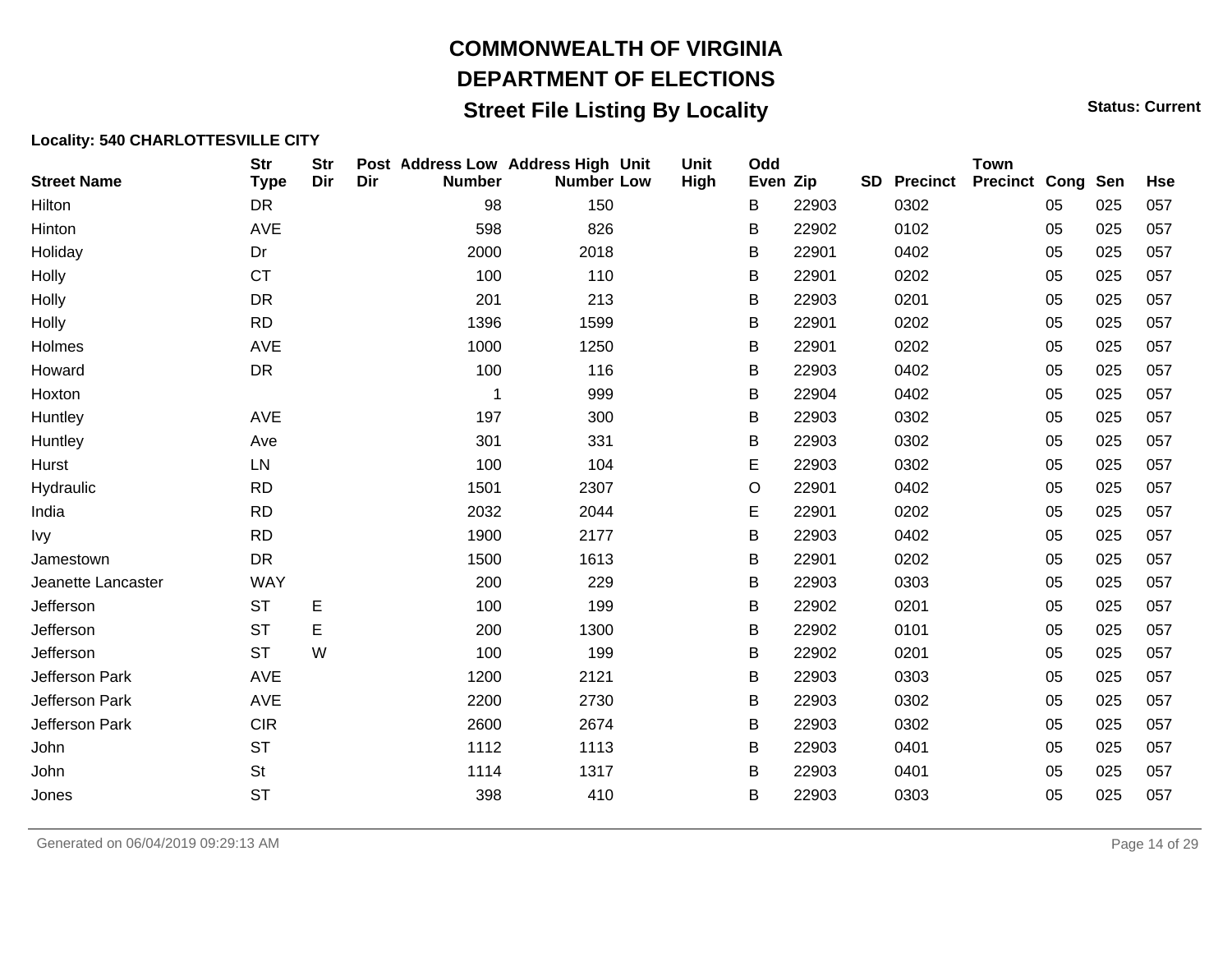## **Street File Listing By Locality Status: Current** Status: Current

| <b>Street Name</b> | <b>Str</b><br><b>Type</b> | <b>Str</b><br>Dir | Dir | Post Address Low Address High Unit<br><b>Number</b> | <b>Number Low</b> | <b>Unit</b><br>High | Odd<br>Even Zip |       | <b>SD</b> | <b>Precinct</b> | <b>Town</b><br><b>Precinct Cong Sen</b> |    |     | <b>Hse</b> |
|--------------------|---------------------------|-------------------|-----|-----------------------------------------------------|-------------------|---------------------|-----------------|-------|-----------|-----------------|-----------------------------------------|----|-----|------------|
| Junction           | LN                        |                   |     | 107                                                 | 156               |                     | B               | 22902 |           | 0102            |                                         | 05 | 025 | 057        |
| Keene              | <b>CT</b>                 |                   |     | 100                                                 | 109               |                     | В               | 22903 |           | 0302            |                                         | 05 | 025 | 057        |
| Keith Valley       | <b>RD</b>                 |                   |     | 1600                                                | 1648              |                     | B               | 22901 |           | 0202            |                                         | 05 | 025 | 057        |
| Kelly              | AVE                       |                   |     | 515                                                 | 619               |                     | B               | 22902 |           | 0101            |                                         | 05 | 025 | 057        |
| Kelsey             | <b>CT</b>                 |                   |     | 98                                                  | 109               |                     | B               | 22903 |           | 0201            |                                         | 05 | 025 | 057        |
| Kensington         | AVE                       |                   |     | 1100                                                | 1169              |                     | B               | 22903 |           | 0201            |                                         | 05 | 025 | 057        |
| Kent               | <b>RD</b>                 |                   |     | 301                                                 | 333               |                     | B               | 22903 |           | 0402            |                                         | 05 | 025 | 057        |
| Kent               | <b>TER</b>                |                   |     | 100                                                 | 120               |                     | B               | 22903 |           | 0303            |                                         | 05 | 025 | 057        |
| Kenwood            | <b>CIR</b>                |                   |     | 100                                                 | 108               |                     | B               | 22901 |           | 0202            |                                         | 05 | 025 | 057        |
| Kenwood            | LN                        |                   |     | 1278                                                | 1721              |                     | B               | 22901 |           | 0202            |                                         | 05 | 025 | 057        |
| Kerry              | LN                        |                   |     | 100                                                 | 112               |                     | B               | 22901 |           | 0202            |                                         | 05 | 025 | 057        |
| Kerry              | LN                        |                   |     | 2400                                                | 2513              |                     | B               | 22901 |           | 0202            |                                         | 05 | 025 | 057        |
| Keystone           | PL                        |                   |     | 100                                                 | 105               |                     | B               | 22902 |           | 0102            |                                         | 05 | 025 | 057        |
| King               | <b>ST</b>                 |                   |     | 747                                                 | 827               |                     | B               | 22903 |           | 0301            |                                         | 05 | 025 | 057        |
| King               | <b>ST</b>                 |                   |     | 900                                                 | 1309              |                     | B               | 22903 |           | 0303            |                                         | 05 | 025 | 057        |
| King Mountain      | <b>RD</b>                 |                   |     | 1612                                                | 1722              |                     | B               | 22901 |           | 0202            |                                         | 05 | 025 | 057        |
| Knoll              | <b>ST</b>                 |                   |     | 1300                                                | 1311              |                     | B               | 22902 |           | 0102            |                                         | 05 | 025 | 057        |
| Lafayette          | <b>ST</b>                 |                   |     | 703                                                 | 717               |                     | B               | 22902 |           | 0301            |                                         | 05 | 025 | 057        |
| Lambeth            | LN                        |                   |     | 1801                                                | 1811              |                     | В               | 22903 |           | 0402            |                                         | 05 | 025 | 057        |
| Landonia           | <b>CIR</b>                |                   |     | 901                                                 | 1223              |                     | B               | 22901 |           | 0101            |                                         | 05 | 025 | 057        |
| Lane               | <b>RD</b>                 |                   |     | 400                                                 | 461               |                     | В               | 22903 |           | 0303            |                                         | 05 | 025 | 057        |
| Lankford           | AVE                       |                   |     | 100                                                 | 233               |                     | B               | 22902 |           | 0301            |                                         | 05 | 025 | 057        |
| Latrobe            | CT                        |                   |     | 1                                                   | 6                 |                     | B               | 22903 |           | 0401            |                                         | 05 | 025 | 057        |
| Laurel             | <b>CIR</b>                |                   |     | 96                                                  | 116               |                     | B               | 22903 |           | 0301            |                                         | 05 | 025 | 057        |
| Leake              | LN                        |                   |     | 100                                                 | 134               |                     | B               | 22902 |           | 0101            |                                         | 05 | 025 | 057        |
| lee                | <b>ST</b>                 |                   |     | 119                                                 | 1217              |                     | В               | 22903 |           | 0303            |                                         | 05 | 025 | 057        |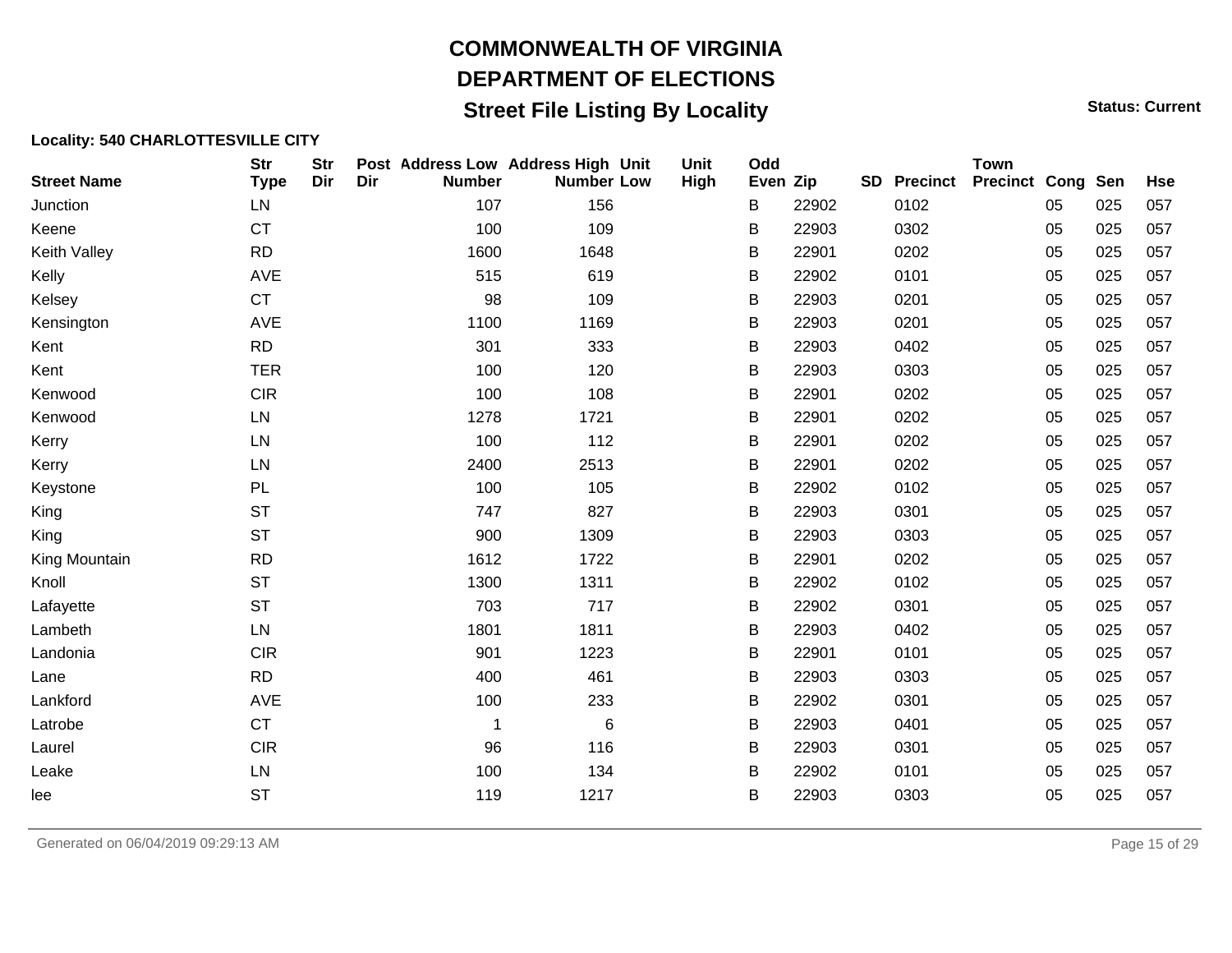## **Street File Listing By Locality Status: Current** Status: Current

| <b>Street Name</b>   | <b>Str</b><br><b>Type</b> | <b>Str</b><br>Dir | Dir | Post Address Low Address High Unit<br><b>Number</b> | <b>Number Low</b> | Unit<br>High | Odd<br>Even Zip |       | SD | <b>Precinct</b> | <b>Town</b><br><b>Precinct Cong Sen</b> |    |     | <b>Hse</b> |
|----------------------|---------------------------|-------------------|-----|-----------------------------------------------------|-------------------|--------------|-----------------|-------|----|-----------------|-----------------------------------------|----|-----|------------|
| Lehigh               | <b>CIR</b>                |                   |     | 1397                                                | 1407              |              | O               | 22901 |    | 0202            |                                         | 05 | 025 | 057        |
| Leigh                | PL                        |                   |     | 98                                                  | 107               |              | В               | 22902 |    | 0301            |                                         | 05 | 025 | 057        |
| Leonard              | <b>ST</b>                 |                   |     | 1100                                                | 1131              |              | B               | 22902 |    | 0102            |                                         | 05 | 025 | 057        |
| Lester               | DR                        |                   |     | 1298                                                | 1424              |              | B               | 22901 |    | 0202            |                                         | 05 | 025 | 057        |
| Levy                 | AVE                       |                   |     | 401                                                 | 729               |              | B               | 22902 |    | 0102            |                                         | 05 | 025 | 057        |
| Lewis                | <b>ST</b>                 |                   |     | 100                                                 | 199               |              | B               | 22903 |    | 0302            |                                         | 05 | 025 | 057        |
| Lewis Mountain       | <b>CIR</b>                |                   |     | 100                                                 | 114               |              | B               | 22903 |    | 0402            |                                         | 05 | 025 | 057        |
| Lewis Mountain       | <b>RD</b>                 |                   |     | 1900                                                | 2017              |              | B               | 22903 |    | 0402            |                                         | 05 | 025 | 057        |
| Lexington            | <b>AVE</b>                |                   |     | 407                                                 | 764               |              | B               | 22902 |    | 0101            |                                         | 05 | 025 | 057        |
| Lide                 | PL                        |                   |     | 98                                                  | 110               |              | B               | 22902 |    | 0301            |                                         | 05 | 025 | 057        |
| Lili                 | LN                        |                   |     | 1200                                                | 1209              |              | B               | 22901 |    | 0202            |                                         | 05 | 025 | 057        |
| Linda                | <b>CT</b>                 |                   |     | 100                                                 | 108               |              | B               | 22901 |    | 0402            |                                         | 05 | 025 | 057        |
| Linden               | AVE                       |                   |     | 1000                                                | 1034              |              | B               | 22902 |    | 0102            |                                         | 05 | 025 | 057        |
| Linden               | <b>ST</b>                 |                   |     | 98                                                  | 107               |              | B               | 22902 |    | 0301            |                                         | 05 | 025 | 057        |
| Line                 | Dr                        |                   |     | 916                                                 | 949               |              | B               | 22901 |    | 0202            |                                         | 05 | 025 | 057        |
| <b>Little Graves</b> | <b>ST</b>                 |                   |     | 200                                                 | 216               |              | B               | 22902 |    | 0102            |                                         | 05 | 025 | 057        |
| Little High          | <b>ST</b>                 |                   |     | 1005                                                | 1310              |              | B               | 22902 |    | 0101            |                                         | 05 | 025 | 057        |
| Lochlyn Hill         | <b>DR</b>                 |                   |     | 400                                                 | 581               |              | B               | 22901 |    | 0202            |                                         | 05 | 025 | 057        |
| Lochlyn Hill         | <b>DR</b>                 |                   |     | 706                                                 | 754               |              | B               | 22901 |    | 0202            |                                         | 05 | 025 | 057        |
| Locust               | AVE                       |                   |     | 398                                                 | 899               |              | B               | 22902 |    | 0101            |                                         | 05 | 025 | 057        |
| Locust               | AVE                       |                   |     | 900                                                 | 1144              |              | Е               | 22901 |    | 0101            |                                         | 05 | 025 | 057        |
| Locust               | AVE                       |                   |     | 901                                                 | 1145              |              | O               | 22901 |    | 0202            |                                         | 05 | 025 | 057        |
| Locust               | LN                        |                   |     | 900                                                 | 920               |              | B               | 22901 |    | 0202            |                                         | 05 | 025 | 057        |
| Locust               | LN                        |                   |     | 943                                                 | 1014              |              | B               | 22901 |    | 0101            |                                         | 05 | 025 | 057        |
| Locust Lane          | <b>CT</b>                 |                   |     | 100                                                 | 112               |              | B               | 22901 |    | 0202            |                                         | 05 | 025 | 057        |
| Lodge Creek          | <b>CIR</b>                |                   |     | 97                                                  | 133               |              | В               | 22903 |    | 0302            |                                         | 05 | 025 | 057        |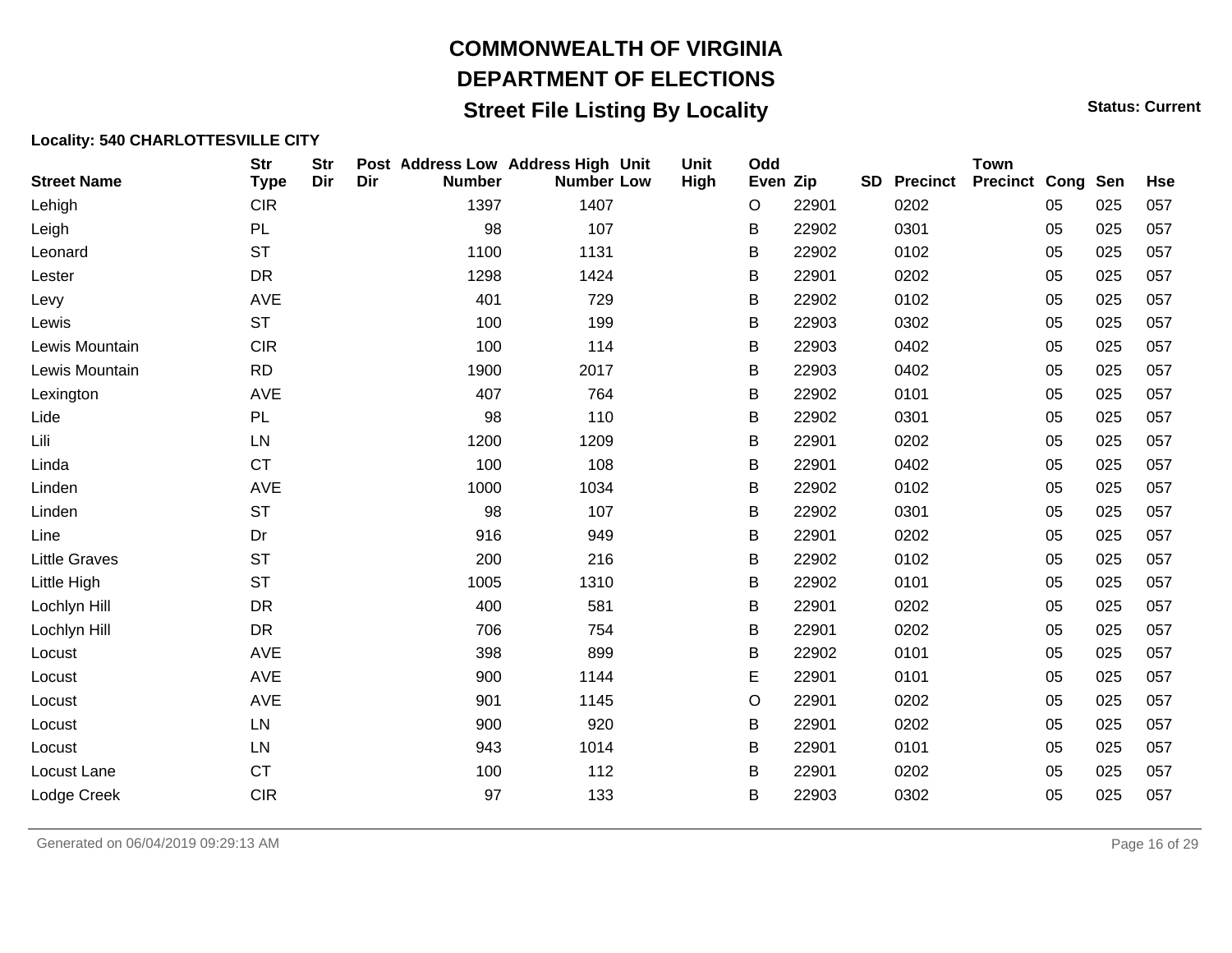## **Street File Listing By Locality Status: Current** Status: Current

| <b>Street Name</b> | <b>Str</b><br><b>Type</b> | <b>Str</b><br>Dir | Dir | <b>Number</b> | Post Address Low Address High Unit<br><b>Number Low</b> | Unit<br>High | Odd<br>Even Zip |       | <b>SD</b> Precinct | <b>Town</b><br><b>Precinct Cong Sen</b> |    |     | Hse |
|--------------------|---------------------------|-------------------|-----|---------------|---------------------------------------------------------|--------------|-----------------|-------|--------------------|-----------------------------------------|----|-----|-----|
| Long               | <b>ST</b>                 |                   |     | 1000          | 1400                                                    |              | В               | 22901 | 0101               |                                         | 05 | 025 | 057 |
| Longwood           | <b>DR</b>                 |                   |     | 90            | 160                                                     |              | B               | 22903 | 0302               |                                         | 05 | 025 | 057 |
| Lyman              | <b>ST</b>                 |                   |     | 792           | 814                                                     |              | в               | 22902 | 0102               |                                         | 05 | 025 | 057 |
| Lyons              | AVE                       |                   |     | 600           | 740                                                     |              | В               | 22902 | 0101               |                                         | 05 | 025 | 057 |
| Lyons              | <b>CT</b>                 |                   |     | 595           | 610                                                     |              | B               | 22902 | 0101               |                                         | 05 | 025 | 057 |
| Lyons Court        | ${\sf LN}$                |                   |     | 700           | 727                                                     |              | B               | 22902 | 0101               |                                         | 05 | 025 | 057 |
| Madison            | AVE                       |                   |     | 600           | 1627                                                    |              | B               | 22903 | 0201               |                                         | 05 | 025 | 057 |
| Madison            | LN                        |                   |     | 120           | 177                                                     |              | В               | 22903 | 0401               |                                         | 05 | 025 | 057 |
| Main               | <b>ST</b>                 | E                 |     | 101           | 125                                                     |              | O               | 22902 | 0201               |                                         | 05 | 025 | 057 |
| Main               | <b>ST</b>                 | Е                 |     | 200           | 704                                                     |              | В               | 22902 | 0101               |                                         | 05 | 025 | 057 |
| Main               | <b>ST</b>                 | E                 |     | 98            | 126                                                     |              | E               | 22902 | 0301               |                                         | 05 | 025 | 057 |
| Main               | <b>ST</b>                 | W                 |     | 1000          | 1250                                                    |              | E               | 22903 | 0303               |                                         | 05 | 025 | 057 |
| Main               | <b>ST</b>                 | W                 |     | 1001          | 1399                                                    |              | O               | 22903 | 0401               |                                         | 05 | 025 | 057 |
| Main               | St                        | W                 |     | 101           | 298                                                     |              | В               | 22902 | 0201               |                                         | 05 | 025 | 057 |
| Main               | <b>ST</b>                 | W                 |     | 101           | 921                                                     |              | O               | 22903 | 0201               |                                         | 05 | 025 | 057 |
| Main               | <b>ST</b>                 | W                 |     | 98            | 920                                                     |              | E               | 22903 | 0301               |                                         | 05 | 025 | 057 |
| Malcolm            | <b>CRES</b>               |                   |     | 598           | 615                                                     |              | В               | 22902 | 0101               |                                         | 05 | 025 | 057 |
| Manilla            | <b>ST</b>                 |                   |     | 96            | 104                                                     |              | B               | 22903 | 0302               |                                         | 05 | 025 | 057 |
| Maple              | <b>ST</b>                 |                   |     | 400           | 709                                                     |              | B               | 22902 | 0101               |                                         | 05 | 025 | 057 |
| Marie              | PL                        |                   |     | 100           | 106                                                     |              | B               | 22901 | 0202               |                                         | 05 | 025 | 057 |
| Marion             | <b>CT</b>                 |                   |     | 96            | 104                                                     |              | B               | 22903 | 0302               |                                         | 05 | 025 | 057 |
| Market             | <b>ST</b>                 | E                 |     | 100           | 199                                                     |              | B               | 22902 | 0201               |                                         | 05 | 025 | 057 |
| Market             | <b>ST</b>                 | E                 |     | 200           | 1901                                                    |              | В               | 22902 | 0101               |                                         | 05 | 025 | 057 |
| Market             | <b>ST</b>                 | W                 |     | 100           | 231                                                     |              | Β               | 22902 | 0201               |                                         | 05 | 025 | 057 |
| Marshall           | <b>ST</b>                 |                   |     | 901           | 930                                                     |              | в               | 22901 | 0202               |                                         | 05 | 025 | 057 |
| Martin             | <b>ST</b>                 |                   |     | 900           | 1041                                                    |              | B               | 22901 | 0101               |                                         | 05 | 025 | 057 |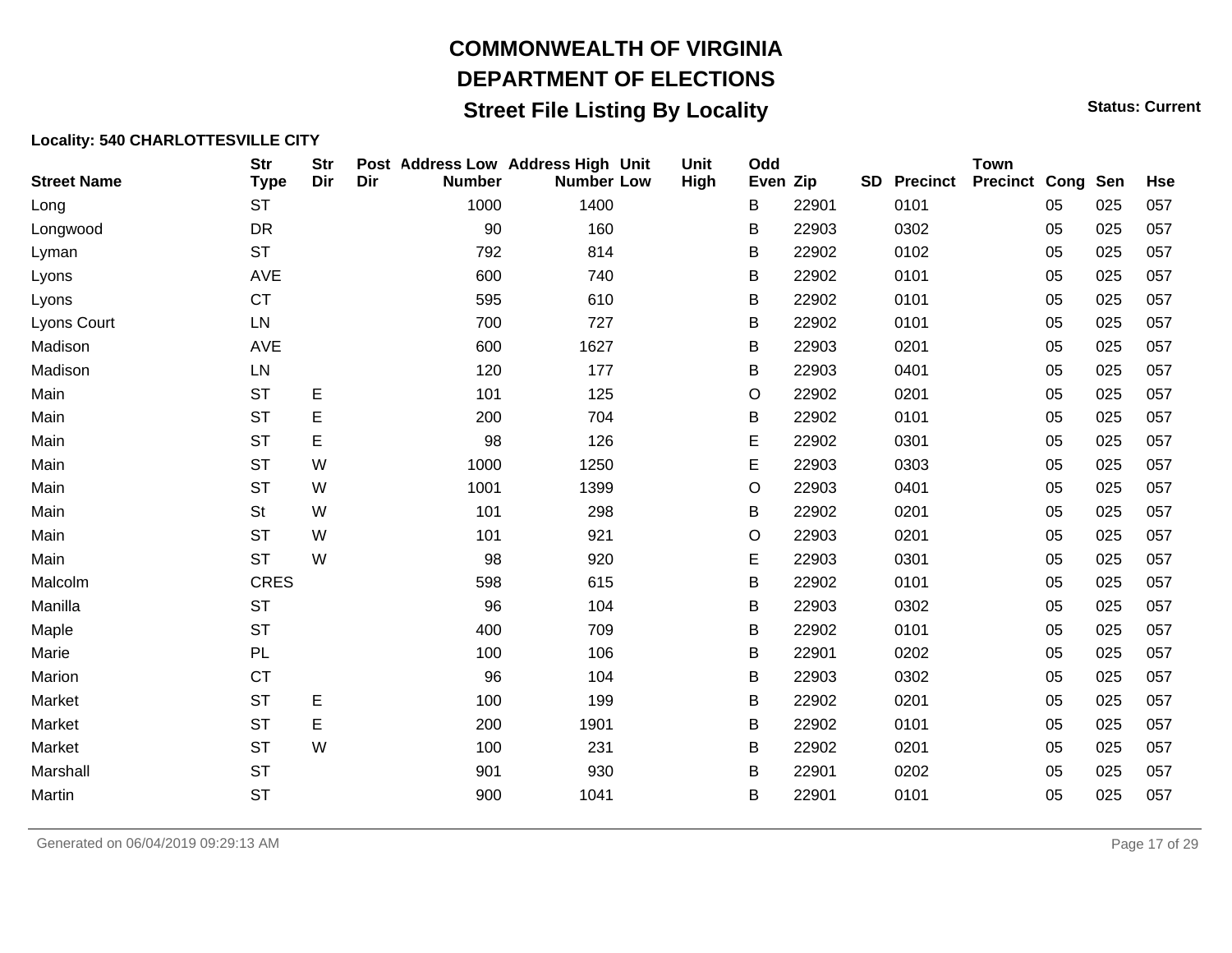## **Street File Listing By Locality Status: Current** Status: Current

| <b>Street Name</b>    | <b>Str</b><br><b>Type</b> | <b>Str</b><br>Dir | Dir | <b>Number</b> | Post Address Low Address High Unit<br><b>Number Low</b> | Unit<br>High | Odd<br>Even Zip |       | <b>SD</b> | <b>Precinct</b> | <b>Town</b><br><b>Precinct Cong Sen</b> |    |     | <b>Hse</b> |
|-----------------------|---------------------------|-------------------|-----|---------------|---------------------------------------------------------|--------------|-----------------|-------|-----------|-----------------|-----------------------------------------|----|-----|------------|
| Mary Munford          |                           |                   |     | 1             | 999                                                     |              | В               | 22904 |           | 0402            |                                         | 05 | 025 | 057        |
| Mason                 | LN                        |                   |     | 1614          | 1725                                                    |              | B               | 22903 |           | 0202            |                                         | 05 | 025 | 057        |
| Mason                 | <b>ST</b>                 |                   |     | 600           | 609                                                     |              | В               | 22902 |           | 0102            |                                         | 05 | 025 | 057        |
| Massie                | <b>RD</b>                 |                   |     | 590           | 681                                                     |              | В               | 22903 |           | 0402            |                                         | 05 | 025 | 057        |
| Maury                 | AVE                       |                   |     | 100           | 218                                                     |              | Ε               | 22903 |           | 0303            |                                         | 05 | 025 | 057        |
| Maury                 | <b>AVE</b>                |                   |     | 101           | 221                                                     |              | O               | 22903 |           | 0302            |                                         | 05 | 025 | 057        |
| Maywood               | LN                        |                   |     | 100           | 140                                                     |              | В               | 22903 |           | 0303            |                                         | 05 | 025 | 057        |
| Mcelroy               | Dr                        |                   |     | 2698          | 2751                                                    |              | B               | 22903 |           | 0302            |                                         | 05 | 025 | 057        |
| Mcintire              | <b>RD</b>                 |                   |     | 400           | 628                                                     |              | В               | 22902 |           | 0201            |                                         | 05 | 025 | 057        |
| Mcintire              | <b>RD</b>                 |                   |     | 700           | 830                                                     |              | Е               | 22902 |           | 0101            |                                         | 05 | 025 | 057        |
| Mcintire              | <b>RD</b>                 |                   |     | 701           | 829                                                     |              | $\circ$         | 22902 |           | 0201            |                                         | 05 | 025 | 057        |
| Meade                 | <b>AVE</b>                |                   |     | 100           | 554                                                     |              | В               | 22902 |           | 0101            |                                         | 05 | 025 | 057        |
| Meadow                | <b>ST</b>                 |                   |     | 1100          | 1116                                                    |              | B               | 22903 |           | 0201            |                                         | 05 | 025 | 057        |
| Meadowbrook           | <b>CT</b>                 |                   |     | 96            | 108                                                     |              | Е               | 22901 |           | 0202            |                                         | 05 | 025 | 057        |
| Meadowbrook           | <b>RD</b>                 |                   |     | 1402          | 2099                                                    |              | В               | 22903 |           | 0402            |                                         | 05 | 025 | 057        |
| Meadowbrook Heights   | <b>RD</b>                 |                   |     | 1607          | 1826                                                    |              | B               | 22901 |           | 0202            |                                         | 05 | 025 | 057        |
| Megan                 | <b>CT</b>                 |                   |     | 100           | 116                                                     |              | Е               | 22901 |           | 0101            |                                         | 05 | 025 | 057        |
| Megan                 | <b>CT</b>                 |                   |     | 101           | 115                                                     |              | O               | 22901 |           | 0202            |                                         | 05 | 025 | 057        |
| Melbourne             | <b>RD</b>                 |                   |     | 1400          | 1513                                                    |              | B               | 22901 |           | 0202            |                                         | 05 | 025 | 057        |
| <b>Melbourne Park</b> | <b>CIR</b>                |                   |     | 100           | 115                                                     |              | B               | 22901 |           | 0202            |                                         | 05 | 025 | 057        |
| Melissa               | PL                        |                   |     | 100           | 105                                                     |              | B               | 22901 |           | 0202            |                                         | 05 | 025 | 057        |
| Meridian              | <b>ST</b>                 |                   |     | 498           | 1662                                                    |              | В               | 22902 |           | 0102            |                                         | 05 | 025 | 057        |
| Meriwether            | <b>ST</b>                 |                   |     | 1117          | 1219                                                    |              | B               | 22902 |           | 0101            |                                         | 05 | 025 | 057        |
| Michael               | PL                        |                   |     | 1940          | 1953                                                    |              | B               | 22901 |           | 0202            |                                         | 05 | 025 | 057        |
| Michie                | <b>DR</b>                 |                   |     | 1998          | 2113                                                    |              | B               | 22901 |           | 0202            |                                         | 05 | 025 | 057        |
| Middlesex             | <b>DR</b>                 |                   |     | 119           | 125                                                     |              | O               | 22901 |           | 0402            |                                         | 05 | 025 | 057        |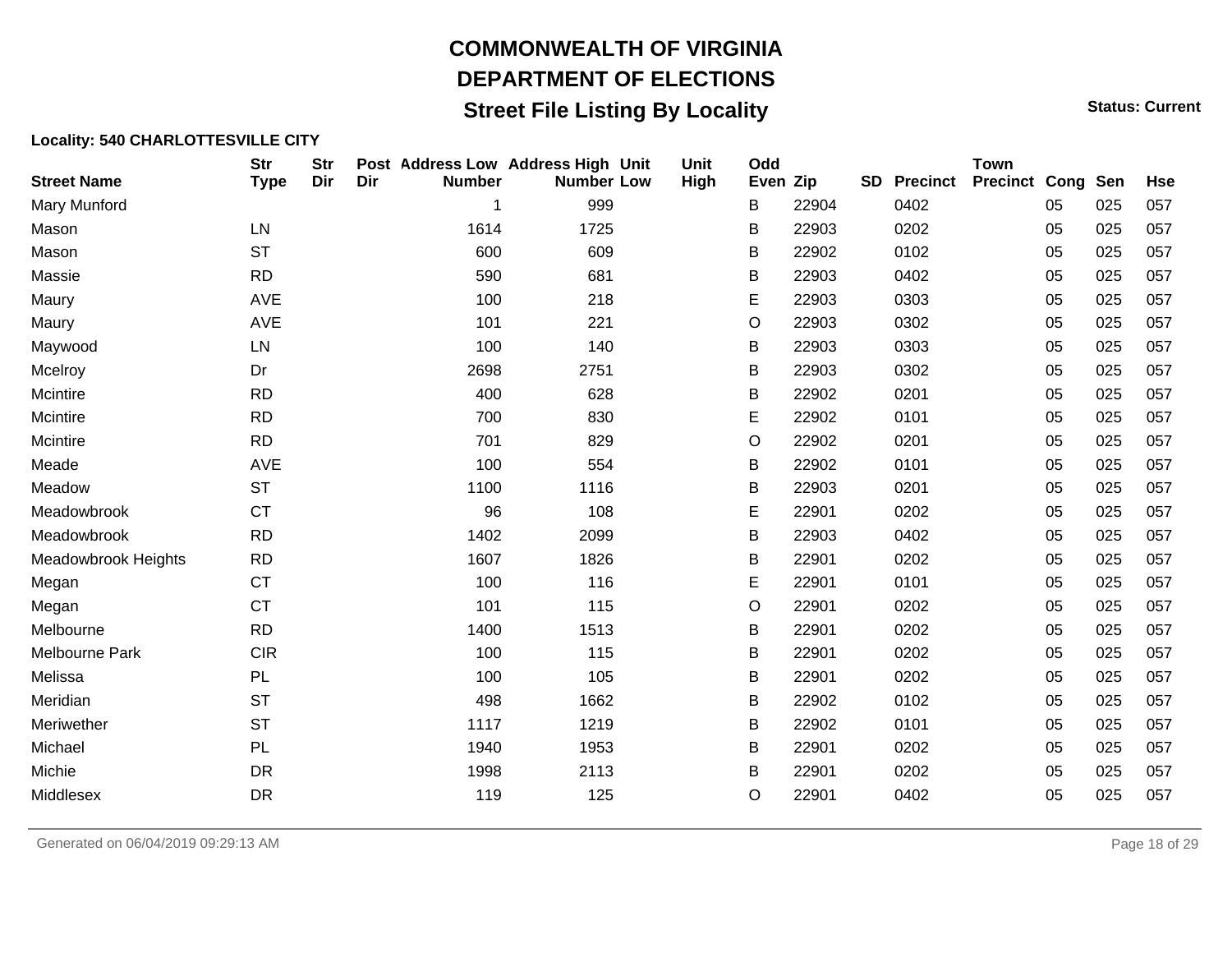## **Street File Listing By Locality Status: Current** Status: Current

| <b>Street Name</b>   | <b>Str</b><br><b>Type</b> | <b>Str</b><br>Dir | Dir | Post Address Low Address High Unit<br><b>Number</b> | <b>Number Low</b> | Unit<br>High | Odd<br>Even Zip |       | <b>SD</b> | <b>Precinct</b> | <b>Town</b><br><b>Precinct Cong Sen</b> |    |     | <b>Hse</b> |
|----------------------|---------------------------|-------------------|-----|-----------------------------------------------------|-------------------|--------------|-----------------|-------|-----------|-----------------|-----------------------------------------|----|-----|------------|
| Middlesex            | DR                        |                   |     | 124                                                 | 124               |              | E               | 22901 |           | 0402            |                                         | 05 | 025 | 057        |
| Middleton            | LN                        |                   |     | $\overline{7}$                                      | 345               |              | В               | 22903 |           | 0302            |                                         | 05 | 025 | 057        |
| Midland              | <b>ST</b>                 |                   |     | 1300                                                | 1506              |              | B               | 22902 |           | 0102            |                                         | 05 | 025 | 057        |
| midmont              | LN                        |                   |     | -1                                                  | 99                |              | B               | 22903 |           | 0402            |                                         | 05 | 025 | 057        |
| Milford              | <b>TER</b>                |                   |     | 100                                                 | 110               |              | Е               | 22902 |           | 0102            |                                         | 05 | 025 | 057        |
| Millmont             | <b>ST</b>                 |                   |     | 1001                                                | 1198              |              | В               | 22903 |           | 0402            |                                         | 05 | 025 | 057        |
| Minor                | <b>RD</b>                 |                   |     | 100                                                 | 2115              |              | B               | 22903 |           | 0402            |                                         | 05 | 025 | 057        |
| <b>Minor Court</b>   | LN                        |                   |     | 100                                                 | 121               |              | Β               | 22903 |           | 0401            |                                         | 05 | 025 | 057        |
| Mobile               | LN                        |                   |     | $\overline{7}$                                      | 427               |              | B               | 22903 |           | 0302            |                                         | 05 | 025 | 057        |
| Monroe               | LN                        |                   |     | 200                                                 | 521               |              | B               | 22903 |           | 0303            |                                         | 05 | 025 | 057        |
| Monte Vista          | <b>AVE</b>                |                   |     | 98                                                  | 324               |              | B               | 22903 |           | 0302            |                                         | 05 | 025 | 057        |
| Montebello           | <b>CIR</b>                |                   |     | 100                                                 | 331               |              | B               | 22903 |           | 0303            |                                         | 05 | 025 | 057        |
| Monticello           | AVE                       |                   |     | 100                                                 | 205               |              | B               | 22902 |           | 0301            |                                         | 05 | 025 | 057        |
| Monticello           | AVE                       |                   |     | 300                                                 | 1700              |              | B               | 22902 |           | 0102            |                                         | 05 | 025 | 057        |
| Monticello           | <b>RD</b>                 |                   |     | 200                                                 | 1802              |              | Β               | 22902 |           | 0102            |                                         | 05 | 025 | 057        |
| Montpelier           | <b>ST</b>                 |                   |     | 100                                                 | 115               |              | B               | 22903 |           | 0302            |                                         | 05 | 025 | 057        |
| Montrose             | <b>AVE</b>                |                   |     | 600                                                 | 1119              |              | B               | 22902 |           | 0102            |                                         | 05 | 025 | 057        |
| Moore                | <b>AVE</b>                |                   |     | 800                                                 | 811               |              | B               | 22902 |           | 0101            |                                         | 05 | 025 | 057        |
| Moore                | <b>ST</b>                 |                   |     | 1400                                                | 1408              |              | B               | 22902 |           | 0101            |                                         | 05 | 025 | 057        |
| Morgan               | <b>CT</b>                 |                   |     | 100                                                 | 143               |              | B               | 22903 |           | 0302            |                                         | 05 | 025 | 057        |
| <b>Morris</b>        | <b>RD</b>                 |                   |     | 2100                                                | 2119              |              | B               | 22903 |           | 0402            |                                         | 05 | 025 | 057        |
| Morris Paul          | <b>CT</b>                 |                   |     | 97                                                  | 104               |              | В               | 22903 |           | 0302            |                                         | 05 | 025 | 057        |
| Morton               | <b>DR</b>                 |                   |     | 1                                                   | 2099              |              | B               | 22903 |           | 0402            |                                         | 05 | 025 | 057        |
| Morton               | LN                        |                   |     | 916                                                 | 930               |              | E               | 22903 |           | 0201            |                                         | 05 | 025 | 057        |
| Moseley              | <b>DR</b>                 |                   |     | 200                                                 | 626               |              | B               | 22903 |           | 0302            |                                         | 05 | 025 | 057        |
| <b>Mountain View</b> | <b>ST</b>                 |                   |     | 1300                                                | 1311              |              | В               | 22902 |           | 0102            |                                         | 05 | 025 | 057        |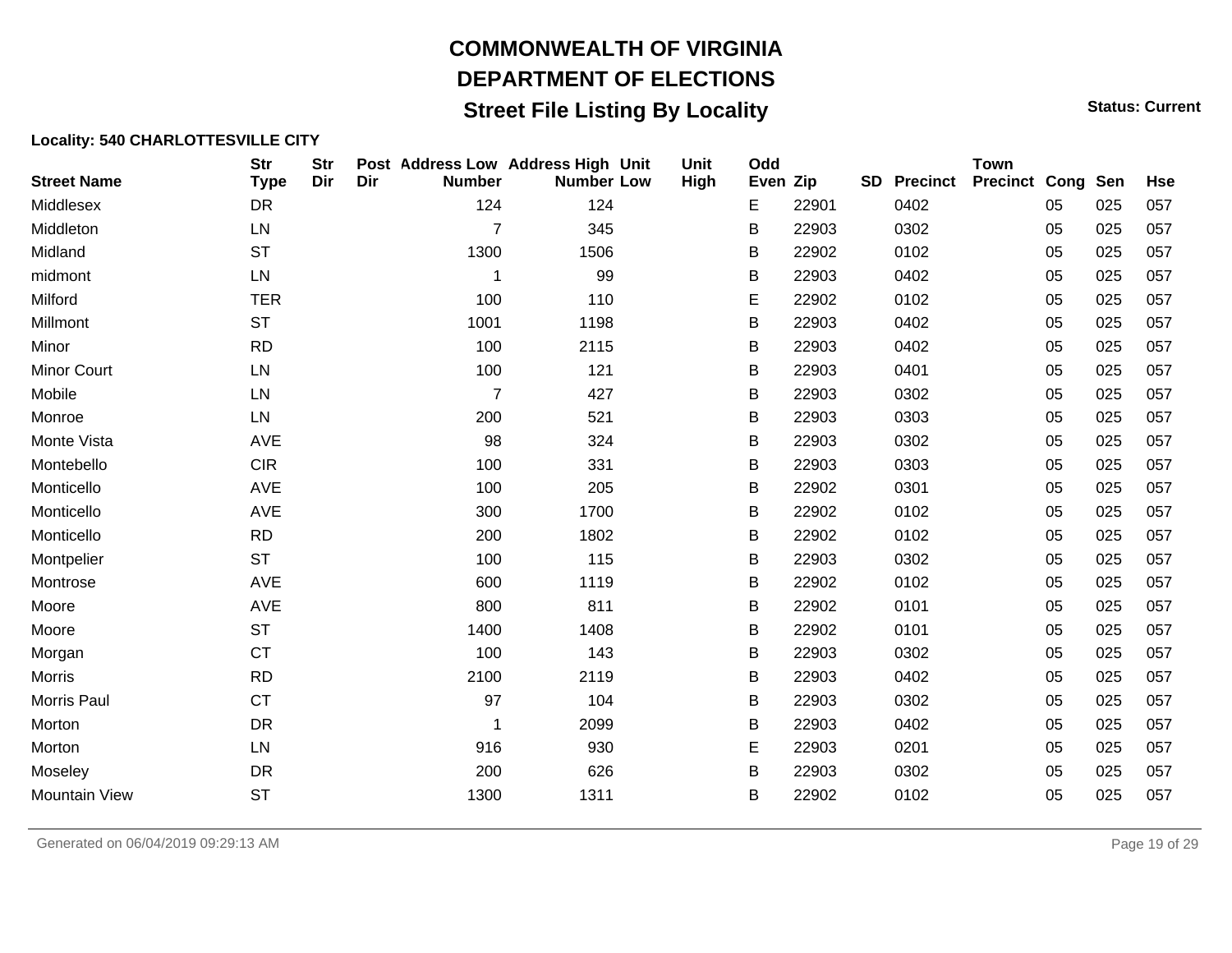## **Street File Listing By Locality Status: Current** Status: Current

#### **Locality: 540 CHARLOTTESVILLE CITY**

| <b>Street Name</b> | <b>Str</b><br><b>Type</b> | <b>Str</b><br>Dir | Dir | Post Address Low Address High Unit<br><b>Number</b> | <b>Number Low</b> | Unit<br>High | Odd<br>Even Zip |       | <b>SD</b> Precinct | <b>Town</b><br><b>Precinct Cong Sen</b> |    |     | <b>Hse</b> |
|--------------------|---------------------------|-------------------|-----|-----------------------------------------------------|-------------------|--------------|-----------------|-------|--------------------|-----------------------------------------|----|-----|------------|
| Mowbray            | PL                        |                   |     | 1201                                                | 1206              |              | B               | 22902 | 0101               |                                         | 05 | 025 | 057        |
| Mowbray            | PL                        |                   |     | 1207                                                | 1215              |              | B               | 22902 | 0101               |                                         | 05 | 025 | 057        |
| Mulberry           | AVE                       |                   |     | 1598                                                | 1655              |              | B               | 22903 | 0302               |                                         | 05 | 025 | 057        |
| Myrtle             | <b>ST</b>                 |                   |     | 1099                                                | 1113              |              | В               | 22902 | 0102               |                                         | 05 | 025 | 057        |
| Nalle              | <b>ST</b>                 |                   |     | 700                                                 | 917               |              | B               | 22903 | 0301               |                                         | 05 | 025 | 057        |
| Nassau             | <b>ST</b>                 |                   |     | 500                                                 | 926               |              | B               | 22902 | 0102               |                                         | 05 | 025 | 057        |
| Naylor             | <b>ST</b>                 |                   |     | 2506                                                | 2530              |              | В               | 22903 | 0302               |                                         | 05 | 025 | 057        |
| Naylor             | <b>ST</b>                 |                   |     | 2607                                                | 2631              |              | O               | 22903 | 0302               |                                         | 05 | 025 | 057        |
| Nelson             | <b>DR</b>                 |                   |     | 699                                                 | 719               |              | O               | 22902 | 0101               |                                         | 05 | 025 | 057        |
| Nelson             | DR                        |                   |     | 702                                                 | 718               |              | Е               | 22902 | 0201               |                                         | 05 | 025 | 057        |
| Nicholson          | <b>ST</b>                 |                   |     | 400                                                 | 464               |              | Е               | 22901 | 0202               |                                         | 05 | 025 | 057        |
| North              | <b>AVE</b>                |                   |     | 603                                                 | 812               |              | В               | 22901 | 0202               |                                         | 05 | 025 | 057        |
| North Berkshire    | <b>RD</b>                 |                   |     | 2200                                                | 2308              |              | B               | 22901 | 0402               |                                         | 05 | 025 | 057        |
| Northwood          | <b>AVE</b>                |                   |     | 600                                                 | 702               |              | Е               | 22902 | 0101               |                                         | 05 | 025 | 057        |
| Northwood          | Ave                       |                   |     | 601                                                 | 707               |              | O               | 22902 | 0201               |                                         | 05 | 025 | 057        |
| Northwood          | AVE                       |                   |     | 710                                                 | 735               |              | B               | 22902 | 0101               |                                         | 05 | 025 | 057        |
| Northwood          | <b>CIR</b>                |                   |     | 100                                                 | 114               |              | B               | 22902 | 0201               |                                         | 05 | 025 | 057        |
| Norwich            | <b>ST</b>                 |                   |     | 100                                                 | 100               |              | B               | 22903 | 0302               |                                         | 05 | 025 | 057        |
| Nunley             | <b>ST</b>                 |                   |     | 1300                                                | 1313              |              | B               | 22903 | 0303               |                                         | 05 | 025 | 057        |
| Oak                | <b>ST</b>                 |                   |     | 100                                                 | 111               |              | B               | 22902 | 0102               |                                         | 05 | 025 | 057        |
| Oak                | <b>ST</b>                 |                   |     | 200                                                 | 424               |              | B               | 22902 | 0301               |                                         | 05 | 025 | 057        |
| Oak Lawn           | <b>CT</b>                 |                   |     | 104                                                 | 124               |              | Е               | 22903 | 0302               |                                         | 05 | 025 | 057        |
| Oak Lawn           | Dr                        |                   |     | 100                                                 | 109               |              | B               | 22903 | 0302               |                                         | 05 | 025 | 057        |
| Oakhurst           | <b>CIR</b>                |                   |     | 100                                                 | 124               |              | B               | 22903 | 0303               |                                         | 05 | 025 | 057        |
| Oakleaf            | LN                        |                   |     | 1599                                                | 1617              |              | B               | 22903 | 0202               |                                         | 05 | 025 | 057        |
| Oakmont            | <b>ST</b>                 |                   |     | 398                                                 | 411               |              | B               | 22902 | 0301               |                                         | 05 | 025 | 057        |

Generated on 06/04/2019 09:29:13 AM Page 20 of 29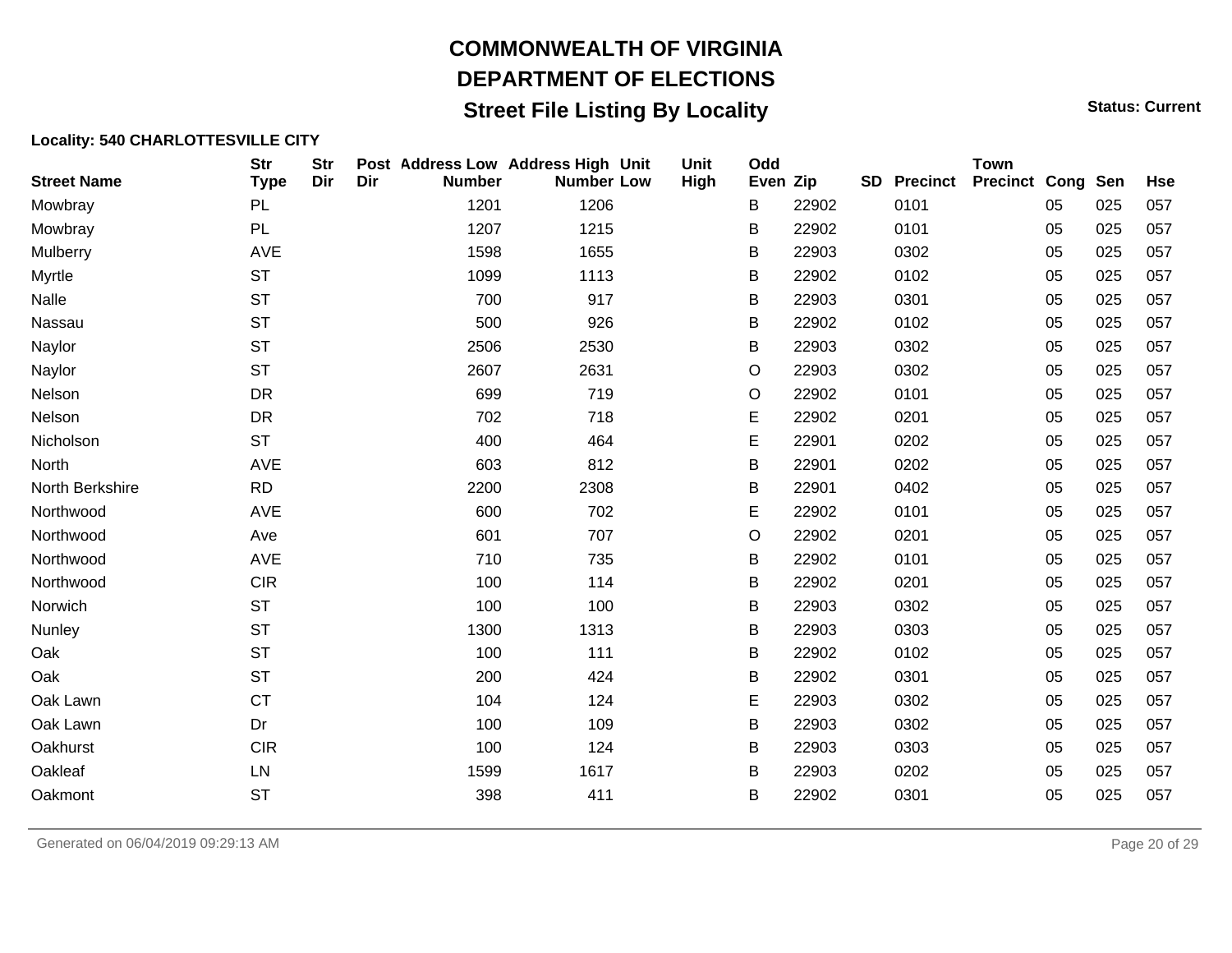## **Street File Listing By Locality Status: Current** Status: Current

| <b>Street Name</b> | <b>Str</b><br><b>Type</b> | <b>Str</b><br>Dir | Dir | Post Address Low Address High Unit<br><b>Number</b> | <b>Number Low</b> | Unit<br>High | Odd<br>Even Zip |       | <b>SD</b> Precinct | <b>Town</b><br><b>Precinct Cong Sen</b> |    |     | <b>Hse</b> |
|--------------------|---------------------------|-------------------|-----|-----------------------------------------------------|-------------------|--------------|-----------------|-------|--------------------|-----------------------------------------|----|-----|------------|
| Observatory        | AVE                       |                   |     | 100                                                 | 131               |              | B               | 22903 | 0303               |                                         | 05 | 025 | 057        |
| Old 5th            | <b>ST</b>                 |                   |     | 800                                                 | 830               |              | B               | 22902 | 0301               |                                         | 05 | 025 | 057        |
| Old Farm           | <b>RD</b>                 |                   |     | 900                                                 | 921               |              | В               | 22903 | 0402               |                                         | 05 | 025 | 057        |
| Old Fifth          | <b>CIR</b>                |                   |     | 99                                                  | 174               |              | B               | 22903 | 0302               |                                         | 05 | 025 | 057        |
| Old Lynchburg      | <b>RD</b>                 |                   |     | 110                                                 | 310               |              | B               | 22903 | 0302               |                                         | 05 | 025 | 057        |
| Old Preston        | AVE                       |                   |     | 100                                                 | 128               |              | В               | 22902 | 0201               |                                         | 05 | 025 | 057        |
| Olinda             | DR                        |                   |     | 94                                                  | 122               |              | В               | 22903 | 0301               |                                         | 05 | 025 | 057        |
| Orange             | <b>ST</b>                 |                   |     | 401                                                 | 614               |              | В               | 22902 | 0101               |                                         | 05 | 025 | 057        |
| Orangedale         | AVE                       |                   |     | 700                                                 | 832               |              | В               | 22903 | 0301               |                                         | 05 | 025 | 057        |
| Otter              | <b>ST</b>                 |                   |     | 1101                                                | 1137              |              | B               | 22901 | 0101               |                                         | 05 | 025 | 057        |
| Oxford             | PL                        |                   |     | 1300                                                | 1335              |              | B               | 22903 | 0202               |                                         | 05 | 025 | 057        |
| Oxford             | <b>RD</b>                 |                   |     | 1400                                                | 1665              |              | В               | 22903 | 0202               |                                         | 05 | 025 | 057        |
| Page               | <b>ST</b>                 |                   |     | 1000                                                | 1060              |              | E               | 22903 | 0401               |                                         | 05 | 025 | 057        |
| Page               | <b>ST</b>                 |                   |     | 1001                                                | 1061              |              | O               | 22902 | 0201               |                                         | 05 | 025 | 057        |
| Page               | <b>ST</b>                 |                   |     | 1100                                                | 1122              |              | В               | 22902 | 0401               |                                         | 05 | 025 | 057        |
| Page               | <b>ST</b>                 |                   |     | 700                                                 | 999               |              | В               | 22903 | 0201               |                                         | 05 | 025 | 057        |
| Palatine           | AVE                       |                   |     | 200                                                 | 721               |              | B               | 22902 | 0102               |                                         | 05 | 025 | 057        |
| Paoli              | <b>ST</b>                 |                   |     | 900                                                 | 921               |              | В               | 22903 | 0201               |                                         | 05 | 025 | 057        |
| Park               | <b>HL</b>                 |                   |     | 500                                                 | 511               |              | В               | 22902 | 0101               |                                         | 05 | 025 | 057        |
| Park               | LN                        |                   | E   | 600                                                 | 618               |              | В               | 22902 | 0101               |                                         | 05 | 025 | 057        |
| Park               | LN                        |                   | W   | 103                                                 | 112               |              | В               | 22903 | 0302               |                                         | 05 | 025 | 057        |
| Park               | <b>PLZ</b>                |                   |     | 498                                                 | 529               |              | B               | 22902 | 0101               |                                         | 05 | 025 | 057        |
| Park               | <b>RD</b>                 |                   |     | 106                                                 | 128               |              | В               | 22903 | 0302               |                                         | 05 | 025 | 057        |
| Park               | <b>ST</b>                 |                   |     | 242                                                 | 295               |              | В               | 22902 | 0101               |                                         | 05 | 025 | 057        |
| Park               | <b>ST</b>                 |                   |     | 300                                                 | 899               |              | В               | 22902 | 0101               |                                         | 05 | 025 | 057        |
| Park               | <b>ST</b>                 |                   |     | 900                                                 | 1301              |              | В               | 22901 | 0202               |                                         | 05 | 025 | 057        |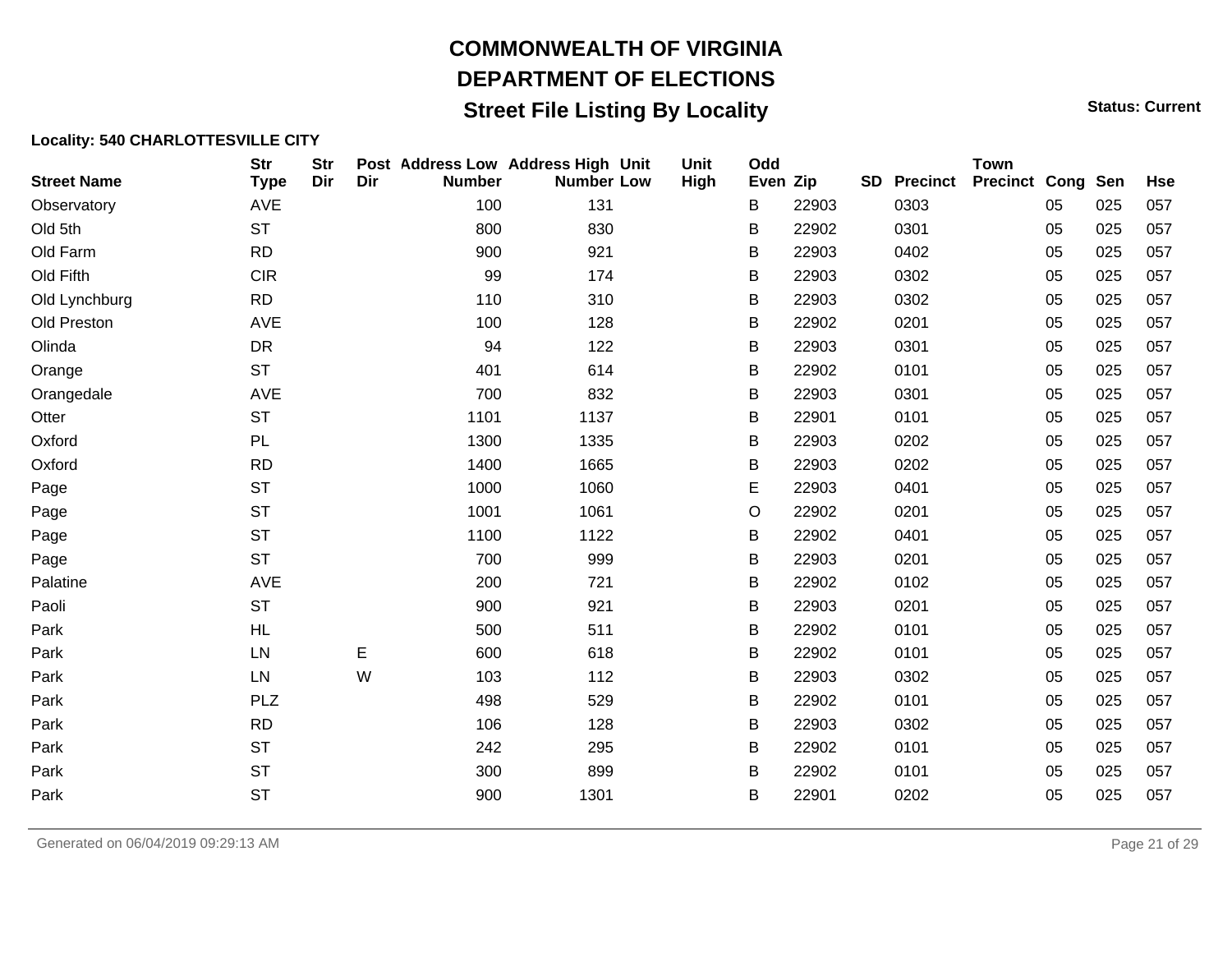## **Street File Listing By Locality Status: Current** Status: Current

| <b>Street Name</b> | <b>Str</b><br><b>Type</b> | <b>Str</b><br>Dir | Dir          | Post Address Low Address High Unit<br><b>Number</b> | <b>Number Low</b> | Unit<br>High | Odd<br>Even Zip |       | <b>SD</b> | <b>Precinct</b> | <b>Town</b><br><b>Precinct Cong Sen</b> |    |     | <b>Hse</b> |
|--------------------|---------------------------|-------------------|--------------|-----------------------------------------------------|-------------------|--------------|-----------------|-------|-----------|-----------------|-----------------------------------------|----|-----|------------|
| Parker             | <b>PL</b>                 |                   |              | 1100                                                | 1113              |              | В               | 22903 |           | 0202            |                                         | 05 | 025 | 057        |
| Parkway            | <b>ST</b>                 |                   |              | 199                                                 | 347               |              | B               | 22902 |           | 0101            |                                         | 05 | 025 | 057        |
| Paton              | <b>ST</b>                 |                   |              | 301                                                 | 522               |              | B               | 22903 |           | 0303            |                                         | 05 | 025 | 057        |
| Peartree           | LN                        |                   |              | 1000                                                | 1019              |              | B               | 22901 |           | 0101            |                                         | 05 | 025 | 057        |
| Pen Park           | LN                        |                   |              | 1309                                                | 1347              |              | O               | 22901 |           | 0202            |                                         | 05 | 025 | 057        |
| Pen Park           | <b>RD</b>                 |                   |              | 1251                                                | 1251              |              | B               | 22901 |           | 0202            |                                         | 05 | 025 | 057        |
| Pen Park           | <b>RD</b>                 |                   |              | 1300                                                | 1400              |              | B               | 22901 |           | 0202            |                                         | 05 | 025 | 057        |
| Penick             | <b>CT</b>                 |                   |              | 110                                                 | 130               |              | B               | 22902 |           | 0301            |                                         | 05 | 025 | 057        |
| Perry              | DR                        |                   |              | 96                                                  | 113               |              | B               | 22902 |           | 0201            |                                         | 05 | 025 | 057        |
| Peterson           | PL                        |                   |              | 100                                                 | 103               |              | B               | 22901 |           | 0202            |                                         | 05 | 025 | 057        |
| Piedmont           | <b>AVE</b>                |                   | $\mathsf{N}$ | 100                                                 | 135               |              | В               | 22903 |           | 0302            |                                         | 05 | 025 | 057        |
| Piedmont           | AVE                       |                   | S            | 99                                                  | 117               |              | В               | 22903 |           | 0302            |                                         | 05 | 025 | 057        |
| Pine               | <b>ST</b>                 |                   |              | 700                                                 | 721               |              | B               | 22903 |           | 0301            |                                         | 05 | 025 | 057        |
| Pine Top           | <b>RD</b>                 |                   |              | 2001                                                | 2013              |              | B               | 22903 |           | 0402            |                                         | 05 | 025 | 057        |
| Plateau            | <b>RD</b>                 |                   |              | 2498                                                | 2519              |              | В               | 22903 |           | 0302            |                                         | 05 | 025 | 057        |
| Plymouth           | <b>RD</b>                 |                   |              | 1431                                                | 1447              |              | B               | 22903 |           | 0202            |                                         | 05 | 025 | 057        |
| Poplar             | <b>ST</b>                 |                   |              | 800                                                 | 1317              |              | В               | 22902 |           | 0101            |                                         | 05 | 025 | 057        |
| Porter             | AVE                       |                   |              | 1                                                   | 127               |              | B               | 22903 |           | 0302            |                                         | 05 | 025 | 057        |
| Preston            | <b>AVE</b>                |                   |              | 300                                                 | 300               |              | Е               | 22902 |           | 0201            |                                         | 05 | 025 | 057        |
| Preston            | AVE                       |                   |              | 400                                                 | 1799              |              | B               | 22903 |           | 0201            |                                         | 05 | 025 | 057        |
| Preston            | <b>PL</b>                 |                   |              | 500                                                 | 660               |              | В               | 22903 |           | 0201            |                                         | 05 | 025 | 057        |
| Price              | <b>AVE</b>                |                   |              | 2300                                                | 2325              |              | B               | 22903 |           | 0302            |                                         | 05 | 025 | 057        |
| Prospect           | <b>AVE</b>                |                   |              | 600                                                 | 835               |              | В               | 22903 |           | 0301            |                                         | 05 | 025 | 057        |
| Quarry             | <b>RD</b>                 |                   |              | 300                                                 | 435               |              | B               | 22902 |           | 0102            |                                         | 05 | 025 | 057        |
| Rainier            | <b>RD</b>                 |                   |              | 596                                                 | 960               |              | B               | 22903 |           | 0302            |                                         | 05 | 025 | 057        |
| Raymond            | AVE                       |                   |              | 100                                                 | 214               |              | B               | 22903 |           | 0302            |                                         | 05 | 025 | 057        |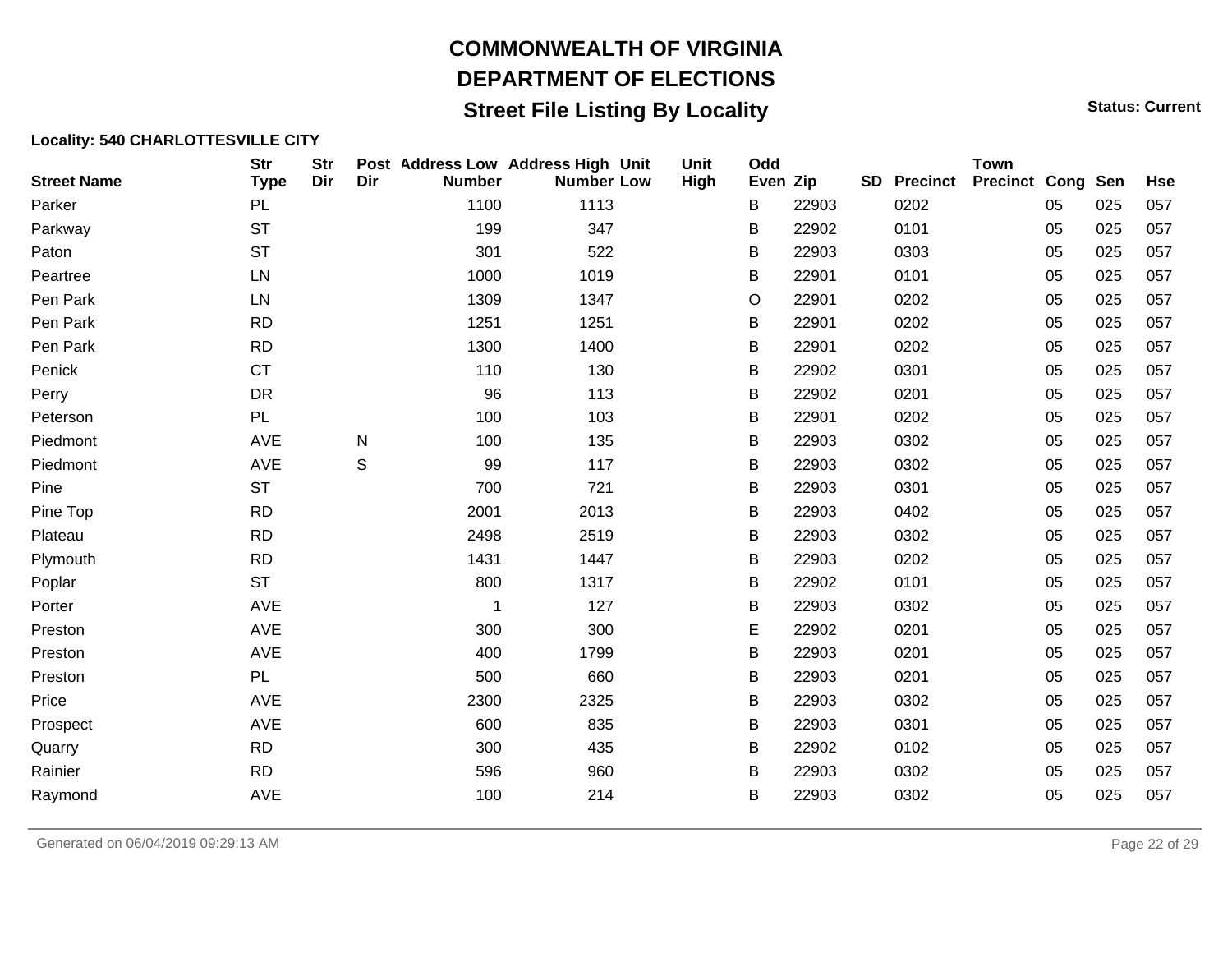## **Street File Listing By Locality Status: Current** Status: Current

#### **Locality: 540 CHARLOTTESVILLE CITY**

| <b>Street Name</b>    | <b>Str</b><br><b>Type</b> | <b>Str</b><br>Dir | Dir | Post Address Low Address High Unit<br><b>Number</b> | <b>Number Low</b> | Unit<br>High | Odd<br>Even Zip |       | <b>SD</b> | <b>Precinct</b> | <b>Town</b><br><b>Precinct Cong Sen</b> |    |     | <b>Hse</b> |
|-----------------------|---------------------------|-------------------|-----|-----------------------------------------------------|-------------------|--------------|-----------------|-------|-----------|-----------------|-----------------------------------------|----|-----|------------|
| Raymond               | <b>RD</b>                 |                   |     | 798                                                 | 950               |              | B               | 22902 |           | 0301            |                                         | 05 | 025 | 057        |
| Rayon                 | <b>ST</b>                 |                   |     | 1000                                                | 1198              |              | B               | 22902 |           | 0102            |                                         | 05 | 025 | 057        |
| Rialto                | <b>ST</b>                 |                   |     | 501                                                 | 1705              |              | B               | 22902 |           | 0102            |                                         | 05 | 025 | 057        |
| Ribble                |                           |                   |     | 837                                                 | 839               |              | В               | 22904 |           | 0402            |                                         | 05 | 025 | 057        |
| <b>Ricky</b>          | Rd                        |                   |     | 1600                                                | 1616              |              | B               | 22901 |           | 0402            |                                         | 05 | 025 | 057        |
| Ridge                 | <b>ST</b>                 |                   |     | 100                                                 | 530               |              | Е               | 22902 |           | 0301            |                                         | 05 | 025 | 057        |
| Ridge                 | <b>ST</b>                 |                   |     | 101                                                 | 529               |              | $\circ$         | 22903 |           | 0301            |                                         | 05 | 025 | 057        |
| Ridge                 | <b>ST</b>                 |                   |     | 600                                                 | 1021              |              | B               | 22902 |           | 0301            |                                         | 05 | 025 | 057        |
| <b>Ridge Mcintire</b> | <b>RD</b>                 |                   |     | 200                                                 | 830               |              | Е               | 22903 |           | 0201            |                                         | 05 | 025 | 057        |
| Rio Road East         |                           |                   |     | 1050                                                | 1094              |              | E               | 22901 |           | 0202            |                                         | 05 | 025 | 057        |
| Rivanna               | <b>AVE</b>                |                   |     | 600                                                 | 717               |              | B               | 22903 |           | 0201            |                                         | 05 | 025 | 057        |
| River                 | C <sub>t</sub>            |                   |     | 1100                                                | 1117              |              | B               | 22901 |           | 0101            |                                         | 05 | 025 | 057        |
| River                 | <b>RD</b>                 |                   |     | 900                                                 | 1416              |              | B               | 22901 |           | 0101            |                                         | 05 | 025 | 057        |
| <b>River Vista</b>    | AVE                       |                   |     | 1198                                                | 1233              |              | B               | 22901 |           | 0101            |                                         | 05 | 025 | 057        |
| Riverbluff            | <b>CIR</b>                |                   |     | 100                                                 | 127               |              | В               | 22902 |           | 0101            |                                         | 05 | 025 | 057        |
| Riverdale             | DR                        |                   |     | 1317                                                | 1339              |              | B               | 22902 |           | 0101            |                                         | 05 | 025 | 057        |
| Riverside             | <b>AVE</b>                |                   |     | 199                                                 | 435               |              | B               | 22902 |           | 0101            |                                         | 05 | 025 | 057        |
| Riverview             | AVE                       |                   |     | 198                                                 | 212               |              | B               | 22902 |           | 0101            |                                         | 05 | 025 | 057        |
| <b>Rives</b>          | <b>ST</b>                 |                   |     | 500                                                 | 1021              |              | B               | 22902 |           | 0102            |                                         | 05 | 025 | 057        |
| Roades                | <b>CT</b>                 |                   |     | 101                                                 | 125               |              | $\circ$         | 22902 |           | 0301            |                                         | 05 | 025 | 057        |
| Robertson             | <b>AVE</b>                |                   |     | 98                                                  | 406               |              | В               | 22903 |           | 0302            |                                         | 05 | 025 | 057        |
| Robertson             | ${\sf LN}$                |                   |     | 94                                                  | 101               |              | B               | 22902 |           | 0101            |                                         | 05 | 025 | 057        |
| Robinson              | PL                        |                   |     | 394                                                 | 408               |              | B               | 22902 |           | 0102            |                                         | 05 | 025 | 057        |
| Robinson Woods        |                           |                   |     | 100                                                 | 125               |              | B               | 22903 |           | 0201            |                                         | 05 | 025 | 057        |
| <b>Rock Creek</b>     | <b>RD</b>                 |                   |     | 600                                                 | 999               |              | B               | 22903 |           | 0301            |                                         | 05 | 025 | 057        |
| Rockland              | <b>AVE</b>                |                   |     | 500                                                 | 1006              |              | B               | 22902 |           | 0102            |                                         | 05 | 025 | 057        |

Generated on 06/04/2019 09:29:13 AM Page 23 of 29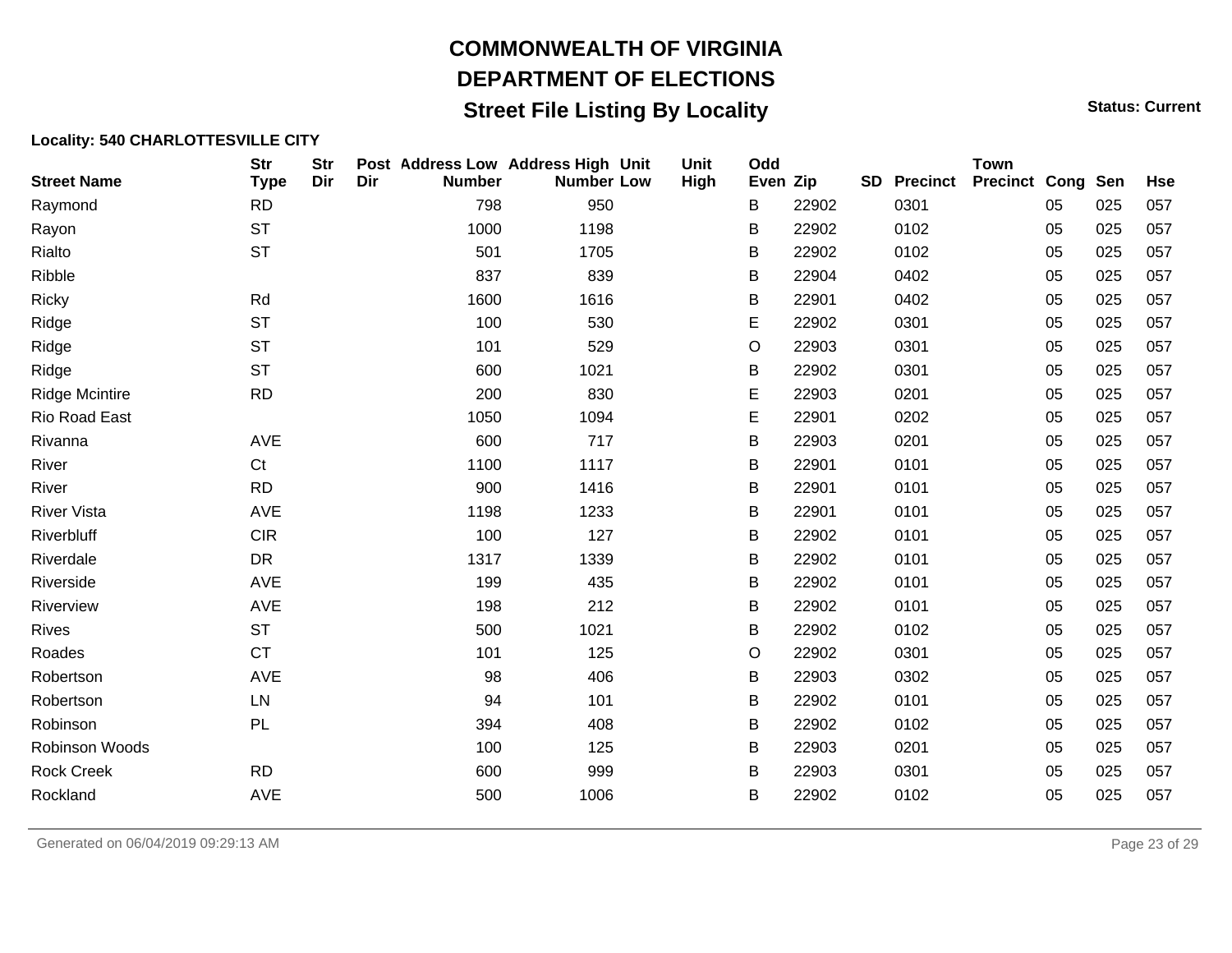## **Street File Listing By Locality Status: Current** Status: Current

| <b>Street Name</b> | <b>Str</b><br><b>Type</b> | <b>Str</b><br>Dir | Dir | Post Address Low Address High Unit<br><b>Number</b> | <b>Number Low</b> | Unit<br>High | Odd<br>Even Zip |       | <b>SD</b> | <b>Precinct</b> | <b>Town</b><br><b>Precinct Cong Sen</b> |    |     | <b>Hse</b> |
|--------------------|---------------------------|-------------------|-----|-----------------------------------------------------|-------------------|--------------|-----------------|-------|-----------|-----------------|-----------------------------------------|----|-----|------------|
| Roosevelt Brown    | <b>BLVD</b>               |                   |     | 101                                                 | 411               |              | O               | 22903 |           | 0303            |                                         | 05 | 025 | 057        |
| Rosa               | <b>TER</b>                |                   |     | 1494                                                | 1620              |              | В               | 22902 |           | 0102            |                                         | 05 | 025 | 057        |
| Rose Hill          | DR                        |                   |     | 1200                                                | 1634              |              | B               | 22903 |           | 0202            |                                         | 05 | 025 | 057        |
| Rose Hill          | DR                        |                   |     | 500                                                 | 1174              |              | B               | 22903 |           | 0201            |                                         | 05 | 025 | 057        |
| Rosser             | <b>AVE</b>                |                   |     | 1205                                                | 1701              |              | B               | 22903 |           | 0201            |                                         | 05 | 025 | 057        |
| Rosser             | AVE                       |                   |     | 200                                                 | 1204              |              | B               | 22903 |           | 0201            |                                         | 05 | 025 | 057        |
| Rosser             | AVE                       |                   | W   | 1695                                                | 1703              |              | B               | 22903 |           | 0201            |                                         | 05 | 025 | 057        |
| Rosser             | LN                        |                   |     | 900                                                 | 947               |              | B               | 22903 |           | 0402            |                                         | 05 | 025 | 057        |
| Rothery            | <b>RD</b>                 |                   |     | 100                                                 | 140               |              | B               | 22903 |           | 0402            |                                         | 05 | 025 | 057        |
| Rougemont          | AVE                       |                   |     | 500                                                 | 524               |              | E               | 22902 |           | 0301            |                                         | 05 | 025 | 057        |
| Rougemont          | <b>AVE</b>                |                   |     | 501                                                 | 523               |              | O               | 22902 |           | 0102            |                                         | 05 | 025 | 057        |
| Rougemont          | <b>AVE</b>                |                   |     | 800                                                 | 1013              |              | В               | 22902 |           | 0102            |                                         | 05 | 025 | 057        |
| Roys               | PL                        |                   |     | 96                                                  | 141               |              | Β               | 22902 |           | 0301            |                                         | 05 | 025 | 057        |
| Rugby              | AVE                       |                   |     | 1400                                                | 1724              |              | E               | 22903 |           | 0201            |                                         | 05 | 025 | 057        |
| Rugby              | Ave                       |                   |     | 1401                                                | 1717              |              | O               | 22903 |           | 0202            |                                         | 05 | 025 | 057        |
| Rugby              | AVE                       |                   |     | 1799                                                | 1818              |              | B               | 22903 |           | 0201            |                                         | 05 | 025 | 057        |
| Rugby              | <b>CIR</b>                |                   |     | 1698                                                | 1707              |              | B               | 22903 |           | 0202            |                                         | 05 | 025 | 057        |
| Rugby              | PL                        |                   |     | 1799                                                | 1820              |              | B               | 22903 |           | 0402            |                                         | 05 | 025 | 057        |
| Rugby              | <b>RD</b>                 |                   |     | 100                                                 | 520               |              | E               | 22903 |           | 0401            |                                         | 05 | 025 | 057        |
| Rugby              | <b>RD</b>                 |                   |     | 1100                                                | 1898              |              | E               | 22903 |           | 0202            |                                         | 05 | 025 | 057        |
| Rugby              | <b>RD</b>                 |                   |     | 499                                                 | 1851              |              | O               | 22903 |           | 0402            |                                         | 05 | 025 | 057        |
| Rugby              | <b>RD</b>                 |                   |     | 600                                                 | 1074              |              | E               | 22903 |           | 0201            |                                         | 05 | 025 | 057        |
| Rutledge           | AVE                       |                   |     | 1407                                                | 1529              |              | B               | 22903 |           | 0202            |                                         | 05 | 025 | 057        |
| Sadler             | <b>St</b>                 |                   |     | 1410                                                | 1410              |              | E               | 22903 |           | 0401            |                                         | 05 | 025 | 057        |
| <b>Saint Annes</b> | Rd                        |                   |     | 1600                                                | 1644              |              | В               | 22901 |           | 0202            |                                         | 05 | 025 | 057        |
| Saint Charles      | AVE                       |                   |     | 602                                                 | 870               |              | В               | 22902 |           | 0101            |                                         | 05 | 025 | 057        |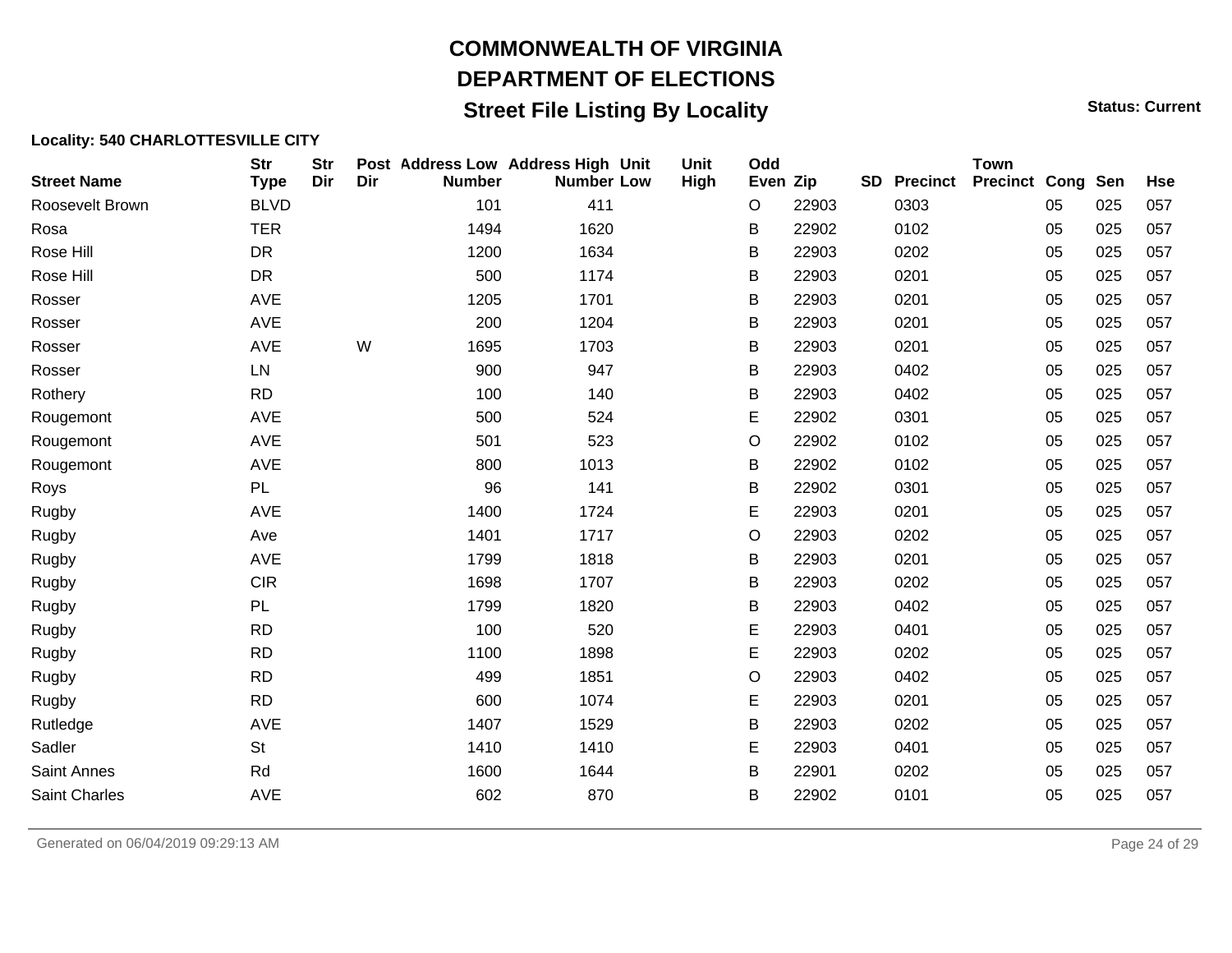## **Street File Listing By Locality Status: Current** Status: Current

| <b>Street Name</b>   | <b>Str</b><br><b>Type</b> | <b>Str</b><br>Dir | Dir | Post Address Low Address High Unit<br><b>Number</b> | <b>Number Low</b> | Unit<br>High | Odd<br>Even Zip |       | <b>SD</b> | <b>Precinct</b> | <b>Town</b><br><b>Precinct Cong Sen</b> |    |     | <b>Hse</b> |
|----------------------|---------------------------|-------------------|-----|-----------------------------------------------------|-------------------|--------------|-----------------|-------|-----------|-----------------|-----------------------------------------|----|-----|------------|
| Saint Charles        | AVE                       |                   |     | 900                                                 | 1040              |              | B               | 22901 |           | 0202            |                                         | 05 | 025 | 057        |
| <b>Saint Charles</b> | <b>CT</b>                 |                   |     | 1100                                                | 1123              |              | В               | 22901 |           | 0202            |                                         | 05 | 025 | 057        |
| Saint Clair          | AVE                       |                   |     | 700                                                 | 847               |              | В               | 22902 |           | 0101            |                                         | 05 | 025 | 057        |
| Saint Clair          | Ave                       |                   |     | 900                                                 | 1149              |              | В               | 22901 |           | 0101            |                                         | 05 | 025 | 057        |
| Saint George         | <b>AVE</b>                |                   |     | 1198                                                | 1226              |              | В               | 22901 |           | 0101            |                                         | 05 | 025 | 057        |
| Saint James          | <b>CIR</b>                |                   |     | 800                                                 | 899               |              | В               | 22902 |           | 0101            |                                         | 05 | 025 | 057        |
| Seminole             | <b>CT</b>                 |                   |     | 100                                                 | 200               |              | В               | 22901 |           | 0202            |                                         | 05 | 025 | 057        |
| Seminole             | <b>TRL</b>                |                   |     | 899                                                 | 1185              |              | В               | 22901 |           | 0202            |                                         | 05 | 025 | 057        |
| Shale                | PL                        |                   |     | 98                                                  | 109               |              | B               | 22902 |           | 0301            |                                         | 05 | 025 | 057        |
| Shamrock             | <b>RD</b>                 |                   |     | 100                                                 | 134               |              | В               | 22903 |           | 0303            |                                         | 05 | 025 | 057        |
| Shamrock             | <b>RD</b>                 |                   |     | 200                                                 | 270               |              | Е               | 22903 |           | 0303            |                                         | 05 | 025 | 057        |
| Shamrock             | <b>RD</b>                 |                   |     | 201                                                 | 321               |              | O               | 22903 |           | 0302            |                                         | 05 | 025 | 057        |
| Shamrock             | <b>RD</b>                 |                   |     | 500                                                 | 802               |              | В               | 22903 |           | 0302            |                                         | 05 | 025 | 057        |
| Shasta               | <b>CT</b>                 |                   |     | 98                                                  | 116               |              | В               | 22903 |           | 0302            |                                         | 05 | 025 | 057        |
| Shelby               | <b>DR</b>                 |                   |     | 2200                                                | 2309              |              | B               | 22901 |           | 0402            |                                         | 05 | 025 | 057        |
| Sheridan             | <b>AVE</b>                |                   |     | 996                                                 | 1033              |              | В               | 22901 |           | 0202            |                                         | 05 | 025 | 057        |
| Sherwood             | <b>RD</b>                 |                   |     | 1101                                                | 1220              |              | В               | 22903 |           | 0202            |                                         | 05 | 025 | 057        |
| Short 18th           | <b>ST</b>                 |                   |     | 1398                                                | 1815              |              | В               | 22902 |           | 0101            |                                         | 05 | 025 | 057        |
| Slate                | PL                        |                   |     | 98                                                  | 104               |              | В               | 22902 |           | 0301            |                                         | 05 | 025 | 057        |
| Smith                | <b>ST</b>                 |                   |     | 1001                                                | 1229              |              | В               | 22901 |           | 0101            |                                         | 05 | 025 | 057        |
| Snavely              |                           |                   |     | 832                                                 | 834               |              | В               | 22904 |           | 0402            |                                         | 05 | 025 | 057        |
| Snl                  | <b>PLZ</b>                |                   |     | 1                                                   | $\mathbf 1$       |              | В               | 22902 |           | 0101            |                                         | 05 | 025 | 057        |
| Somesso              | CT                        |                   |     | 100                                                 | 110               |              | В               | 22902 |           | 0301            |                                         | 05 | 025 | 057        |
| Sonoma               | <b>ST</b>                 |                   |     | 700                                                 | 719               |              | B               | 22902 |           | 0102            |                                         | 05 | 025 | 057        |
| South                | <b>ST</b>                 | Е                 |     | 98                                                  | 102               |              | Е               | 22902 |           | 0301            |                                         | 05 | 025 | 057        |
| South                | <b>ST</b>                 | W                 |     | 98                                                  | 298               |              | В               | 22902 |           | 0301            |                                         | 05 | 025 | 057        |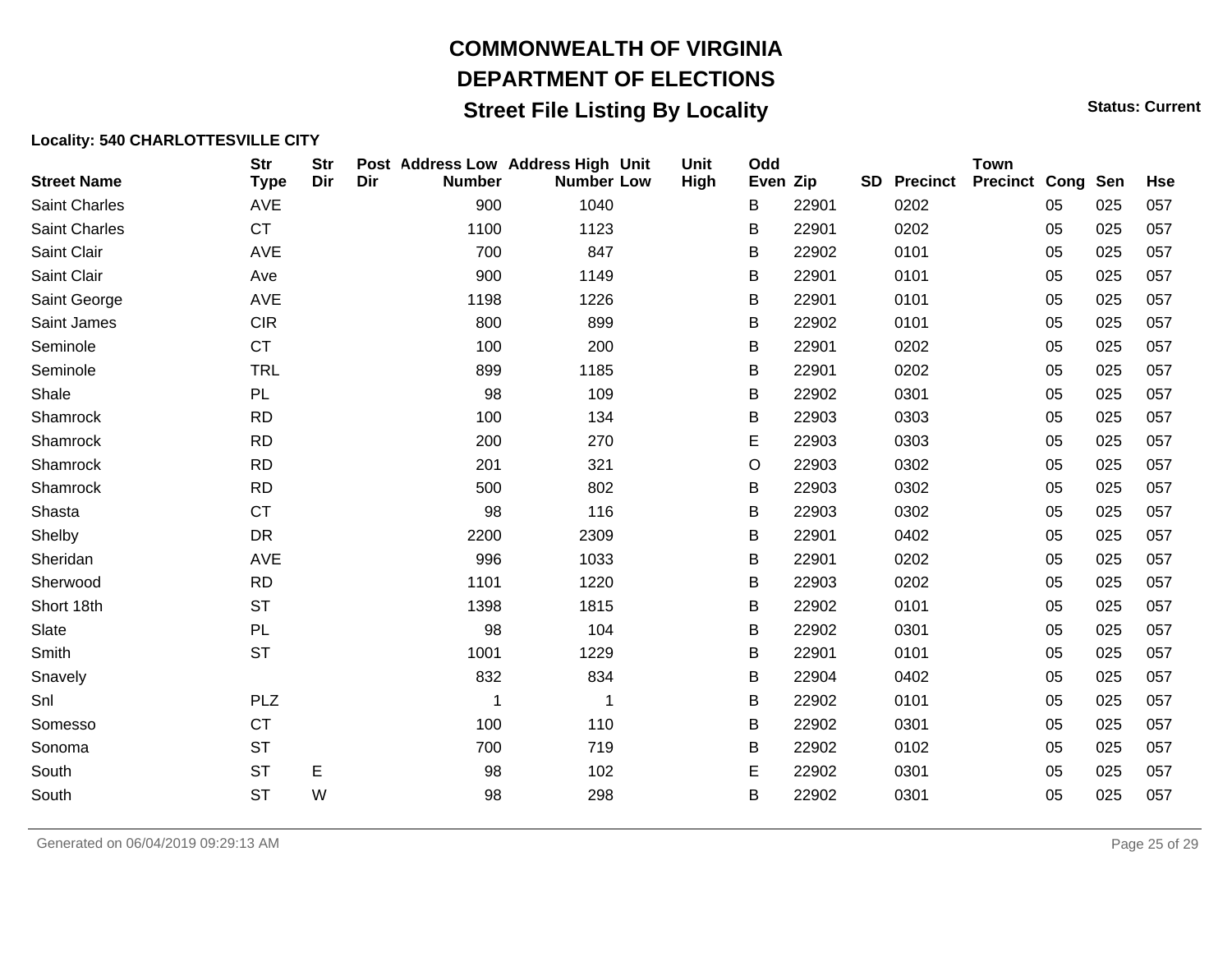## **Street File Listing By Locality Status: Current** Status: Current

| <b>Street Name</b>  | <b>Str</b><br><b>Type</b> | <b>Str</b><br>Dir | Dir | Post Address Low Address High Unit<br><b>Number</b> | <b>Number Low</b> | <b>Unit</b><br>High | Odd<br>Even Zip |       | <b>SD</b> | <b>Precinct</b> | <b>Town</b><br><b>Precinct Cong Sen</b> |    |     | <b>Hse</b> |
|---------------------|---------------------------|-------------------|-----|-----------------------------------------------------|-------------------|---------------------|-----------------|-------|-----------|-----------------|-----------------------------------------|----|-----|------------|
| Spottswood          | <b>RD</b>                 |                   |     | 2000                                                | 2040              |                     | B               | 22903 |           | 0402            |                                         | 05 | 025 | 057        |
| Sprigg              | LN                        |                   |     | 200                                                 | 225               |                     | B               | 22903 |           | 0402            |                                         | 05 | 025 | 057        |
| Spring              | <b>ST</b>                 |                   |     | 200                                                 | 411               |                     | B               | 22903 |           | 0303            |                                         | 05 | 025 | 057        |
| Spruce              | <b>ST</b>                 |                   |     | 200                                                 | 318               |                     | B               | 22902 |           | 0102            |                                         | 05 | 025 | 057        |
| St Annes            | <b>RD</b>                 |                   |     | 1603                                                | 1646              |                     | B               | 22901 |           | 0202            |                                         | 05 | 025 | 057        |
| Stadium             | <b>RD</b>                 |                   |     | 100                                                 | 2014              |                     | Е               | 22903 |           | 0303            |                                         | 05 | 025 | 057        |
| Stadium             | <b>RD</b>                 |                   |     | 2100                                                | 2400              |                     | B               | 22903 |           | 0302            |                                         | 05 | 025 | 057        |
| Stadium             | <b>RD</b>                 |                   |     | 333                                                 | 335               |                     | O               | 22903 |           | 0303            |                                         | 05 | 025 | 057        |
| Steephill           | <b>ST</b>                 |                   |     | 300                                                 | 398               |                     | В               | 22902 |           | 0101            |                                         | 05 | 025 | 057        |
| <b>Stewart</b>      | <b>CIR</b>                |                   |     | 100                                                 | 110               |                     | B               | 22903 |           | 0201            |                                         | 05 | 025 | 057        |
| <b>Stewart</b>      | <b>ST</b>                 |                   |     | 500                                                 | 515               |                     | B               | 22902 |           | 0101            |                                         | 05 | 025 | 057        |
| Stonefield          | LN                        |                   |     | 1100                                                | 1113              |                     | B               | 22903 |           | 0202            |                                         | 05 | 025 | 057        |
| Stonehenge          | AVE                       |                   |     | 500                                                 | 911               |                     | B               | 22902 |           | 0102            |                                         | 05 | 025 | 057        |
| Stratford           | <b>CT</b>                 |                   |     | 100                                                 | 119               |                     | B               | 22903 |           | 0302            |                                         | 05 | 025 | 057        |
| Stribling           | AVE                       |                   |     | 100                                                 | 257               |                     | B               | 22903 |           | 0302            |                                         | 05 | 025 | 057        |
| Summit              | <b>ST</b>                 |                   |     | 99                                                  | 199               |                     | B               | 22903 |           | 0302            |                                         | 05 | 025 | 057        |
| <b>Sunrise Park</b> | LN                        |                   |     | 1400                                                | 1499              |                     | B               | 22902 |           | 0102            |                                         | 05 | 025 | 057        |
| Sunset              | AVE                       |                   |     | 98                                                  | 248               |                     | B               | 22903 |           | 0302            |                                         | 05 | 025 | 057        |
| sunset              | <b>RD</b>                 |                   |     | 2400                                                | 2435              |                     | В               | 22903 |           | 0302            |                                         | 05 | 025 | 057        |
| Swanson             | DR                        |                   |     | 1901                                                | 1926              |                     | B               | 22901 |           | 0402            |                                         | 05 | 025 | 057        |
| Swift               | LN                        |                   |     | 1031                                                | 1037              |                     | В               | 22901 |           | 0101            |                                         | 05 | 025 | 057        |
| Sycamore            | <b>ST</b>                 |                   |     | 901                                                 | 1206              |                     | B               | 22902 |           | 0101            |                                         | 05 | 025 | 057        |
| Tarleton            | <b>DR</b>                 |                   |     | 2100                                                | 2324              |                     | B               | 22901 |           | 0202            |                                         | 05 | 025 | 057        |
| Thomas              | DR                        |                   |     | 100                                                 | 124               |                     | B               | 22903 |           | 0303            |                                         | 05 | 025 | 057        |
| Thomson             | <b>RD</b>                 |                   |     | 1900                                                | 2050              |                     | B               | 22903 |           | 0402            |                                         | 05 | 025 | 057        |
| Todd                | AVE                       |                   |     | 98                                                  | 216               |                     | В               | 22903 |           | 0302            |                                         | 05 | 025 | 057        |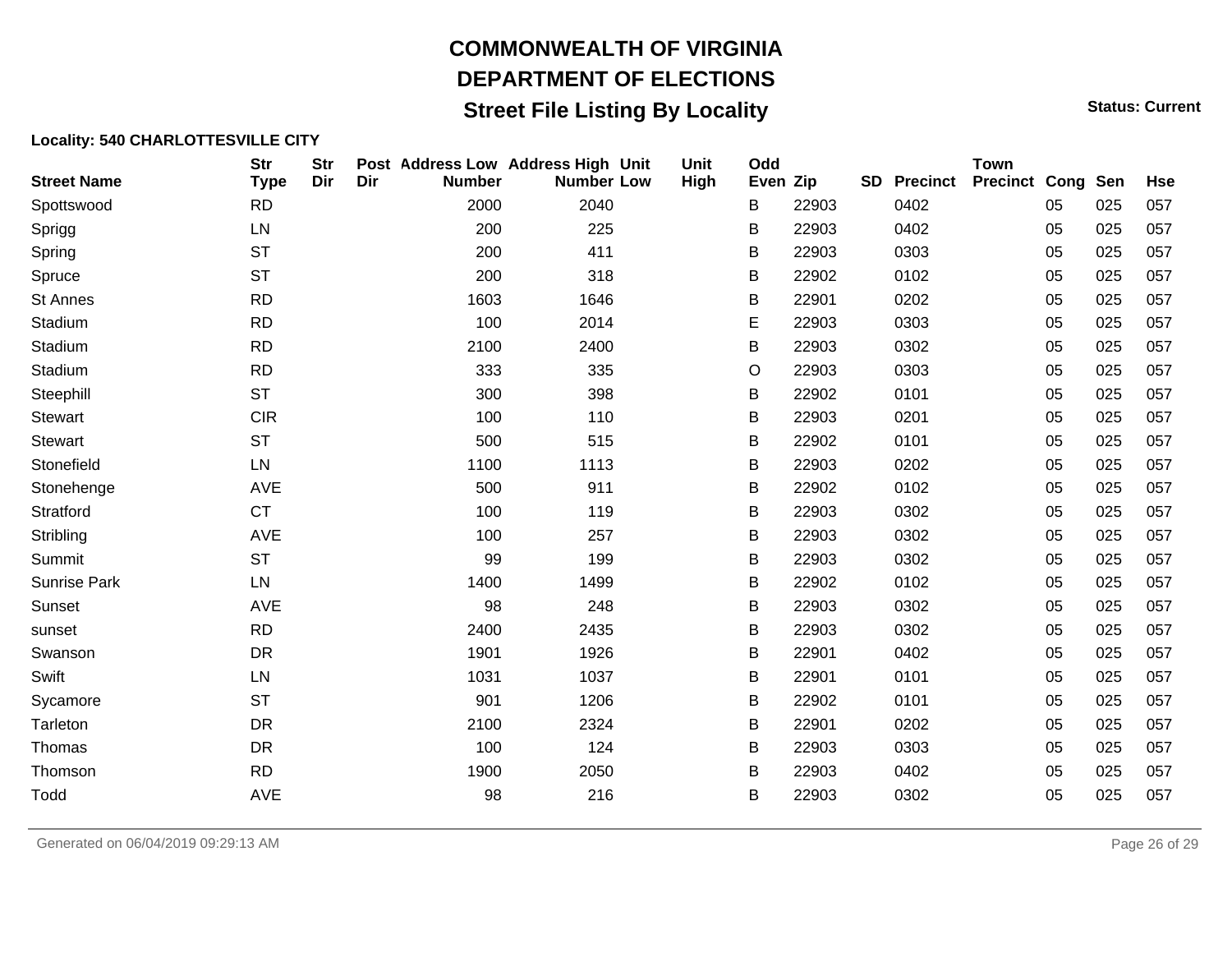## **Street File Listing By Locality Status: Current** Status: Current

| <b>Street Name</b> | <b>Str</b><br><b>Type</b> | <b>Str</b><br>Dir | Dir | Post Address Low Address High Unit<br><b>Number</b> | <b>Number Low</b> | Unit<br>High | Odd<br>Even Zip |       | <b>SD</b> | <b>Precinct</b> | <b>Town</b><br><b>Precinct Cong Sen</b> |    |     | <b>Hse</b> |
|--------------------|---------------------------|-------------------|-----|-----------------------------------------------------|-------------------|--------------|-----------------|-------|-----------|-----------------|-----------------------------------------|----|-----|------------|
| Trailridge         | <b>RD</b>                 |                   |     | 1500                                                | 1631              |              | B               | 22903 |           | 0302            |                                         | 05 | 025 | 057        |
| <b>Tripper</b>     | <b>CT</b>                 |                   |     | 98                                                  | 109               |              | B               | 22903 |           | 0201            |                                         | 05 | 025 | 057        |
| Troost             | <b>CT</b>                 |                   |     | 98                                                  | 108               |              | B               | 22903 |           | 0302            |                                         | 05 | 025 | 057        |
| Tufton             | AVE                       |                   |     | 1002                                                | 1028              |              | B               | 22902 |           | 0102            |                                         | 05 | 025 | 057        |
| Tunlaw             | PL                        |                   |     | 800                                                 | 910               |              | B               | 22903 |           | 0201            |                                         | 05 | 025 | 057        |
| Twyman             | <b>RD</b>                 |                   |     | 2100                                                | 2119              |              | B               | 22903 |           | 0402            |                                         | 05 | 025 | 057        |
| Twyman             | <b>RD</b>                 |                   |     | 2120                                                | 2121              |              | B               | 22903 |           | 0401            |                                         | 05 | 025 | 057        |
| University         | Ave                       |                   |     | 1400                                                | 1832              |              | B               | 22903 |           | 0401            |                                         | 05 | 025 | 057        |
| University         | <b>CIR</b>                |                   |     |                                                     | 1887              |              | B               | 22903 |           | 0402            |                                         | 05 | 025 | 057        |
| University         | <b>CT</b>                 |                   |     | 1                                                   | 9                 |              | B               | 22903 |           | 0401            |                                         | 05 | 025 | 057        |
| University         | <b>GDNS</b>               |                   |     | 83                                                  | 138               |              | B               | 22903 |           | 0402            |                                         | 05 | 025 | 057        |
| University         | <b>MNR</b>                |                   |     | 101                                                 | 105               |              | В               | 22903 |           | 0301            |                                         | 05 | 025 | 057        |
| University         | <b>WAY</b>                |                   |     | 54                                                  | 72                |              | Β               | 22903 |           | 0402            |                                         | 05 | 025 | 057        |
| Valley             | <b>CIR</b>                |                   |     | 1                                                   | $\overline{7}$    |              | B               | 22903 |           | 0303            |                                         | 05 | 025 | 057        |
| Valley             | <b>RD</b>                 |                   |     | 100                                                 | 562               |              | B               | 22903 |           | 0303            |                                         | 05 | 025 | 057        |
| <b>Valley Road</b> | <b>EXT</b>                |                   |     | 300                                                 | 517               |              | B               | 22903 |           | 0303            |                                         | 05 | 025 | 057        |
| <b>Valley View</b> | <b>CIR</b>                |                   |     | 800                                                 | 826               |              | B               | 22902 |           | 0101            |                                         | 05 | 025 | 057        |
| Village            | <b>CT</b>                 |                   |     | 98                                                  | 113               |              | В               | 22903 |           | 0302            |                                         | 05 | 025 | 057        |
| Village            | <b>RD</b>                 |                   |     | 698                                                 | 850               |              | B               | 22903 |           | 0302            |                                         | 05 | 025 | 057        |
| Vine               | <b>ST</b>                 |                   |     | 1400                                                | 1515              |              | B               | 22902 |           | 0102            |                                         | 05 | 025 | 057        |
| Virginia           | AVE                       |                   |     | 1403                                                | 1545              |              | B               | 22903 |           | 0401            |                                         | 05 | 025 | 057        |
| Walker             | SQ                        |                   |     | 700                                                 | 803               |              | B               | 22903 |           | 0301            |                                         | 05 | 025 | 057        |
| Walker             | <b>ST</b>                 |                   |     | 117                                                 | 119               |              | $\circ$         | 22902 |           | 0201            |                                         | 05 | 025 | 057        |
| Walnut             | <b>ST</b>                 |                   |     | 720                                                 | 741               |              | В               | 22902 |           | 0102            |                                         | 05 | 025 | 057        |
| Ward               | AVE                       |                   |     | 800                                                 | 812               |              | B               | 22902 |           | 0101            |                                         | 05 | 025 | 057        |
| Ware               | <b>ST</b>                 |                   |     | 1104                                                | 1108              |              | B               | 22902 |           | 0102            |                                         | 05 | 025 | 057        |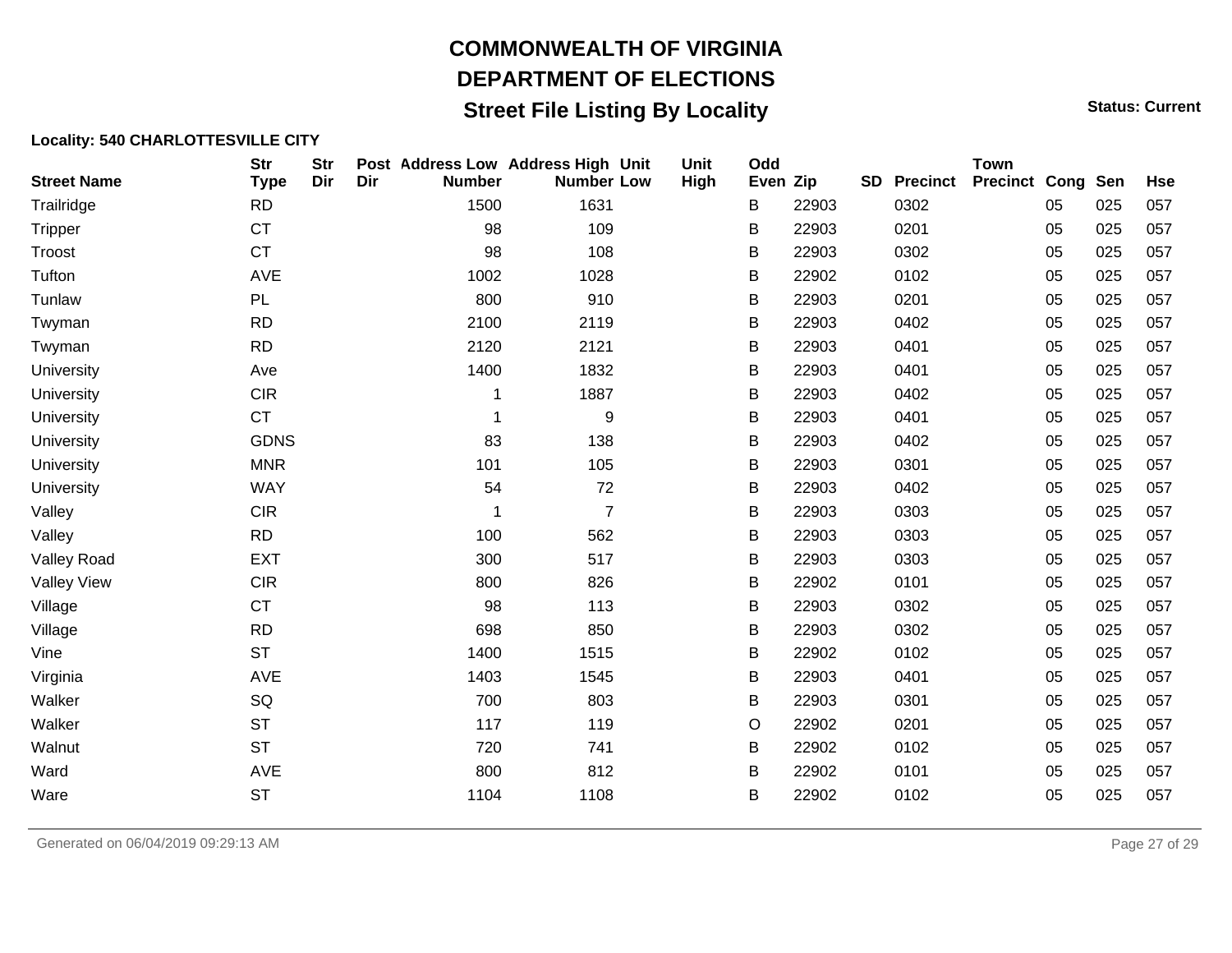## **Street File Listing By Locality Status: Current** Status: Current

#### **Locality: 540 CHARLOTTESVILLE CITY**

| <b>Street Name</b> | <b>Str</b><br><b>Type</b> | <b>Str</b><br>Dir | Dir | <b>Number</b> | Post Address Low Address High Unit<br><b>Number Low</b> | Unit<br><b>High</b> | Odd<br>Even Zip |       | SD | <b>Precinct</b> | <b>Town</b><br><b>Precinct Cong Sen</b> |    |     | <b>Hse</b> |
|--------------------|---------------------------|-------------------|-----|---------------|---------------------------------------------------------|---------------------|-----------------|-------|----|-----------------|-----------------------------------------|----|-----|------------|
| Warren             | LN                        |                   |     | 100           | 111                                                     |                     | В               | 22901 |    | 0202            |                                         | 05 | 025 | 057        |
| Washington         | AVE                       |                   |     | 99            | 129                                                     |                     | В               | 22903 |    | 0303            |                                         | 05 | 025 | 057        |
| Water              | <b>ST</b>                 | E                 |     | 1049          | 1089                                                    |                     | O               | 22902 |    | 0101            |                                         | 05 | 025 | 057        |
| Water              | <b>ST</b>                 | E                 |     | 200           | 703                                                     |                     | В               | 22902 |    | 0101            |                                         | 05 | 025 | 057        |
| Water              | <b>ST</b>                 | E                 |     | 98            | 117                                                     |                     | В               | 22902 |    | 0301            |                                         | 05 | 025 | 057        |
| Water              | <b>ST</b>                 | W                 |     | 99            | 221                                                     |                     | В               | 22902 |    | 0301            |                                         | 05 | 025 | 057        |
| Waterbury          | <b>CT</b>                 |                   |     | 100           | 131                                                     |                     | B               | 22902 |    | 0102            |                                         | 05 | 025 | 057        |
| Watson             | AVE                       |                   |     | 598           | 817                                                     |                     | В               | 22901 |    | 0202            |                                         | 05 | 025 | 057        |
| Wayne              | AVE                       |                   |     | 2200          | 2316                                                    |                     | В               | 22901 |    | 0402            |                                         | 05 | 025 | 057        |
| Wayside            | PL                        |                   |     | 1800          | 1879                                                    |                     | В               | 22903 |    | 0402            |                                         | 05 | 025 | 057        |
| Weedon             |                           |                   |     | 1             | 394                                                     |                     | В               | 22904 |    | 0302            |                                         | 05 | 025 | 057        |
| Welk               | PL                        |                   |     | 99            | 125                                                     |                     | B               | 22903 |    | 0302            |                                         | 05 | 025 | 057        |
| Wellford           | <b>ST</b>                 |                   |     | 1101          | 1411                                                    |                     | В               | 22903 |    | 0202            |                                         | 05 | 025 | 057        |
| Wertland           | <b>ST</b>                 |                   |     | 998           | 1318                                                    |                     | В               | 22903 |    | 0401            |                                         | 05 | 025 | 057        |
| West               | <b>ST</b>                 |                   |     | 700           | 1010                                                    |                     | В               | 22903 |    | 0201            |                                         | 05 | 025 | 057        |
| <b>West Market</b> | <b>ST</b>                 |                   |     | 100           | 231                                                     |                     | В               | 22902 |    | 0201            |                                         | 05 | 025 | 057        |
| Westerly           | AVE                       |                   |     | 100           | 2519                                                    |                     | В               | 22903 |    | 0302            |                                         | 05 | 025 | 057        |
| Westview           | <b>RD</b>                 |                   |     | 1797          | 1899                                                    |                     | В               | 22903 |    | 0402            |                                         | 05 | 025 | 057        |
| Westwood           | <b>CIR</b>                |                   |     | 98            | 144                                                     |                     | B               | 22901 |    | 0201            |                                         | 05 | 025 | 057        |
| Westwood           | <b>RD</b>                 |                   |     | 1402          | 1626                                                    |                     | В               | 22903 |    | 0201            |                                         | 05 | 025 | 057        |
| Whyburn            |                           |                   |     | 1             | 395                                                     |                     | В               | 22904 |    | 0302            |                                         | 05 | 025 | 057        |
| Wilder             | DR                        |                   |     | 599           | 709                                                     |                     | B               | 22901 |    | 0202            |                                         | 05 | 025 | 057        |
| Willard            | <b>DR</b>                 |                   |     | 2496          | 2620                                                    |                     | B               | 22903 |    | 0302            |                                         | 05 | 025 | 057        |
| Willow             | <b>DR</b>                 |                   |     | 1314          | 1334                                                    |                     | В               | 22902 |    | 0101            |                                         | 05 | 025 | 057        |
| Wilson             | <b>CT</b>                 |                   |     | 98            | 108                                                     |                     | В               | 22901 |    | 0202            |                                         | 05 | 025 | 057        |
| Wine               | <b>ST</b>                 |                   |     | 204           | 246                                                     |                     | В               | 22902 |    | 0101            |                                         | 05 | 025 | 057        |

Generated on 06/04/2019 09:29:13 AM Page 28 of 29